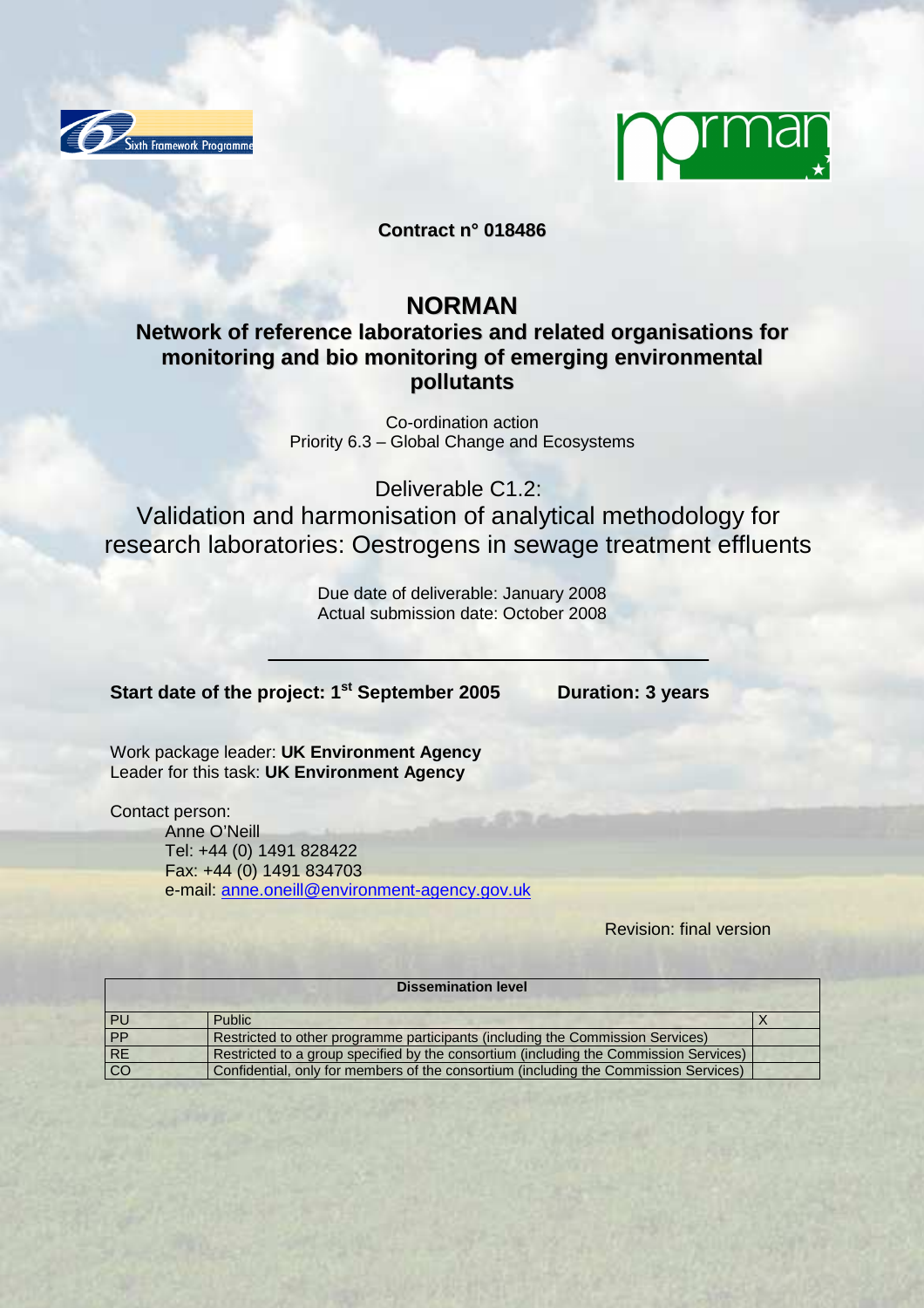# **CONTENTS**

| 3.1   |  |                                                                                                                                                                                                                                                                                                                                                                                                                                                                                                                                                                                                                                                                                                                                                                                                                                                                            |  |  |  |  |  |  |  |
|-------|--|----------------------------------------------------------------------------------------------------------------------------------------------------------------------------------------------------------------------------------------------------------------------------------------------------------------------------------------------------------------------------------------------------------------------------------------------------------------------------------------------------------------------------------------------------------------------------------------------------------------------------------------------------------------------------------------------------------------------------------------------------------------------------------------------------------------------------------------------------------------------------|--|--|--|--|--|--|--|
| 3.2   |  |                                                                                                                                                                                                                                                                                                                                                                                                                                                                                                                                                                                                                                                                                                                                                                                                                                                                            |  |  |  |  |  |  |  |
| 3.3   |  |                                                                                                                                                                                                                                                                                                                                                                                                                                                                                                                                                                                                                                                                                                                                                                                                                                                                            |  |  |  |  |  |  |  |
| 3.3.1 |  |                                                                                                                                                                                                                                                                                                                                                                                                                                                                                                                                                                                                                                                                                                                                                                                                                                                                            |  |  |  |  |  |  |  |
| 3.3.2 |  |                                                                                                                                                                                                                                                                                                                                                                                                                                                                                                                                                                                                                                                                                                                                                                                                                                                                            |  |  |  |  |  |  |  |
| 3.3.3 |  |                                                                                                                                                                                                                                                                                                                                                                                                                                                                                                                                                                                                                                                                                                                                                                                                                                                                            |  |  |  |  |  |  |  |
| 3.3.4 |  |                                                                                                                                                                                                                                                                                                                                                                                                                                                                                                                                                                                                                                                                                                                                                                                                                                                                            |  |  |  |  |  |  |  |
|       |  |                                                                                                                                                                                                                                                                                                                                                                                                                                                                                                                                                                                                                                                                                                                                                                                                                                                                            |  |  |  |  |  |  |  |
| 4.1   |  |                                                                                                                                                                                                                                                                                                                                                                                                                                                                                                                                                                                                                                                                                                                                                                                                                                                                            |  |  |  |  |  |  |  |
| 4.2   |  |                                                                                                                                                                                                                                                                                                                                                                                                                                                                                                                                                                                                                                                                                                                                                                                                                                                                            |  |  |  |  |  |  |  |
| 4.3   |  |                                                                                                                                                                                                                                                                                                                                                                                                                                                                                                                                                                                                                                                                                                                                                                                                                                                                            |  |  |  |  |  |  |  |
| 4.3.1 |  |                                                                                                                                                                                                                                                                                                                                                                                                                                                                                                                                                                                                                                                                                                                                                                                                                                                                            |  |  |  |  |  |  |  |
| 4.3.2 |  |                                                                                                                                                                                                                                                                                                                                                                                                                                                                                                                                                                                                                                                                                                                                                                                                                                                                            |  |  |  |  |  |  |  |
| 4.3.3 |  |                                                                                                                                                                                                                                                                                                                                                                                                                                                                                                                                                                                                                                                                                                                                                                                                                                                                            |  |  |  |  |  |  |  |
|       |  |                                                                                                                                                                                                                                                                                                                                                                                                                                                                                                                                                                                                                                                                                                                                                                                                                                                                            |  |  |  |  |  |  |  |
| 5.1   |  |                                                                                                                                                                                                                                                                                                                                                                                                                                                                                                                                                                                                                                                                                                                                                                                                                                                                            |  |  |  |  |  |  |  |
| 5.2   |  |                                                                                                                                                                                                                                                                                                                                                                                                                                                                                                                                                                                                                                                                                                                                                                                                                                                                            |  |  |  |  |  |  |  |
| 5.3   |  |                                                                                                                                                                                                                                                                                                                                                                                                                                                                                                                                                                                                                                                                                                                                                                                                                                                                            |  |  |  |  |  |  |  |
| 5.3.1 |  |                                                                                                                                                                                                                                                                                                                                                                                                                                                                                                                                                                                                                                                                                                                                                                                                                                                                            |  |  |  |  |  |  |  |
| 5.3.2 |  |                                                                                                                                                                                                                                                                                                                                                                                                                                                                                                                                                                                                                                                                                                                                                                                                                                                                            |  |  |  |  |  |  |  |
| 5.3.3 |  |                                                                                                                                                                                                                                                                                                                                                                                                                                                                                                                                                                                                                                                                                                                                                                                                                                                                            |  |  |  |  |  |  |  |
|       |  |                                                                                                                                                                                                                                                                                                                                                                                                                                                                                                                                                                                                                                                                                                                                                                                                                                                                            |  |  |  |  |  |  |  |
|       |  | Module A: Test method definition, documentation and general requirements  6<br>Stage 1: Assessment of Accuracy, Precision, Sensitivity, Linearity and Range 12<br>Stage 3: Assessment of Specificity in Environmental Matrices  22<br>Stage 4: Assessment of Relative Potency of Oestrogenic Compounds 25<br>Module A: Test method definition, documentation and general requirements  27<br>Stage 1: Assessment of Accuracy, Precision, Linearity and Range  31<br>Stage 2: Assessment of Sensitivity, Negative Response and Selectivity  38<br>Type 3 method: In vitro direct measurement assays for measurement of quantities of<br>Module A: Test method definition, documentation and general requirements  47<br>Stage 1: Assessment of Accuracy, Precision, Sensitivity, Linearity and Range 53<br>Stage 3: Assessment of Specificity in Environmental Matrices  63 |  |  |  |  |  |  |  |



page 2 NORMAN Co-ordination Action Contract N° 018486

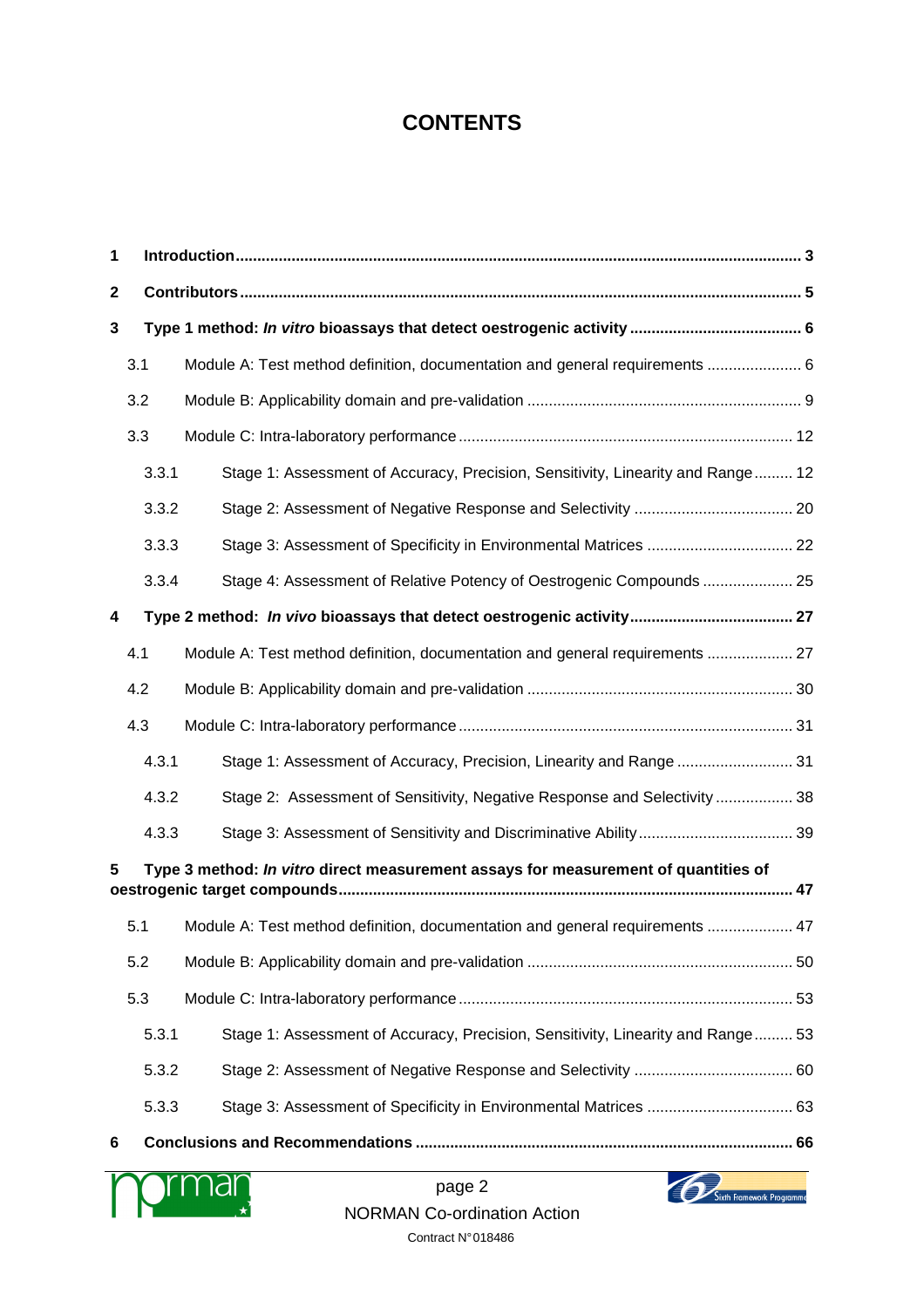# **1 Introduction**

This report describes the outcome of the CASE 1 Work Package Tasks 2 and 3, production of a report on the analytical chemistry, bioassays, biomarker assays and intra laboratory study (C1.2) and the summary, feedback and recommendations to the NETWORK, VALIDATION and SEARCH work packages (C1.3).

The overall aim of Case Study 1 was to assess the performance of a selection of methods for detecting the presence of oestrogenic substances in sewage treatment work effluents by validating against the recovery of spiked endocrine disrupting chemicals in waters and effluents and the results of in vivo assays for reproductive effects in fish. The methods were selected to cover three different levels:

**Type 1 methods** – In vitro bioassays that detect oestrogenic activity (for example, YES, ER-CALUX, MELN, E-Screen)

**Type 2 methods** – In vivo bioassays that detect oestrogenic activity, where the biomarker product of the bioassay is the measured parameter (for example vitellogenin, vitellogenin mRNA, vitelline envelope protein) as opposed to somatic changes (e.g. intersex)

**Type 3 methods** – In vitro direct measurements assays for measurement of quantities of target compounds, ethynyl- oestradiol, 17 ß- oestradiol, estriol, estrone, (for example ELISA for 17 ß-oestradiol).

From the review of existing research methods (Deliverable C1.1), (Wegener, 2006), methods were ranked for each type based upon the V1 criteria tier-based method selection which assessed scientific basis (Tier 1), trueness (Tier 2) and calibration and traceability (Tier 3). The methods which were ranked highly and accepted the invitation to join the NORMAN programme for each method type were as follows:

**Type 1 method selected:** E-Screen (human mammary carcinoma cell proliferation assay) applied to rivers, ponds, wetlands and municipal wastewater effluent (Shappell, 2006).

**Type 2 method selected:** Direct homologous quantitative sandwich monoclonal ELISA for fathead minnow vitellogenin in blood plasma (Eidem et al., 2006)

**Type 3 method selected:** Monoclonal ELISA detecting 17 ß-oestradiol in municipal wastewaters following SPE extraction (Hirobe et al., 2004).

This report provides an evaluation of the selected methods performance against the validation protocols prepared by the Project NORMAN VALIDATION Group at the research laboratory level (Leonards and Schwesig, 2007). Each method is outlined in terms of the modules described in deliverable V1.1a which are:

**Module A:** Test method definition, documentation and general requirements.

**Module B:** Applicability domain and pre-validation

**Module C:** Intra-laboratory performance



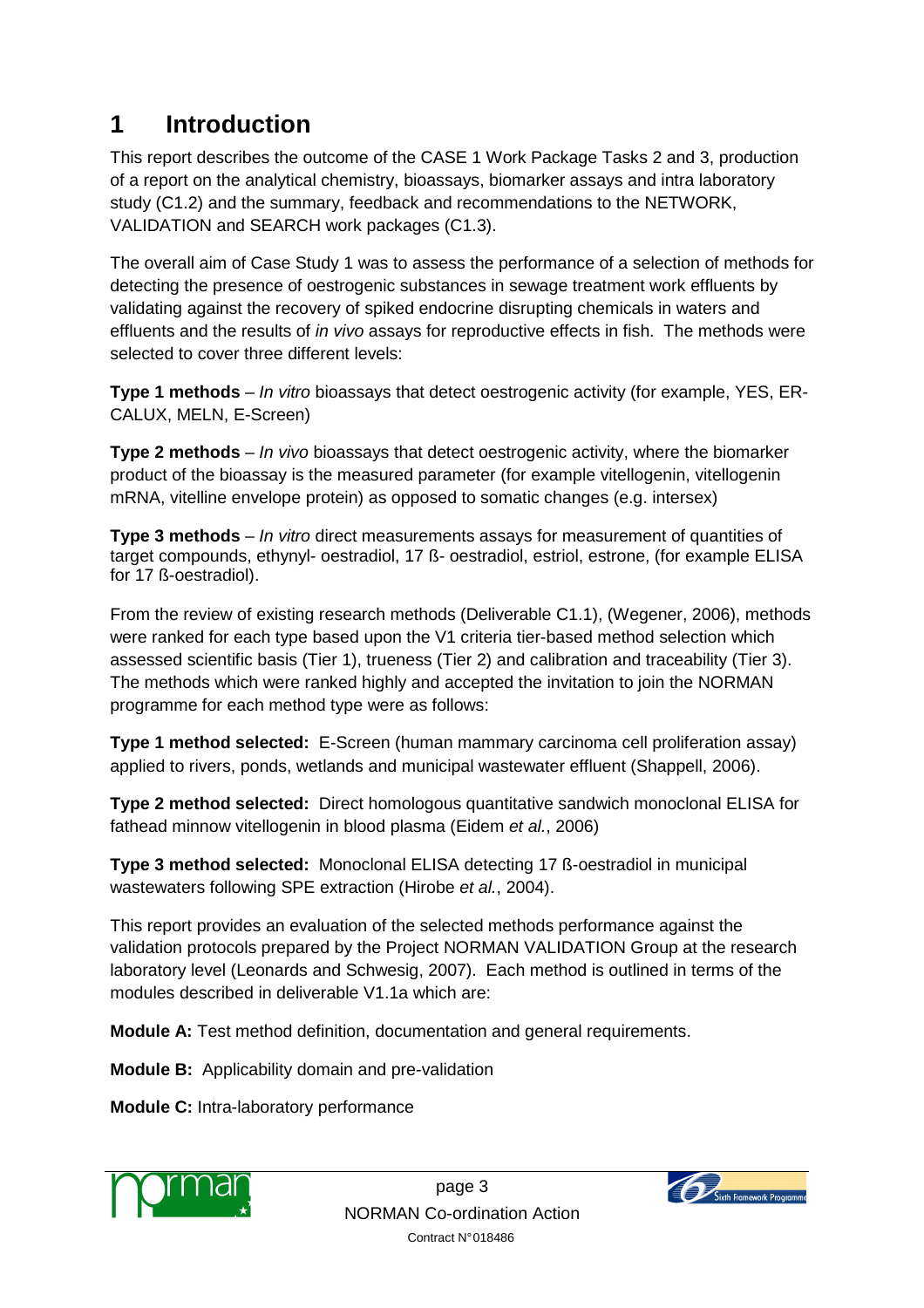For module C, the parameters identified were not followed exactly as outlined in Validation protocol. Instead, the Validation and Case 1 work groups had outlined a specific programme of testing for the generation of validation data for Type 1, 2, and 3 methods. These set protocols looked at different assessment stages to validate the methods. These were:

**Stage 1:** Assessment of Accuracy, Precision, Linearity and Range.

- **Stage 2:** Assessment of Negative Response and Selectivity
- **Stage 3:** Assessment of Specificity and Discriminative Ability in Environmental Matrices
- **Stage 4:** Assessment of Relative Potency of oestrogenic Compounds

Not all method types were validated for all stages or all performance characteristics depending on what validation criteria the method was being tested against. Consequently, intra-laboratory performance has been reported against these difference stages rather than splitting up the data into the module C parameters.

This document therefore provides an assessment of the methods performance characteristics, advantages and limitations, identifies the influences which may change these characteristics, and overall, if the method is fit for purpose.



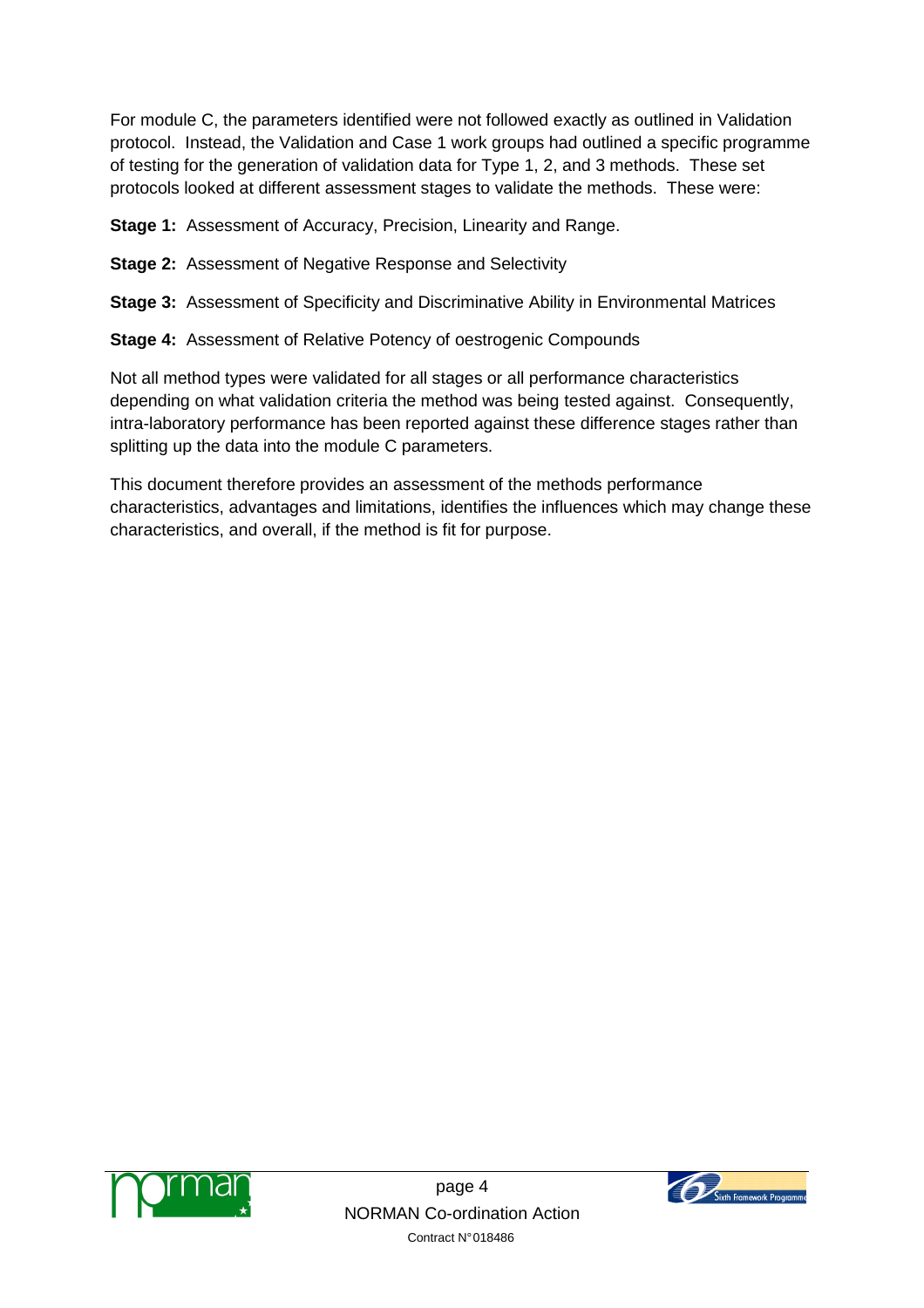# **2 Contributors**

Once the research groups had agreed to participate in CASE 1, a workshop was held in London, UK in January 2007 to assess the suitability of the validation protocols and rationale for each method types. The workshop was held by CASE 1 work package leader Rachel Benstead (UKEA). Contributions were made from the VALIDATION group (Pim Leonards, IVM and Dean Leverett, UKEA), CASE 1 method participants Nancy Shappell USDA-ARS (Type 1 methods), Anders Goksoyr and Sven Kristiansen, Biosense (Type 2 methods and representing the work by Japan-EnviroChemicals for Type 3 methods). Furthermore, the validation protocols and suitability of methods were peer reviewed both by internally (Rakesh Kanda, STL) and by an external reviewer (Mark Crane, Watts Crane Associates) in order to ensure the developed protocols were scientifically sound before the methods laboratories undertook the validation assessments. Fish plasma, effluent samples and spiked oestrogen samples were sent out to laboratory participants (method laboratories) and for chemical analysis (UKEA National Laboratory Service) in February 2007 by the lead laboratory, UKEA (Rachel Benstead). Results were collated by UKEA (Anne O'Neill) in June 2007 and IVM (Jan–Willem Wegener) provided an evaluation of the results against the validation protocol rationales. A second workshop was held in Bergen, Norway in October 2007 (Anne O'Neill, UKEA) with contributions from the CASE 1 group, participating research laboratories and from the VALIDATION group. This meeting provided the opportunity to review the performance of the research methods against the validation protocols and to discuss the feedback and recommendations that would be made to the NORMAN work packages. The outcomes from this work are described in detail in this document.



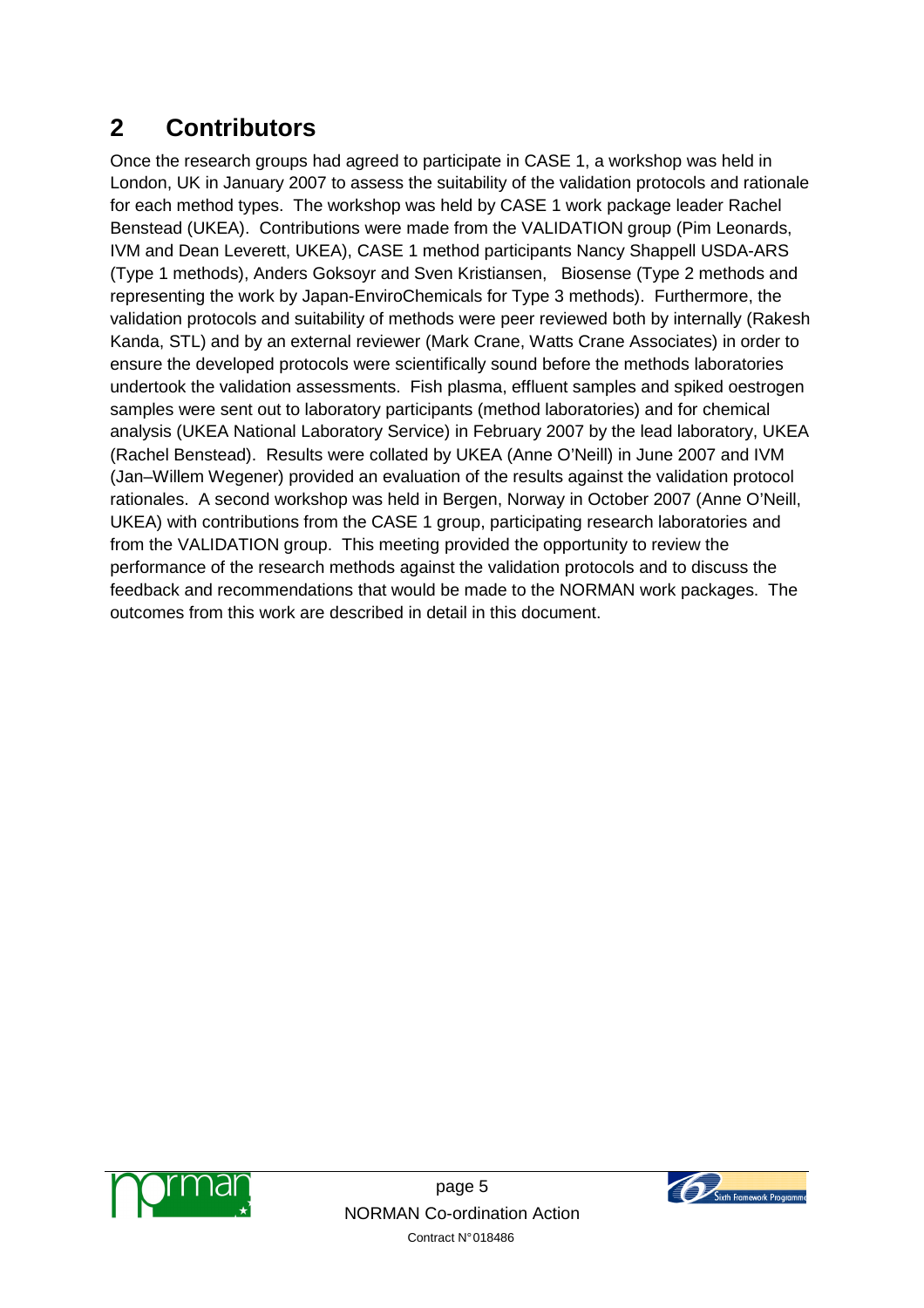# **3 Type 1 method: In vitro bioassays that detect oestrogenic activity**

## **3.1 Module A: Test method definition, documentation and general requirements**

## 1. External requirements

a. Aim and task

The bioassay selected for type 1 is being considered as a method for the *in* vitro detection of oestrogenic activity.

b. Requirements and specifications

This is achieved by the quantification of oestrogenic activity in an environmental sample based upon the proliferative effect of oestrogens on their target cells. The assay compares cell numbers achieved by similar inocula of human breast cancer oestrogen-sensitive MCF-7 cells of those exposed in environmental samples with ones in the absence of oestrogens (negative controls) and those in the presence of 17 ß –oestradiol (E2) (standards) (Soto and Sonnenschein, 1995). The methods standard curve ranges from 0.0272 to 272 ng/L but it is recommended that the analyst work with dilutions that fall within the linear range of 0.272 to 2.72 ng/L. This is achieved by running samples in a series of dilutions from 0.1x to 30 fold concentrated from original environmental samples. There appear to be no set requirements for the correlation coefficient (R2) of the standard curve or published single lab-validation or inter-lab validation studies. The method has undergone some validation assessment by Soto and Sonnenschein, (1995) where various xenobiotics were screened for oestrogenic activity, cumulative effects were assessed and the reliability of this assay was compared to other animal bioassays used to measure oestrogenicity.

2. Title of the method

E-Screen (human mammary carcinoma cell proliferation assay) applied to rivers, ponds, wetlands and municipal wastewater effluent.

3. Beginning and end of validation procedure

E2, EE2, 4-Nonyl phenol and cholesterol spiked samples alongside blanks and treated effluent samples were sent to the participants by the UKEA in February 2007. Results for the four validation stages were received by the UKEA in June 2007. Owing to some unexplained differences in some of the stage results by the methods laboratory compared to those expected by the lead laboratory, additional 20 ng E2 spikes were distributed alongside positive effluent samples for stage 3 in November 2007. Data from the re-runs were received in December 2007.

4. Responsible party Nancy Shappell (shappeln@fargo.ars.usda.gov)



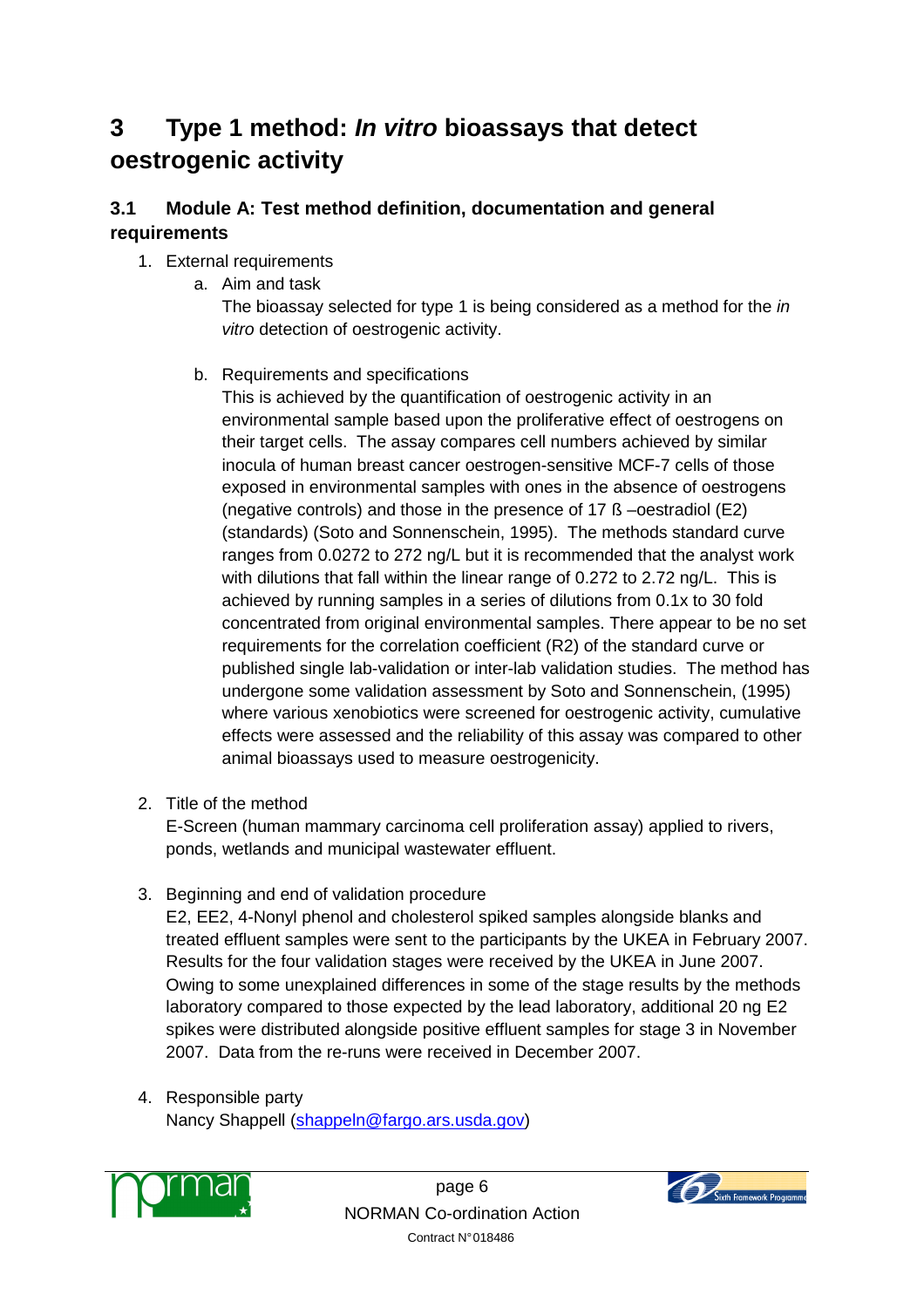USDA-ARS Animal Metabolism Unit, Bio-sciences Research Laboratory, 1065 Albrecht Boulevard, Fargo, North Dakota 58105, USA.

5. Scientific basis of the method

The ability of oestrogens to induce the proliferation of cells of the female genital tract enables an accurate prediction of oestrogenic activity on the basis of chemical structure (Soto and Sonnenschein, 1995). The E-screen assay was developed by Soto and Sonnenschein, (1995) to assess the oestrogenicity of environmental chemicals using the proliferative effect of oestrogens on their target cells as an endpoint. The method is advantageous in that the assay can detect oestrogenic activity in environmental samples without any information as to the chemical structure of the compounds present (Shappell, 2006). However, it is unable to discriminate environmental oestrogens from endogenous ones (Soto and Sonnenschein, 1995). The E-screen assay has been validated to some extent by Soto and Sonnenschein (1995), who identified several chemicals which had not been previously identified as chemicals with oestrogenic properties.

## 6. Method definition

a. Method description / SOP

The method used for the Type 3 validation is that described in Shappell (2006).

b. Experimental setup

In brief, the assay allows for the determination of oestrogenic activity of environmental chemicals using the proliferation effect of oestrogens on their target cells as an end point. Oestrogen sensitive MCF-7 BOS cells derived from a human mammary carcinoma were cultured in Dulbecco's modified Eagle's medium with sodium bicarbonate supplemented with 5% heatinactivated defined foetal bovine serum. Cells were harvested with trypsin and EDTA phosphate buffered saline before counting. Cells were plated at 5 x 10<sup>3</sup> cells well<sup>-1</sup> in 200 µl DMEM with 5 % HI-FBS. One day later, media was removed and replaced with sample extract suspended in white media (DMEM with 10% CD-FBS charcoal-dextran stripped, 1mM sodium pyruvate, 4 mMLglutamine, 15mM HEPES and 100 U ml<sup>-1</sup> penicillin). For this validation study the sample extracts were diluted 1:100 with the CD-FBS and then further diluted to produce a range of dilutions (1:5, 1:10, 1:50, 1:100, 1:500, 1:1000 and 1:2000). A standard dose response curve was run alongside using E2 and samples of a 1:10 dilution up to 1:10000 dilution were typically within the standard range. Proliferation was tested by incubating sample with E2 as a screen for toxicity which was indicated when proliferation was less than the sum of the sample response plus E2 and reported as a percentage of expected E2 response (100% = no toxicity). The E2 receptor dependence of the proliferation response was evaluated by co-incubation with 5  $\times$  10<sup>-9</sup> M of E2-receptor antagonist. Cells were then incubated for 5 days, then fixed with trichloroacetic acid and the cell protein was stained with sulforhodamine B. Plates were read at  $A_{490}$  and E2 Equivalents extrapolated from the standard



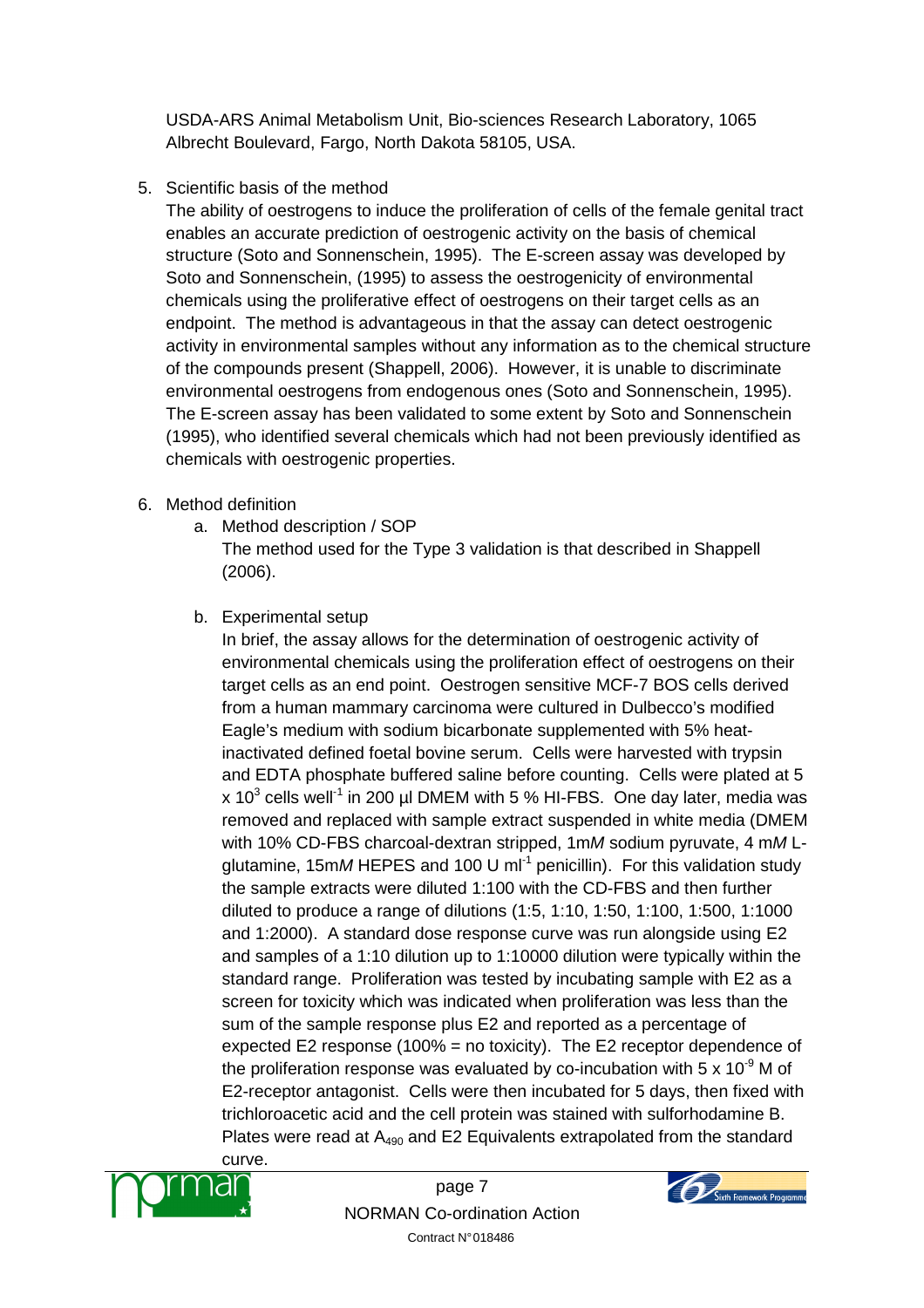## c. Sample preparation and pre-treatment

- Sample preparation for the E-screen method is achieved through solid phase extraction. This method is described in more detail in Shappell, (2006). Initially, all glassware was washed and solvent rinsed and heated for 4 hours at 450°C. Water samples were brought to room temperature, shaken and any large particulates allowed to settle for 1 hour before transfer of the 250 ml to a glass separatory funnel. Samples were not filtered to allow fine particles to be included in the extraction. To maximise retention of all organic compounds, not just those with chemical properties resembling oestrogens an Oasis Hydrophilic-Lipophilic Balance Sorbent glass solid-phase exchange cartridge (HLB, 200mg packing; Waters Milford, MA) were used. Cartridges were activated using a solvent series to elute hydrophilic and hydrophobic compounds (two 3 ml rinses of acetone, methanol, acetonitrile, ethyl acetate, methylene chloride, tert-butyl methyl ether and nanopure water). Samples were loaded onto the cartridges and vacuum applied (26-56 cm Hg) and the retained material eluted using 3 ml of the aforementioned solvents. The eluted material was then taken to dryness under  $N_2$  at 37 $^{\circ}$ C. Sample extracts were redissolved first with 80 µl of nanopure water to aid resuspension, followed by the addition of 3 ml ethanol. This was transferred to a sterile vial and dried again using the conditions described above. For this validation study, the final sample resuspension was 160 µl of white media (see section 3.1 (6b) for description), and so was 1562.5 times the original concentration.
- d. Sample measurement

The samples and standards were measured using a microplate reader with the capability of reading absorbance at a wavelength of 490nm.

e. Endpoint measurement

The endpoint was determined as the concentration ( $\mu$ g/L) of E2 equivalent within the sample extrapolated from the standard curve. The original dilutions during sample extraction and during the E-Screen assay must be included when calculating the E2 equivalents in the whole sample.

- 7. Requirements on devices, reagents, organisms, experimental conditions
	- a. Instruments/devices

A microplate reader was required which is capable of reading a wavelength of 490nm. Moreover, equipment required for the sample extraction phase includes a glass separatory funnel, an Oasis Hydrophilic-Lipophilic Balance Sorbent glass solid-phase exchange cartridge and a humidity chamber for cell culture.

b. Environmental conditions

Environmental samples must be brought up to room temperature before extraction. The assay was performed at room temperature, however, during cell culture, cells must be maintained at  $37^{\circ}$ C, 6% CO<sub>2</sub> to 94% air under saturating humidity.



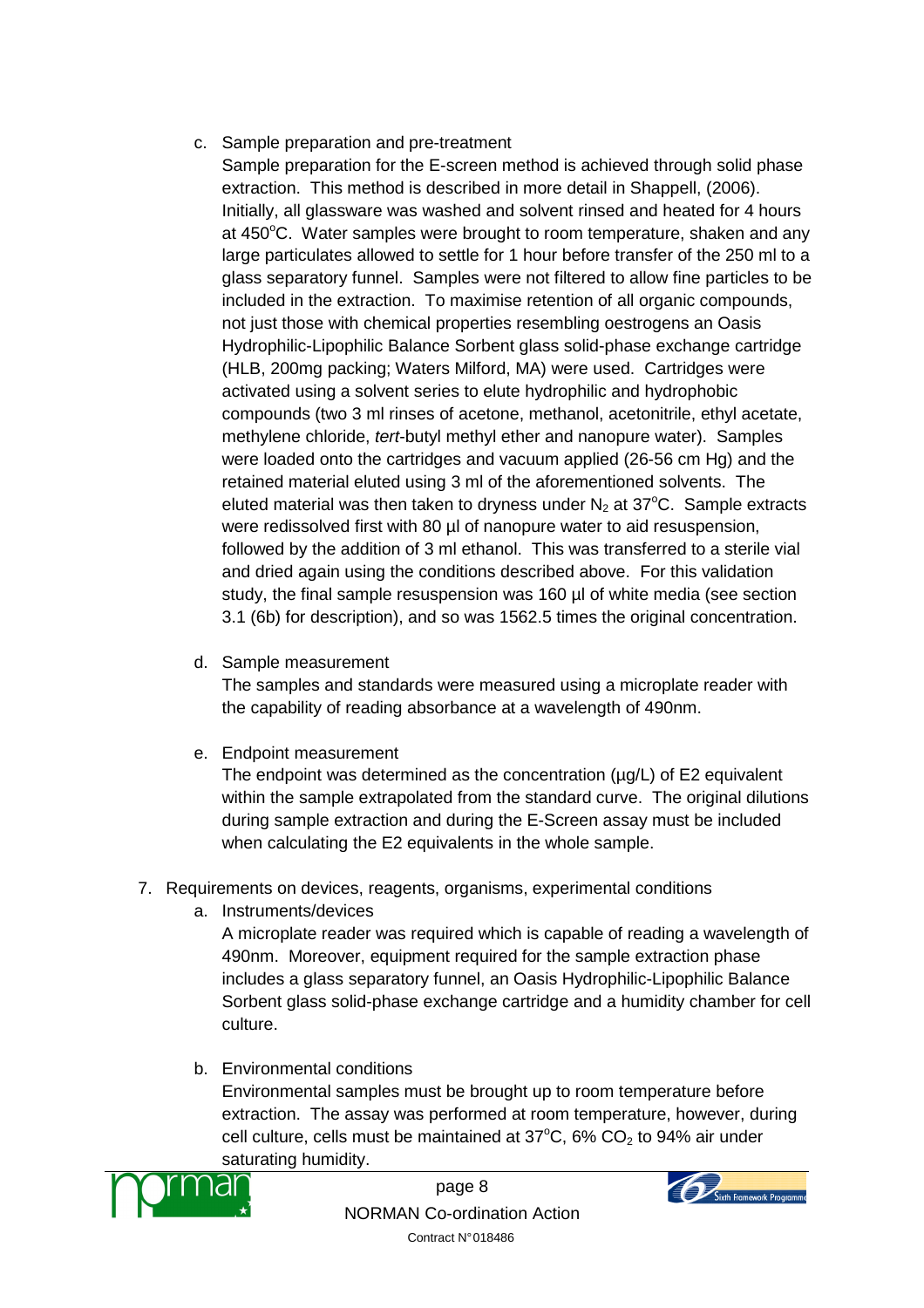## c. Test organisms

This type of validation method does not involve any test organisms as it is an in vitro bioassay for detecting oestrogenic activity. The method does however, use cell cultures of oestrogen-sensitive cells derived from a human mammary carcinoma as described in section 3.1(6b).

d. Reagents

Reagents required for sample extraction include acetone, methanol, acetonitrile, ethyl acetate and methylene chloride and tert-butyl methyl ether of HPLC or GC grade. For the cell culture, oestrogen sensitive MCF-7 BOS cells derived from a human mammary carcinoma are required which the method laboratory obtained from the laboratory of Dr. Ana Soto and Dr. Carlos Sonnenschein, Tufts University School of Medicine, Boston, MA. Furthermore, Dulbecco's modified Eagle's medium, (DMEM, MP Biomedical, Irvine, CA), 5% heat-inactivated defined foetal bovine serum (HI-FBS, HyClone, Logan, UT), sodium bicarbonate, trypsin, glucose, and EDTA phosphate buffered saline (all purchased from Sigma Aldrich) were required for the cell culture. DMEM and HI-FBS were required for the E-Screen Assay itself alongside sodium pyruvate and L-glutamine (Invitrogen, Carlsbad, CA), HEPES, penicillin, E2-receptor antagonist ICI 182,780 (Tocris, Ellisville), trichloroacetic acid, and sulforhodamine B (SRB).

e. Medium / matrix

The E-screen method has been used to evaluate oestrogenic activity in a number of environmental matrices including rivers, ponds and wetlands influenced by various agricultural practices and municipal wastewater effluents (Shappell et al. 2007; Shappell, 2006). It can also be used for other environmental water samples e.g. effluent samples, but has not been validated to any degree for such applications. There are no specific requirements of the physico-chemical parameters of the matrix but samples must be initially extracted by solid phase extraction in order to maximise retention of all organic compounds (see section 3.1(6c)).

## **3.2 Module B: Applicability domain and pre-validation**

1. Target parameters

The method endpoint is the concentration of E2 equivalent in the sample after dilution has been accounted for. This is determined by calculating the sample E2 concentration using the absorbance intensity extrapolated from the standard curve.

- 2. Matrix and samples
	- a. Type of matrix

The matrix in which the validation study was performed was both spiked reverse osmosis filtered water samples and treated sewage effluent samples. To ensure all effluent samples processed by the methods laboratory reflected



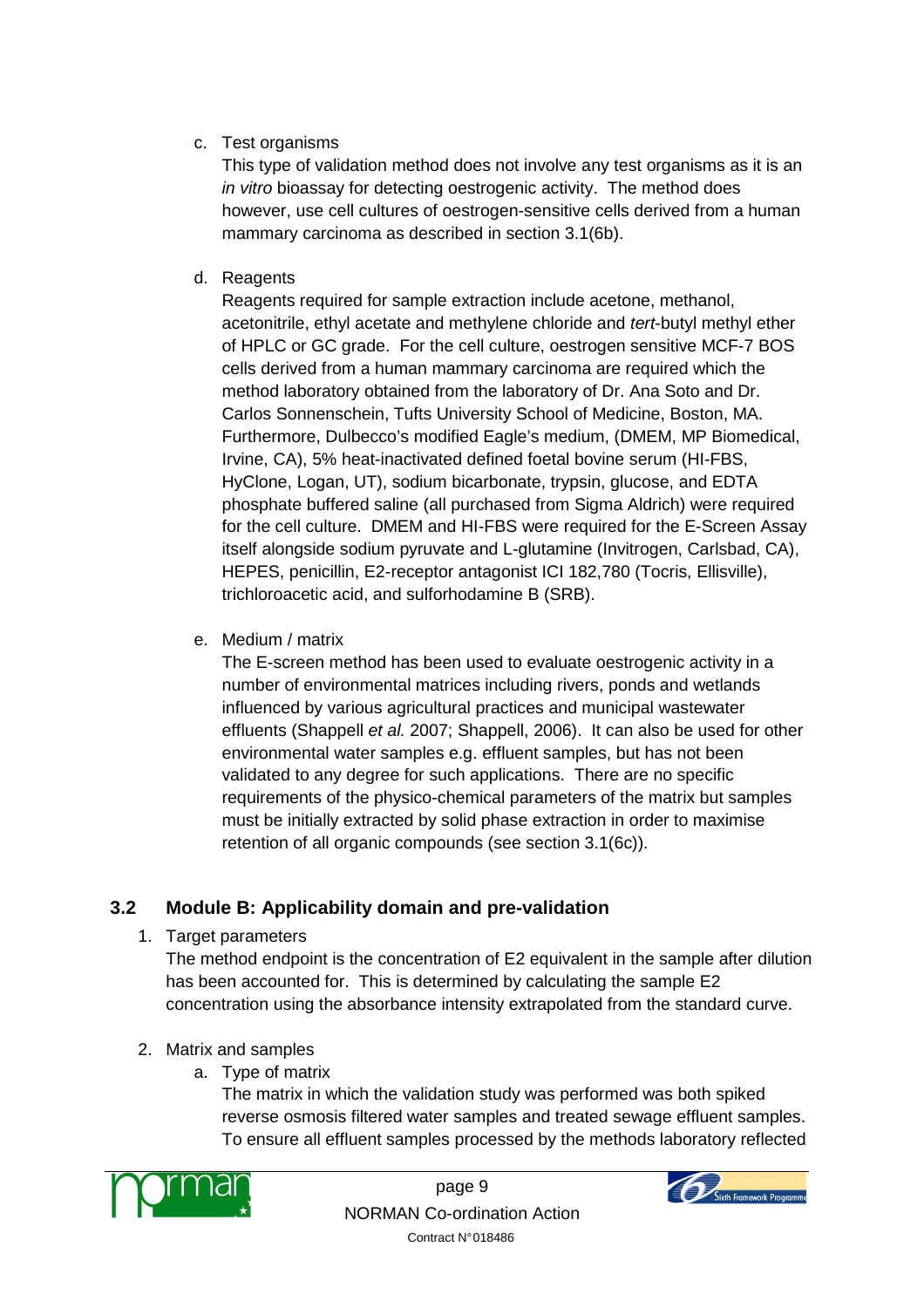as near as possible the levels of oestrogenicity at which the lead laboratory had intended to distribute, samples were preserved by freezing (section 3.2(2d)).

b. Sampling

For the stage 1 assessment, the lead laboratory prepared 6 independent stock solutions of 17 ß –oestradiol (Sigma, Poole, UK) at 100 mg/L in methanol (Analysis Grade >99.9% pure, Fisher, UK). Only three different batches of 17 ß –oestradiol were used to prepare the 6 independent stocks as the lead laboratory was limited by the availability of the chemical. From each stock, a 100 µg/L dilution in methanol was produced. The standards (100, 50, 10, 5, 1, and 0.5 ng of 17 ß –oestradiol) were prepared from the six 100 µg/L stocks. The methods laboratory requested for the spikes to be suitable for a 250 ml sample and so were prepared as follows: a 0.25 ml, and 0.125 ml aliquot was taken from each 100 µg/L stock to produce standards of 100 and 50 ng of 17 ß –oestradiol respectively. A further 1 ml aliquot was taken from each 100 µg/L stock and added to 9 ml methanol to make a 10 ng/ml solution from which 0.25 ml was taken for the 10 ng/L standard. Additionally, 0.1ml of the each of the six 100 µg/L stocks were taken and added to 9 ml methanol to make a 1 ng/ml stock from which the 1 ng/L standards were produced by preparing aliquots of 0.25 ml. All vials were sealed and numbered (1-36), only the lead laboratory knew the relationship of the sample numbers to the concentrations in the vials.

For the chemical analysis, 6 secondary stocks of 100 ng/L (standards 1-6) from the 6 independent stocks were sent for analysis. Furthermore, E2 spiked samples of 0.5, 1, 5, 10, 50 and 100 ng/L (samples 1-6) were taken from standard 3 and sent alongside control blanks (see section 3.3.1 method).

For the Stage 2 assessment, the lead laboratory prepared 12 measured 1 litre volumes of reverse osmosis filtered water in glass bottles and 12 vials containing 100 µl methanol. The bottles and vials were numbered sequentially and labelled as 'blanks'. Two of the methanol vials were spiked with 1.0 ng/L of E2 and two with 10 ng/L cholesterol (Fisher Scientific, UK), with only the leading laboratory knowing the relationship of the sample numbers to the content of the vials. For this stage, the UKEA also distributed 8 glass bottles containing negative effluent to the methods laboratory. This effluent was from a treated sewage effluent source which had been left for some time for the E2 to degrade.

The lead laboratory for Stage 3 obtained 12 litres of sewage effluent (positive samples) from a source considered to be of moderate oestrogenic activity (approx. 5-10 ng/L E2 equivalent). This was pooled and mixed thoroughly and then divided into 12 measured 1 Litre volumes in plastic bottles. These were frozen and sent alongside 6 vials containing 100 µl methanol spiked with 20 ng/L of 17 ß –oestradiol. Originally the lead laboratory proposed to add a 25 ng/L spike but this was impractical due to the graduation of the pipettes



page 10 NORMAN Co-ordination Action Contract N° 018486

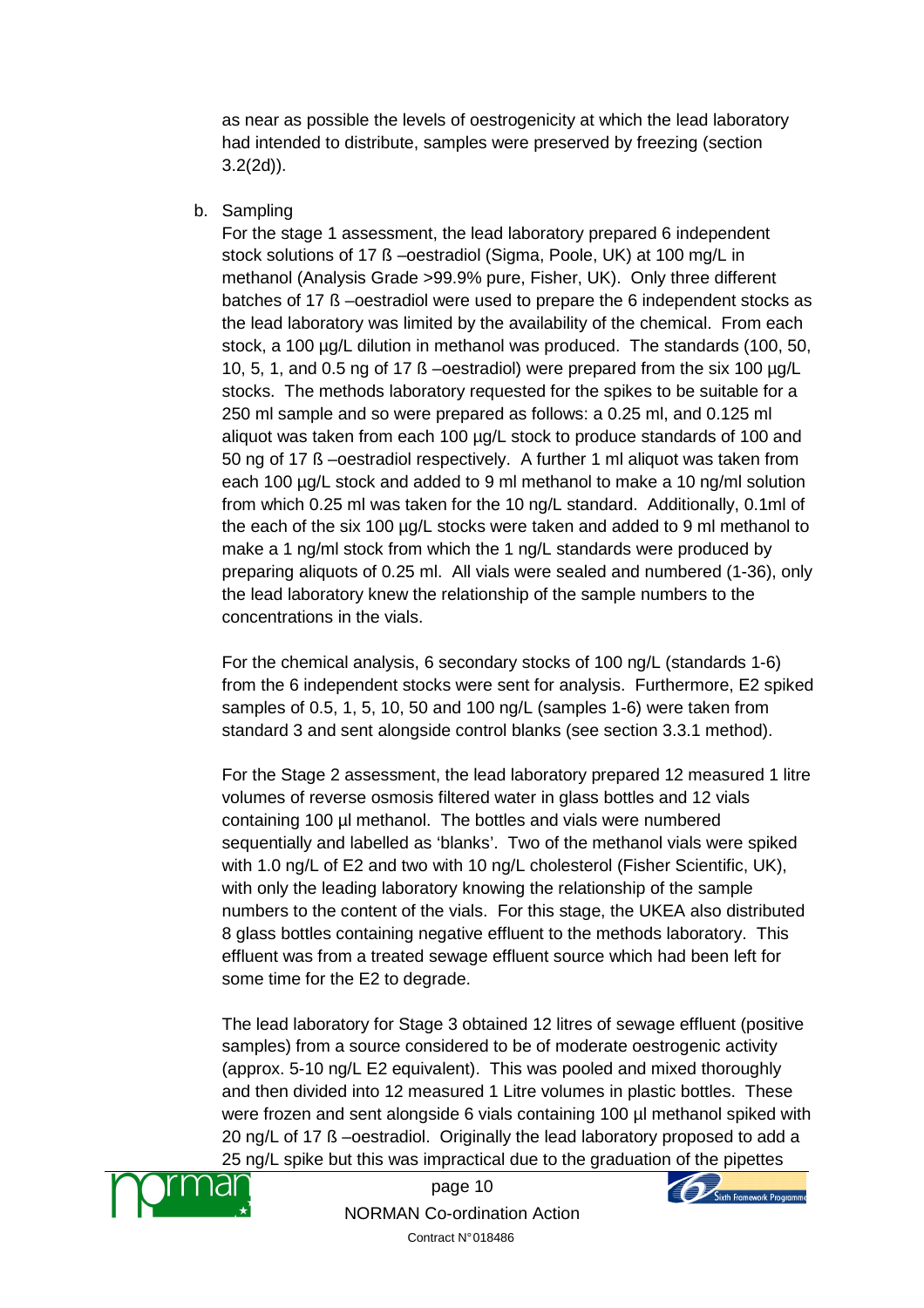available at the time. Only the lead laboratory knew the concentration of the spiked vials.

For Stage 4, the lead laboratory prepared 6 vials of 100 µl methanol spiked with 10 ng/l ethynyl-estradiol and 6 vials of 100ul methanol spiked with 10 ug/l 4-nonyl-phenol. They were sent to the methods laboratory alongside 12 measured 1 litre volumes of reverse osmosis filtered water in glass bottles. The spiked vials were identified, but only the lead laboratory knew the concentration of the spikes.

During the preparation of the samples for the validation study the following health and safety considerations were taken into account. Stocks and spike solutions were prepared in a fume cabinet and safety glasses and protective clothing were worn. This was to avoid exposure to 17 ß –oestradiol, ethynyloestradiol, nonyl-phenol, cholesterol and the carrier, methanol. For stages 2 and 3, the environmental samples containing treated sewage effluent at unidentified levels of oestrogenicity were treated as toxic. This meant both the lead and method laboratory handled the samples in the fume cabinet and wore safety glasses and protective clothing. Samples were disposed of using the correct disposal route.

c. Sample characteristics

The 17 ß –oestradiol, ethynyl-estradiol, nonyl-phenol and cholesterol spikes used in stages 1 to 4 were prepared by the lead laboratory and were of a known purity (E2  $\geq$  98%; EE2  $\geq$  98%, NP  $\geq$  98%; Cholesterol  $>$  95%). E2, EE2 and NP were purchased from Sigma, Poole UK whilst cholesterol and the methanol carrier was obtained from Fisher Scientific, UK. The methanol was >99.9% pure. The treated sewage effluent samples used in stages 2 and 3 were acquired from the BEMO study (Environment Agency, 2007), where the final effluent steam had been sampled from a sewage treatment works in the UK.

d. Sample stability and preservation, including transport

Stage 1 samples were stored at  $4^{\circ}$ C prior to sending. The 17 ß –oestradiol in methanol vials were sent in cool boxes to the participant alongside 36 measured 250 ml volumes of reverse osmosis water in glass bottles instead of 1 litre volumes to reduce shipping costs. In order to simulate the effects of transporting samples aboard, the samples sent for chemical analysis in the UK were kept in cool boxes for 3 days before dispatch.

Stage 2 samples were again stored at  $4^{\circ}$ C prior to sending. The 12 measured 1 litre volumes of reverse osmosis filtered water in glass bottles was sent in cool boxes alongside the glass vials containing either E2 in methanol, cholesterol in methanol or methanol alone. The negative effluent in glass bottles was not fixed in any way as the lead laboratory wanted it to degraded by the time it arrived at the methods laboratory.



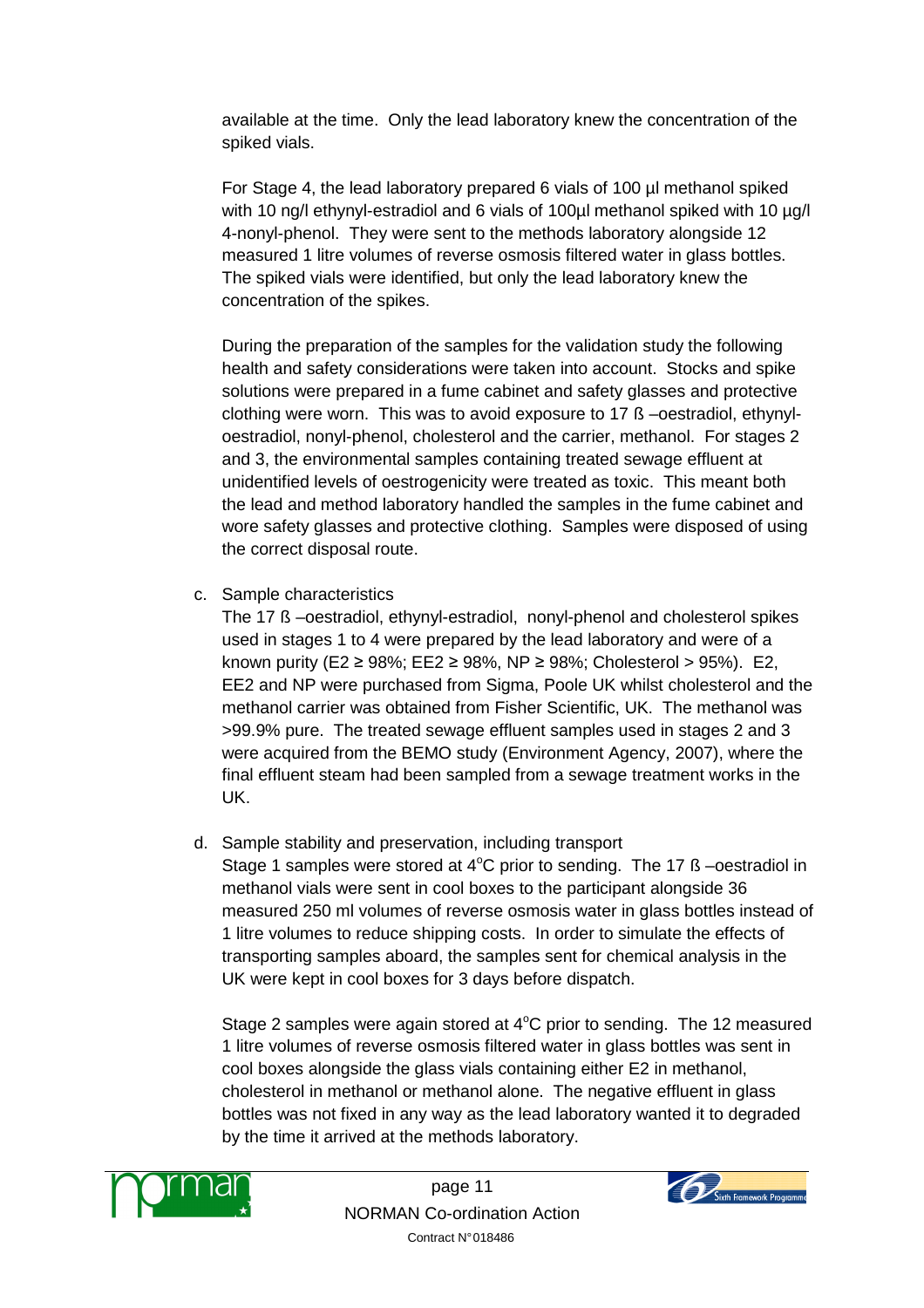All 12 measured 1 litre samples of positive effluent in plastic bottles were frozen by the lead laboratory before sending to avoid biodegradation of the sewage. The frozen samples were sent in cool boxes with cool packs and were still frozen on arrival at the methods laboratory. The methods laboratory had requested the lead laboratory used HDPE (high density polyethylene) bottles. The lead laboratory on this occasion had been unable to do this, so the oestrogenic effects of the plastic bottles on the samples is unclear as discussed in section 3.3.2. The six glass vials containing the E2 spikes in methanol for stage 3 were sent alongside the effluent samples in cool boxes.

All spiked methanol samples (either EE2 or NP) and corresponding volumes of reverse osmosis water were prepared in glass bottles and stored at  $4^{\circ}C$ prior to sending. The samples were sent in cool boxes to the participant.

e. Availability of the organisms This is not applicable for this method as it involves the direct detection of oestrogenic activity.

## **3.3 Module C: Intra-laboratory performance**

## **3.3.1 Stage 1: Assessment of Accuracy, Precision, Sensitivity, Linearity and Range**

#### **Method**

The lead laboratory prepared the E2 spiked samples as outlined in section 3.2(2b), which were sent alongside the water samples for dilution. The methods laboratory stored the samples at  $4^{\circ}$ C until they were required for analysis. Immediately prior to analysis the methods laboratory added a sample vial to each bottle of water ensuring that the vial was thoroughly rinsed into the bottle. The validation method instructed that no further dilution of any single concentration would be required. The samples were then prepared and pretreated as outlined in section 3.1(6c). As the UKEA also sent spare spiked vials, the methods laboratory ran the 100 ng/L pre-extraction samples through LCMS-MS though this was not part of the validation procedure. Again the spiked vial was washed with 250 ml of water, taken to dryness and resuspended in 50  $\mu$ l of 1:1 ACN H<sub>2</sub>O containing 20 pg/ $\mu$ l of d4E2 as an internal standard. This standard was outside the standard curve so it was diluted 1:5 with 1:1 ACN  $H_2O$  containing 20 pg/ $\mu$ l of d4E2.

To provide an indication of the concentration of E2 present in the spiked samples, aliquots of the six standards (100 ng/L) from the six independent stocks and E2 spiked samples (0.5, 1, 5, 10, 50 and 100 ng/L) from standard 3 alongside control blanks were sent for chemical analysis to the National Laboratory Service (part of the UKEA). The method used was LC-MS/TOF (Environment Agency, 2008), where the aqueous sample was filtered and then spiked with deuterated steroid internal standards and extracted using a solid phase extraction cartridge. Steroids were then desorbed with ethyl acetate and the extract cleaned



page 12 NORMAN Co-ordination Action Contract N° 018486

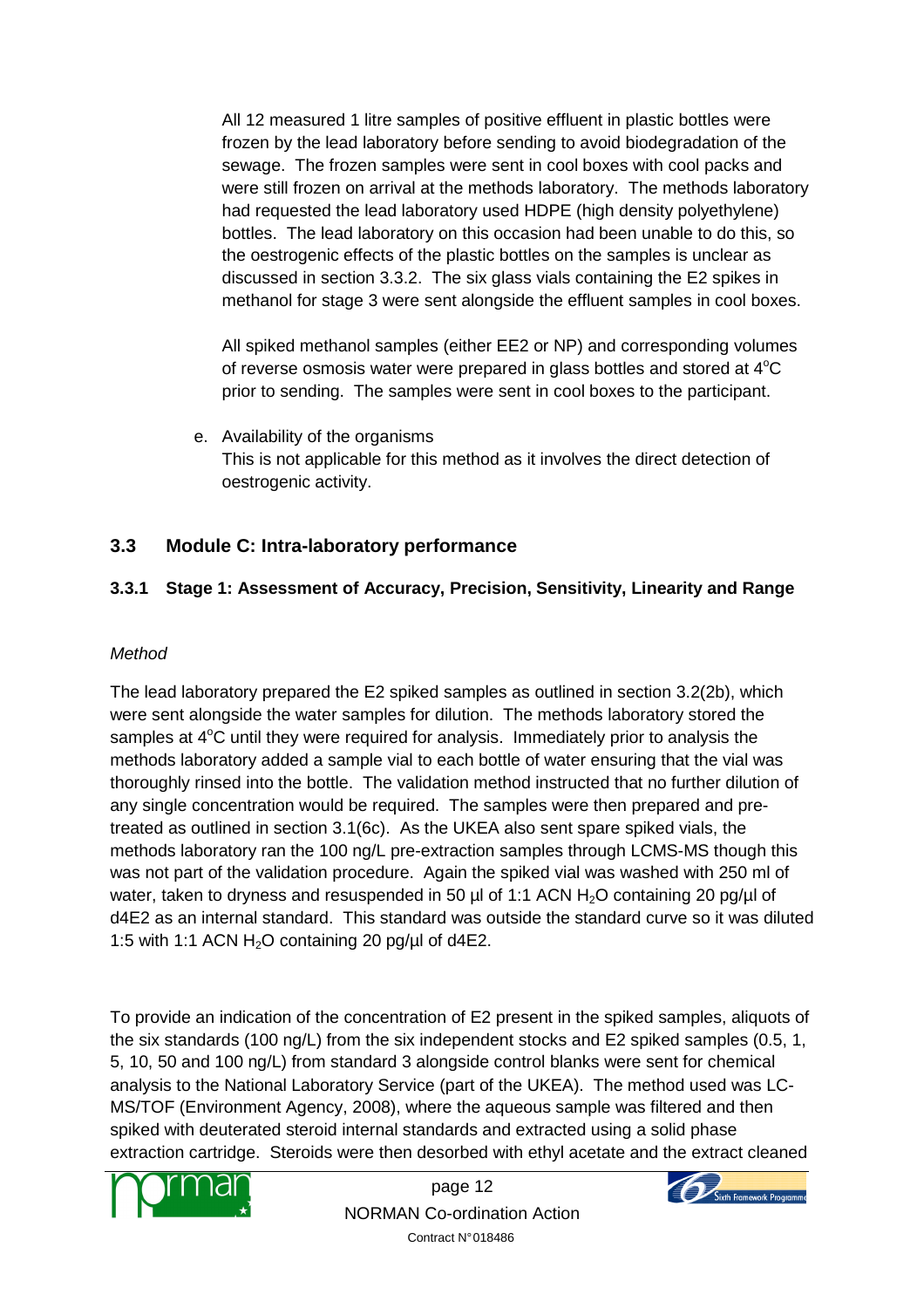up using normal phase chromatography followed by a further clean up using gel permeation chromatography (GPC). The cleaned extract was analysed by high performance liquid chromatography using negative ion atmospheric photo-ionisation mode with mass spectrometer time of flight (LC-MS/TOF) detection. The method has been shown to be suitable for soluble steroid oestrogens (estrone, 17 ß –oestradiol and 17 α-ethynyl oestradiol) in waste water and surface water samples. Stocks and standards were stored by the UKEA for 3 days at  $4^{\circ}$ C in the dark to simulate the effects of the samples that were dispatched to methods laboratory types 1 and 3.

## Rationale

This procedure provides a blinded study generating data that assesses recovery and therefore accuracy of 17 ß –oestradiol from 6 independent stock sources. It also allows the assessment of precision at 6 different concentrations by means of repeat analysis from the same source. To be considered acceptable at this level of validation, the mean recovery from each standard must be +/- 30% and the CV from each concentration must be <50%

The concentration range has been chosen to reflect the ability of the method to detect 17 ß oestradiol at and below the UK proposed PNEC (1 ng/L), while remaining above the limit of detection of the chemical analysis (0.3 ng/L) at the lowest end. The highest concentration distributed was similar to that which can be measured in highly oestrogenic effluents in the UK. Therefore the method should be able to reliably detect the lowest concentration to show sufficient sensitivity, and the highest concentration to demonstrate sufficient range to be considered validated at this level.

The results from each of the 6 stock solutions allows the construction of calibration curves with calculated margins of error over the range provided. These should adhere to a recognised curvilinear model to be considered validated at this level.

## Results

Table 3.1 provides the levels of E2 in each of the spiked samples alongside the % CV and % recovery rates. The recovery rates are based upon the nominal spiked E2 values which were verified by chemical analysis. The accuracy was calculated as the average value of six recoveries. The precision was calculated as the coefficient of variance of the E2 concentration from the 6 samples per spike. The range was established as the spike concentration range for which the acceptable criteria was met.

It was decided during the workshop in Bergen that nominal chemical spikes would be used to calculate recovery rates as the chemistry analysis was only obtained for one spike range from standard 3 rather than for each of the six stocks so n=1. This was predominantly due to the cost of chemical analysis if all spiked samples had been analysed. All chemistry results were within 75 % to 104 % of the nominal values (see Table 3.2).



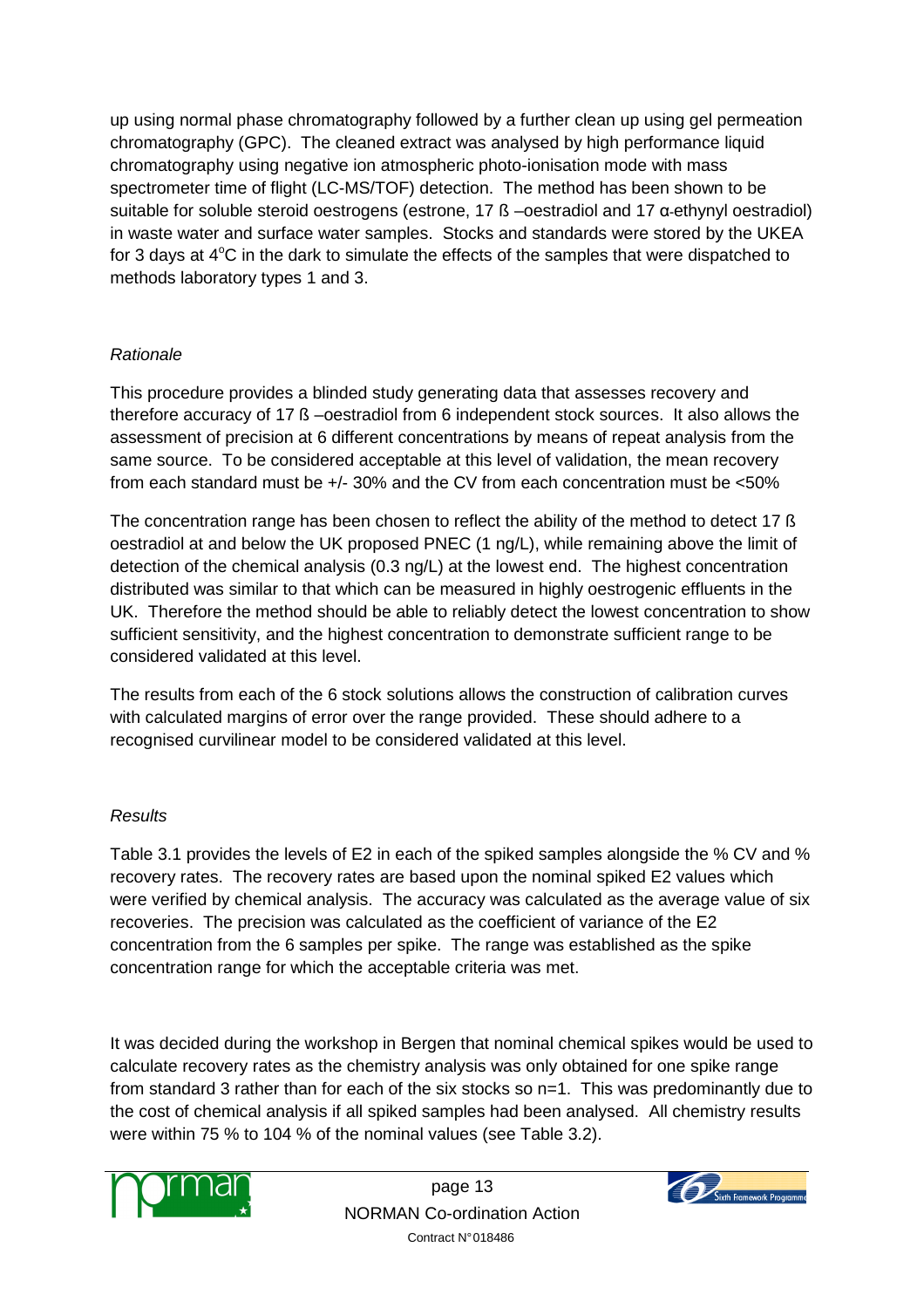| Spiked E2<br>concentration<br>ng/L | Sample<br>no.  | Result<br>ng/l | Average<br>ng/l | StDev | $CV\%$ | Nominal E2<br>Chemistry<br>ng/l | Recover<br>y % | Mean %<br>recovery | <b>StDev</b><br>recovery |
|------------------------------------|----------------|----------------|-----------------|-------|--------|---------------------------------|----------------|--------------------|--------------------------|
|                                    | 5              | 0.21           |                 |       |        |                                 | 42.00          |                    |                          |
|                                    | 12             | 0.26           |                 |       |        |                                 | 52.00          |                    |                          |
| 0.5                                | 20             | 0.26           | 0.25            | 0.03  | 10.49  | 0.50                            | 52.00          | 50.33              | 5.28                     |
|                                    | 25             | 0.25           |                 |       |        |                                 | 50.00          |                    |                          |
|                                    | 26             | 0.24           |                 |       |        |                                 | 48.00          |                    |                          |
|                                    | 31             | 0.29           |                 |       |        |                                 | 58.00          |                    |                          |
|                                    | 3              | 0.46           |                 |       |        |                                 | 46.00          |                    |                          |
|                                    | 9              | 0.42           |                 |       |        |                                 | 42.00          |                    |                          |
| 1                                  | 15             | 0.53           | 0.49            | 0.07  | 13.29  | 1.00                            | 53.00          | 49.00              | 6.51                     |
|                                    | 18             | 0.42           |                 |       |        |                                 | 42.00          |                    |                          |
|                                    | 22             | 0.54           |                 |       |        |                                 | 54.00          |                    |                          |
|                                    | 29             | 0.57           |                 |       |        |                                 | 57.00          |                    |                          |
|                                    | 1              | 2.39           |                 |       | 7.76   | 5.00                            | 47.80          |                    |                          |
|                                    | $\mathbf{2}$   | 2.70           |                 |       |        |                                 | 54.00          |                    |                          |
|                                    | 6              | 2.46           | 2.58            | 0.20  |        |                                 | 49.20          | 51.50              |                          |
| 5                                  | 11             | 2.45           |                 |       |        |                                 | 49.00          |                    | 4.00                     |
|                                    | 32             | 2.53           |                 |       |        |                                 | 50.60          |                    |                          |
|                                    | 33             | 2.92           |                 |       |        |                                 | 58.40          |                    |                          |
|                                    | 10             | 4.85           |                 |       | 12.98  | 10.00                           | 48.50          | 49.63              | 6.44                     |
|                                    | 13             | 4.52           |                 |       |        |                                 | 45.20          |                    |                          |
|                                    | 16             | 4.65           |                 |       |        |                                 | 46.50          |                    |                          |
| 10                                 | 19             | 5.01           | 4.96            | 0.64  |        |                                 | 50.10          |                    |                          |
|                                    | 21             | 6.22           |                 |       |        |                                 | 62.20          |                    |                          |
|                                    | 30             | 4.53           |                 |       |        |                                 | 45.30          |                    |                          |
|                                    | 4              | 27.8           |                 |       |        |                                 | 55.60          |                    |                          |
|                                    | $\overline{7}$ | 24.4           |                 |       |        |                                 | 48.80          |                    |                          |
|                                    | 17             | 22.4           |                 |       |        |                                 | 44.80          |                    |                          |
| 50                                 | 23             | 25.4           | 24.82           | 2.05  | 8.25   | 50.00                           | 50.80          | 49.63              | 4.10                     |
|                                    | 24             | 22.8           |                 |       |        |                                 | 45.60          |                    |                          |
|                                    | 27             | 26.1           |                 |       |        |                                 | 52.20          |                    |                          |
|                                    | 8              | 42.8           |                 |       |        |                                 | 42.80          |                    |                          |
|                                    | 14             | 51.8           |                 |       |        |                                 | 51.80          |                    |                          |
| 100                                | 28             | 49.4           |                 |       |        |                                 | 49.40          | 49.23              | 3.49                     |
|                                    | 34             | 48.1           | 49.23           | 3.49  | 7.09   | 100.00                          | 48.10          |                    |                          |
|                                    | 35             | 51.6           |                 |       |        |                                 | 51.60          |                    |                          |
|                                    | 36             | 51.7           |                 |       |        |                                 | 51.70          |                    |                          |

**Table 3.1. E2 equivalents for Type 1 spiked water samples and recovery rates.** 



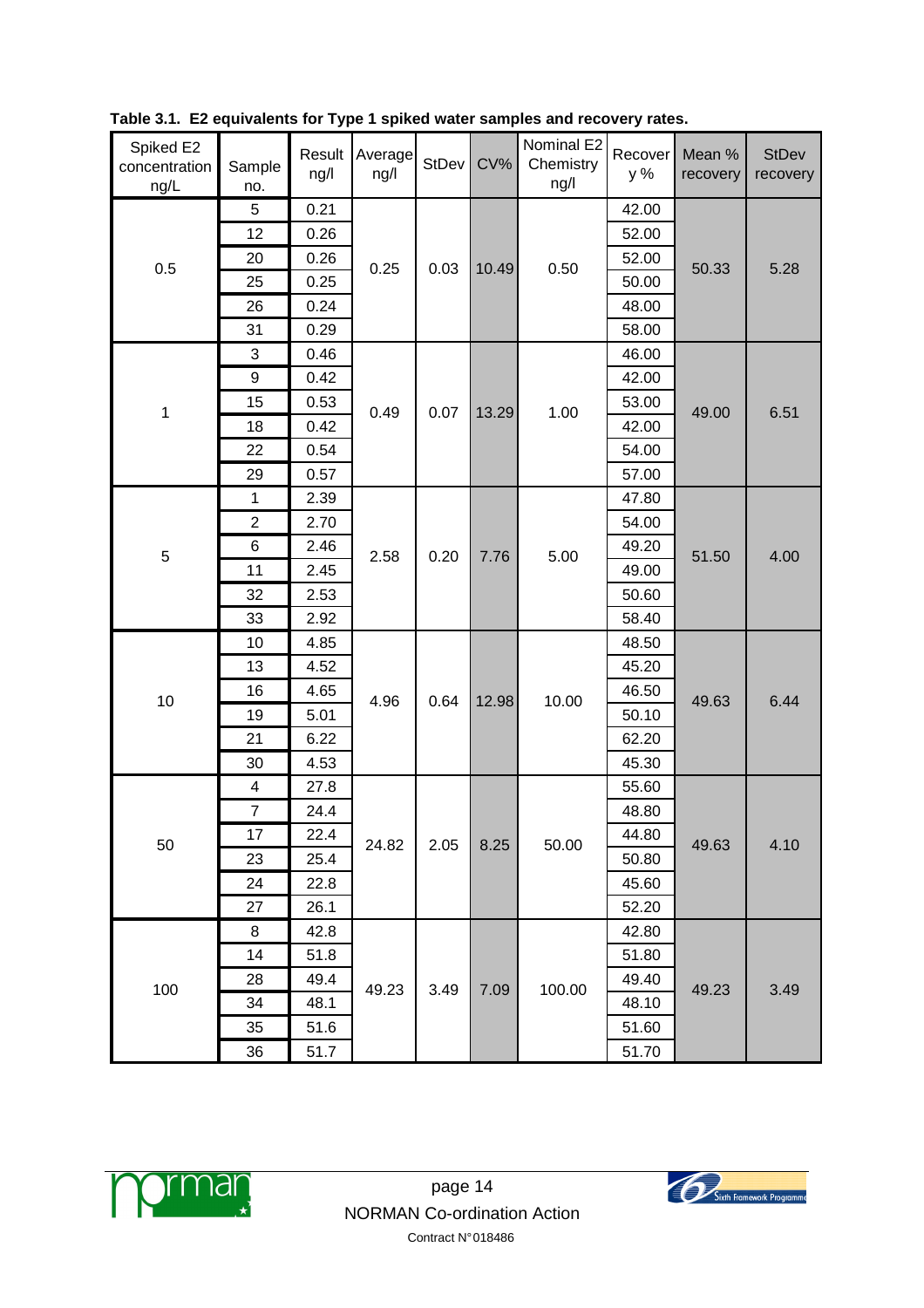| Standard /<br>Sample no. | <b>Expected E2</b><br>(ng/L)    | 17 beta E2<br>(ng/L) | % recovery |
|--------------------------|---------------------------------|----------------------|------------|
| Standard 1               | 100                             | 79                   | 79         |
| Standard 2               | 100                             | 71                   | 71         |
| Standard 3               | 100                             | 74                   | 74         |
| Standard 4               | 100                             | 81                   | 81         |
| Standard 5               | 100                             | 81                   | 81         |
| Standard 6               | 100                             | 64                   | 64         |
| Control blank            | <b>Below detection</b><br>limit | < 0.3                |            |
| Sample 1                 | 100                             | 88.7                 | 88.7       |
| Sample 2                 | 50                              | 45.9                 | 91.8       |
| Sample 3                 | 10                              | 8.29                 | 82.9       |
| Sample 4                 | 5                               | 3.75                 | 75         |
| Sample 5                 | 1                               | 0.836                | 83.6       |
| Sample 6                 | 0.5                             | 0.523                | 104.6      |

**Table 3.2. Chemistry analysis for standards and spiked samples for Type 1 and 3 methods**

Figure 3.1 illustrates the recovery rates of the spiked samples against the expected concentrations. All mean recovery rates for 0.5-100 ng/L are all below the 70-130% recovery limits. The recovery rates using this method are well below the limits of the protocol rationale and do not correspond with the chemistry results obtained by the lead laboratory. It was discussed in the workshop in Bergen whether there had been an issue with the initial spiking of the samples by the lead laboratory or whether the method laboratory had further manipulated the spikes before analysis. The type 1 methods laboratory did run its own chemical analysis of E2 present in the samples alongside the E-screen assay using LCMS-MS. They reported for the theoretical 100 ng/L E2 samples concentrations of E2 ranging from 41.3 to 56.4 ng/L. We were unable to identify if an error had occurred as the same spikes had been sent to type 3 method laboratory and for chemical analysis who had both reported E2 values close to those expected. The methods laboratory could not identify a source of error so we have had to report our initial findings.



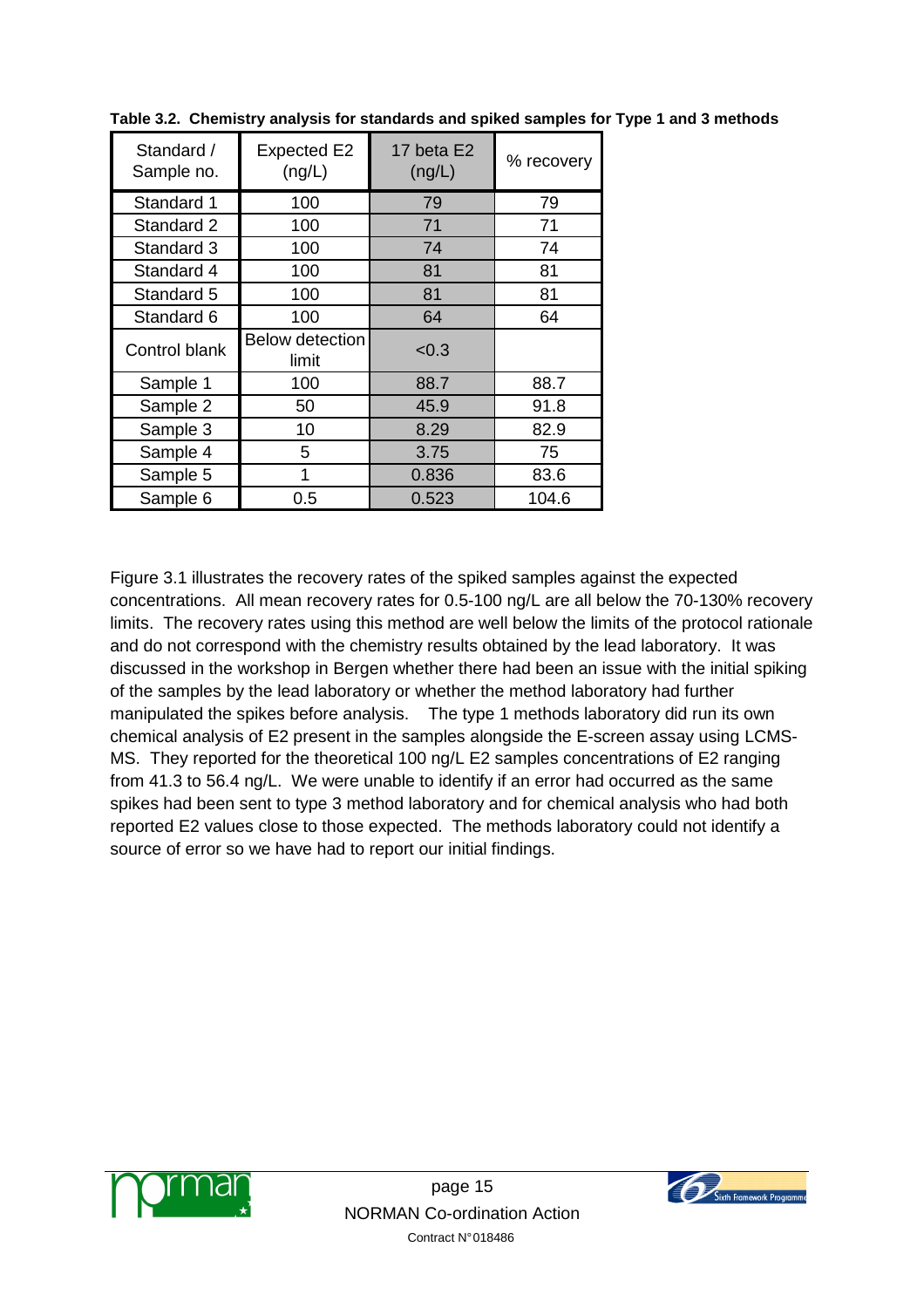

**Fig. 3.1. Accuracy of Type 1 method measured by percentage recovery of the E2 spiked water samples. The horizontal lines indicate the recovery acceptance criteria (70-130%). The error bars indicate the standard error from the mean (n-6).**

The type 1 method is shown to be acceptable for precision as at all the spiked concentrations the % CV is well below 50% (7.09-13.29 %) (Fig. 3.2).



**Fig. 3.2. Precision of Type 1 method in water samples spiked with E2 represented by coefficience of variance (% CV). The horizontal line indicates the precision acceptance criteria (<50%) (n=6).** 



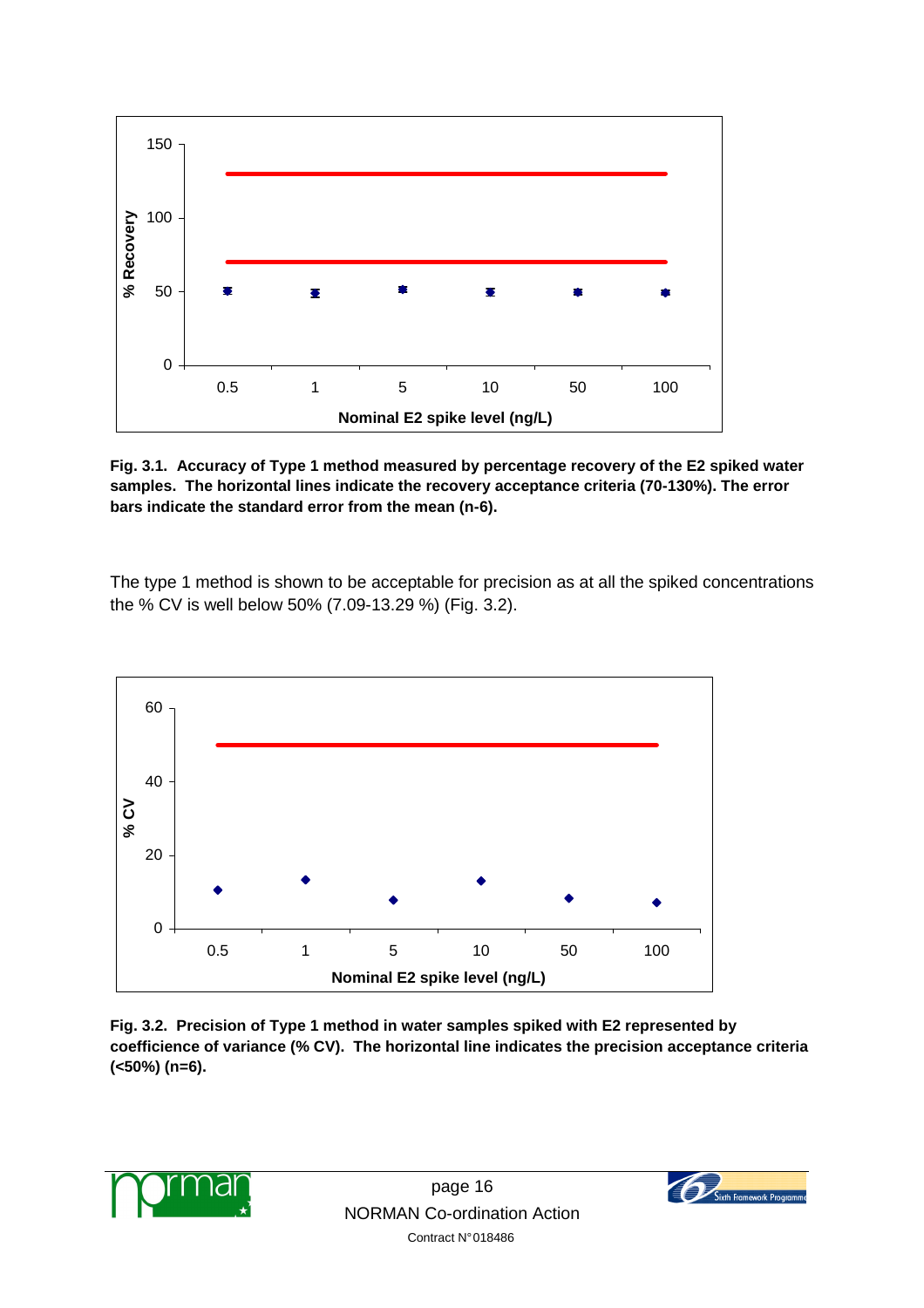Linearity was assessed by the construction of a calibration curve with calculated margins of error for the six analyses overall (Fig. 3.3) and as six separate analyses (Fig. 3.4a-f) in order to understand if there was any variation in curve shape.



**Fig. 3.3. Linearity of Type 1 method. Line represents the regression line through diamonds and forced through zero. The correlation coefficient (R2) indicates the proximity of the data to a perfect line. Error bars indicate the standard error from the mean (n=6).** 

When regression analysis was applied using a linear model to describe the relationship between the spiked E2 response and the reported E2 response, a statistically significant relationship at the 99% confidence level was reported  $(P = 0.0001)$ .



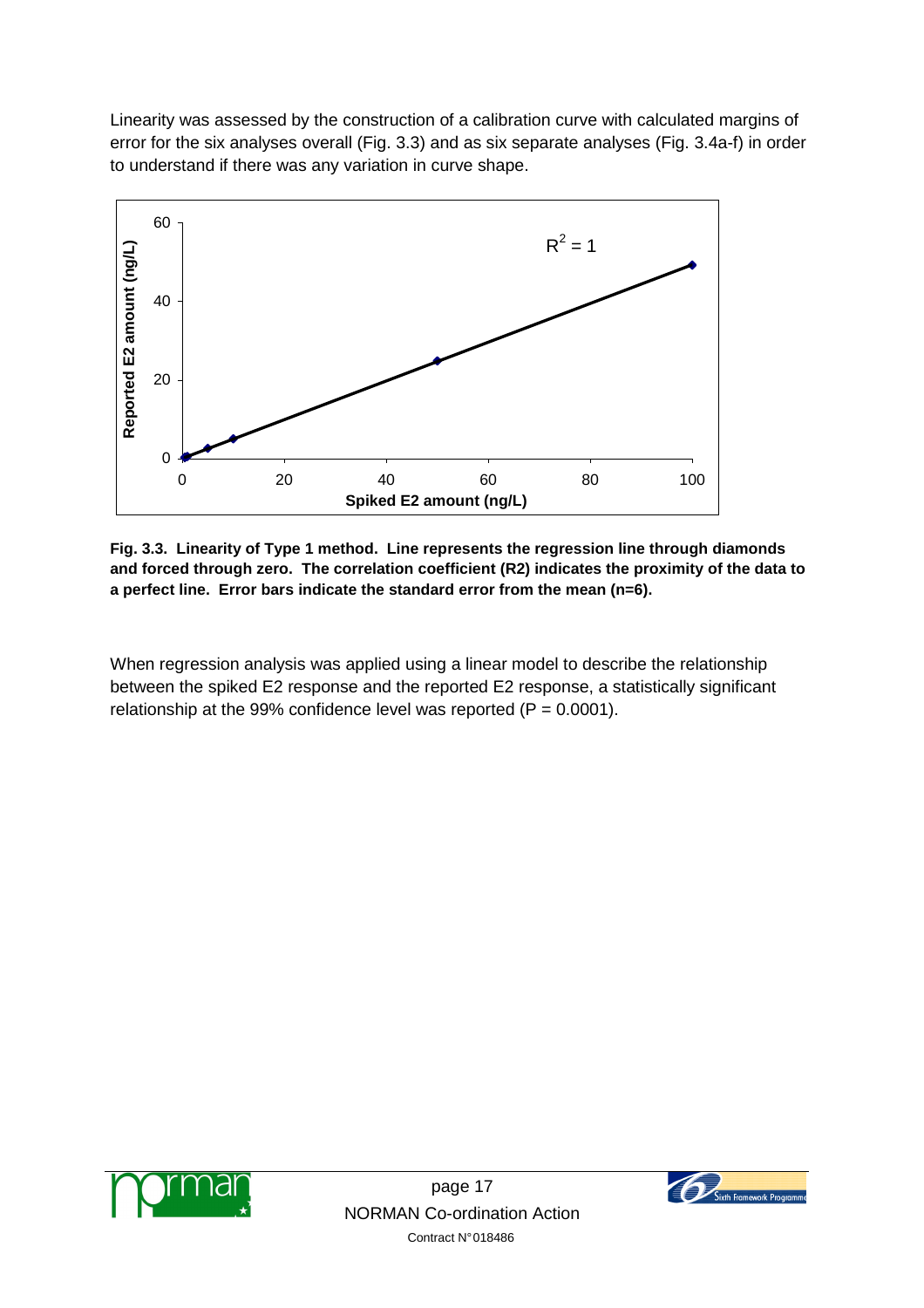

**Fig. 3.4. Linearity of the individual standard analyses for Type 1 method. Line represents the regression line through diamonds and forced through zero. The correlation coefficient (R<sup>2</sup> ) indicates the proximity of the data to a perfect line.** 

The linear regression lines show little deviation between the six analyses with the R<sup>2</sup> ranging from 0.9957 to 0.9992. The validation protocol does not set a correlation coefficient above which the method would be considered validated, but as all  $R^{2}$ 's are very close to 1 the method has shown good linearity.

Linearity for this method was also assessed by plotting the response (e.g. signal divided by the concentration) as a function of the concentration for each of the separate analyses (Fig. 3.5). The observed line should be horizontal and an ideal response factor of 1 for all concentrations if the nominal E2 spike and the measured E2 were of similar values. The linear range of the method was taken as 95 to 105 % of the horizontal line result calculated from the mean of the six analyses. Figure 3.5 illustrates that the Type 1 method gave response factors for all six analyses well below the expected value of 1, and all analyses



page 18 NORMAN Co-ordination Action Contract N° 018486

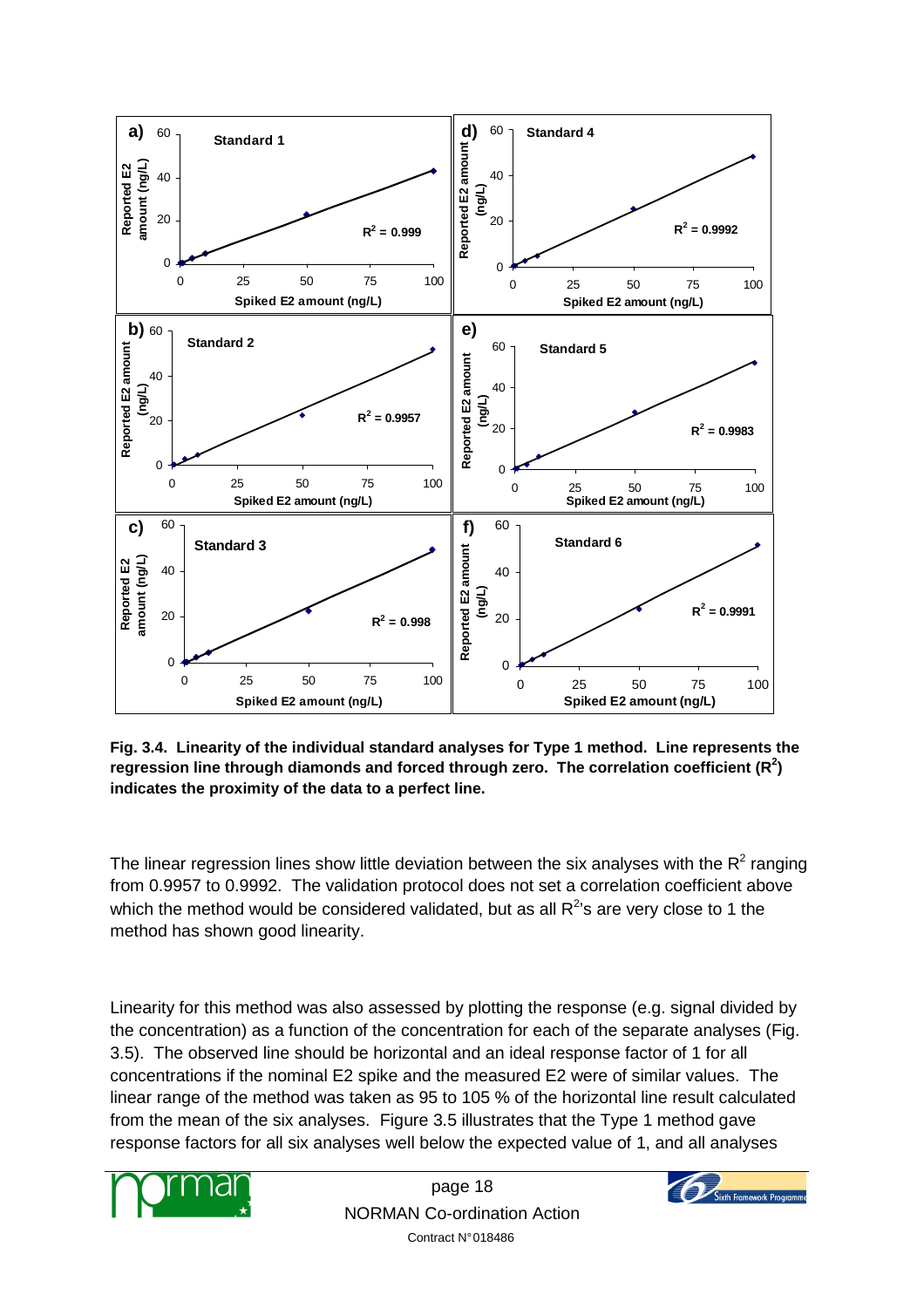showed some variability predominantly falling above or below the horizontal line response. Consequently, the method at the lower concentrations does not completely demonstrate sensitivity for this validation study.



**Fig. 3.5. Response factors of the type 1 method to E2 spiked water samples. The horizontal bars represent the response factor criteria which is 95% and 105% of the mean.** 

Though this method has shown good linearity and precision, the method on this occasion was unable to display accuracy in its recovery rate, though the reason for this has remained unexplained. Therefore, no acceptable working range can be formulated for the Type 1 method.



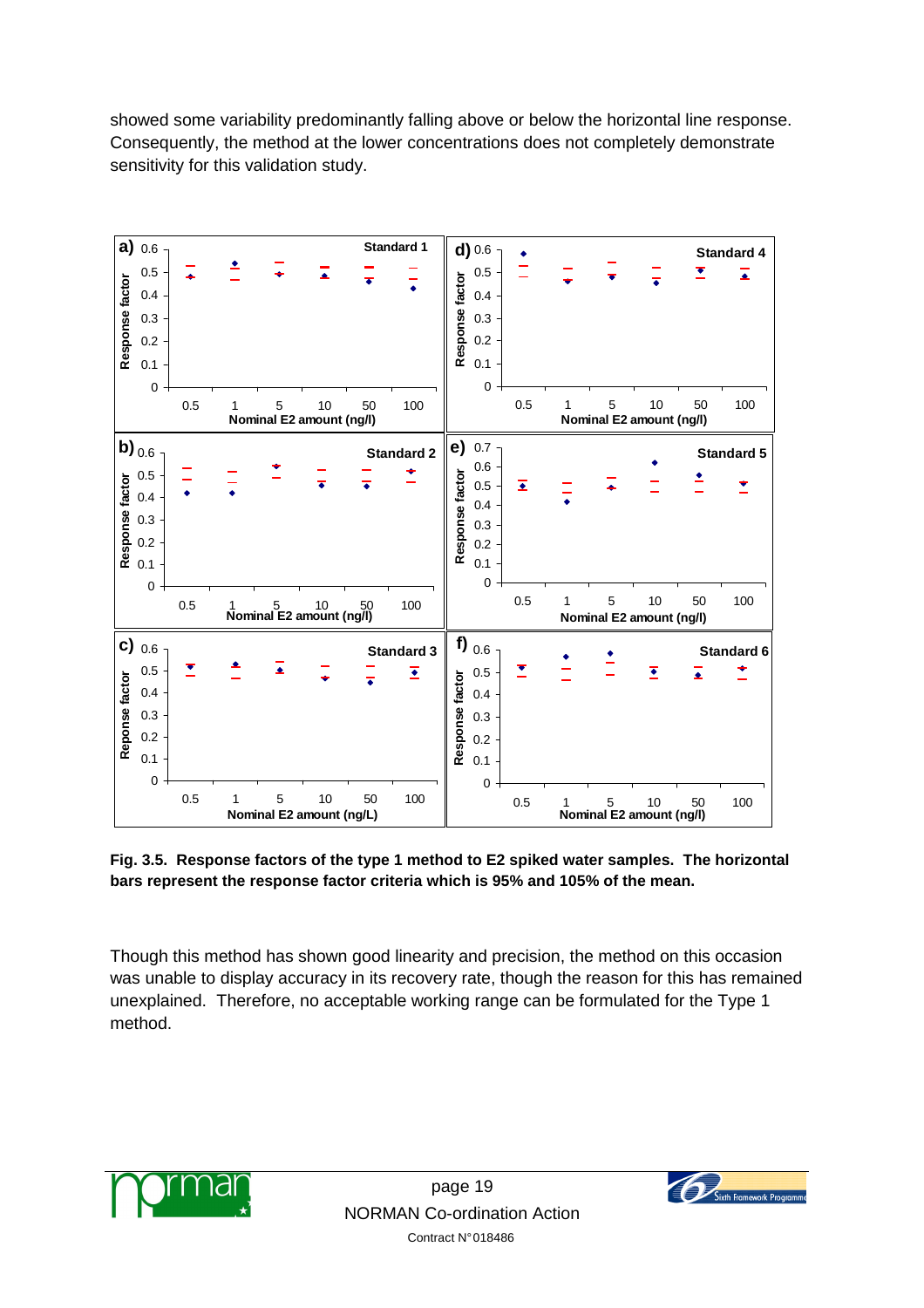## **3.3.2 Stage 2: Assessment of Negative Response and Selectivity**

## **Method**

For this stage, the lead laboratory provided the methods laboratory with bottles and vials labelled as blanks prepared as outlined in section 3.2(2b). The methods laboratory stored the samples at  $4^{\circ}$ C until they were required for analysis. Immediately prior to analysis, the methods validation laboratory added the relevant vial of methanol (some containing spikes of 1.0 ng/L E2 or 10 ng/L cholesterol) to the corresponding bottle of water, ensuring that the vial was thoroughly rinsed using water from that bottle. Cholesterol was utilised as a secondary spiking compound in order to assess the capability of the method to distinguish between E2 and other likely interfering compounds. Many compounds e.g. estrone and EE2, could not be used for this stage as the method assesses oestrogenicity of an environmental sample as a whole and therefore does not distinguish between specific oestrogenic compounds. Therefore, a non-oestrogenic organic compound was required, testosterone would have been more effective but for reasons of practicality cholesterol was selected. Additionally, the methods laboratory analysed the degraded treated sewage effluent (negative effluent) which was prepared as described in section 3.2(2b). These samples were run alongside the positive effluent samples in Stage 3 rather than separately at this stage. The samples were then extracted and run as per the methods laboratory protocol.

## Rationale

This stage was conducted to provide a blind study to assess the ability of the method to distinguish between negative and positive samples. To be considered acceptable at this level of validation, the method must be able to identify all of the samples which were spiked with 17  $\beta$  –oestradiol. The ability of the methods laboratory to determine accurately the concentration of E2 and cholesterol spikes is not relevant for this stage and consequently additional samples were not sent for chemical analysis.

A negative response to those samples spiked with cholesterol will demonstrate the selectivity of the method against similar compounds and therefore all other samples apart from those spiked with E2 should return a result below the limit of detection of the method to be considered validated at this level. A negative result to the treated sewage effluent (negative effluent) will demonstrate the selectivity of the method in environmental matrices and should return a result below those obtained for similar samples in stage 3 (positive effluent) to be considered validated at this level.

## **Results**

The results show that the method was able to distinguish between the samples spiked with E2 (samples 5 and 7) and those spiked with cholesterol (Table 3.3 and Figure 3.6). However, some of the blanks reported E2 levels at or above those which were spiked with E2 on two occasions. This effect is unexplained as in this instance all samples were sent in glass bottles unlike for stage 3 where the methods laboratory identified that blank samples which had been transported in plastic bottles contained some oestrogenic activity. We can



page 20 NORMAN Co-ordination Action Contract N° 018486

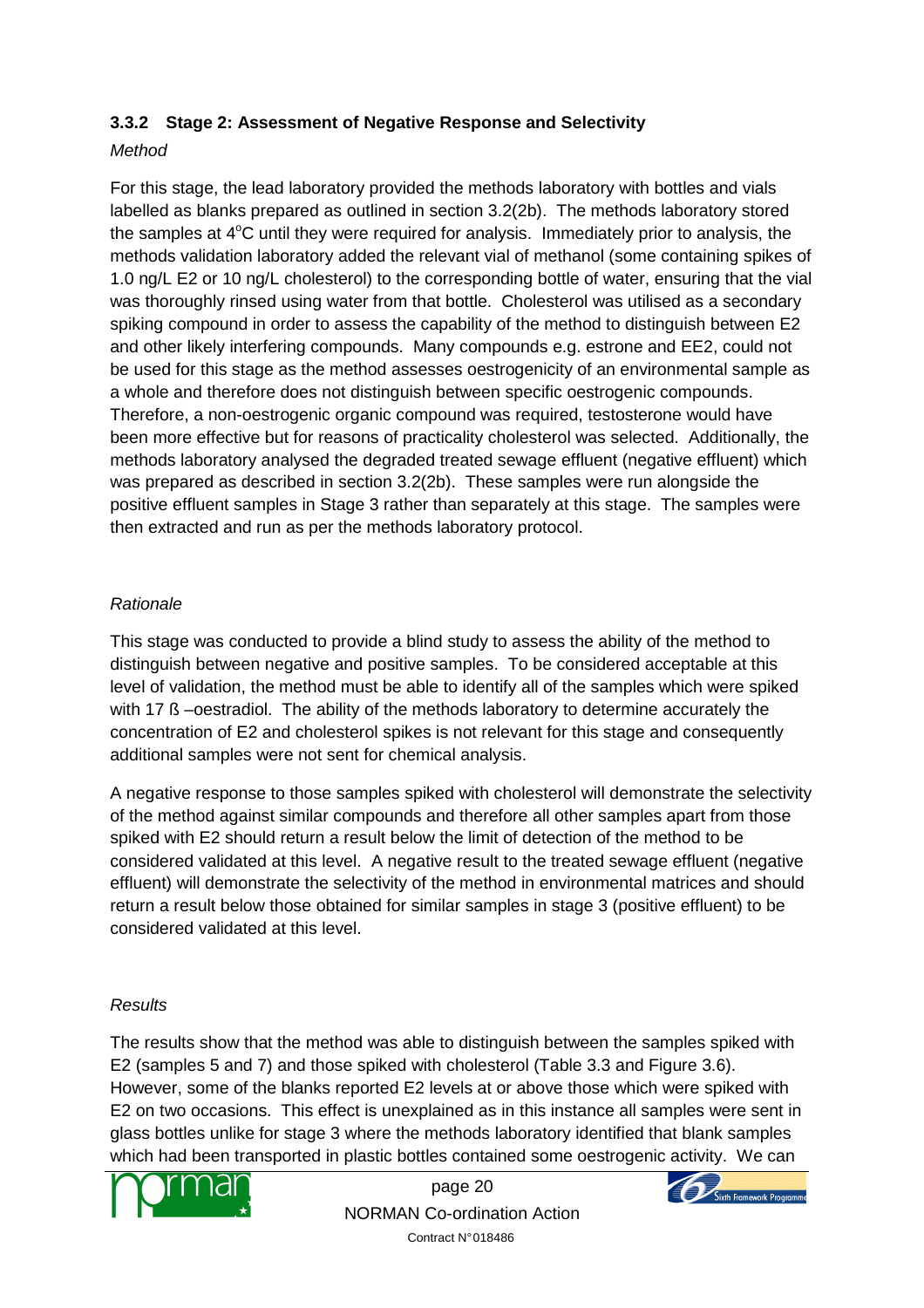only assume that there was either some oestrogenic contamination of the blanks during their preparation by the lead laboratory, though a similar problem was not identified for the stage 2 blanks for the type 3 method or that they were contaminated by the methods laboratory. The E2 equivalents for the E2 spikes were greatly above the methods limit of detection of 0.064 ng/L.

For the negative effluent, E2 equivalents were reported above the limit of detection for all samples (0.295-0.558 ng/L). These concentrations were similar to those reported for the sample samples using the Type 3 method and therefore show that the effluent samples had not degraded as much as had been expected by the lead laboratory. In this instance this was not considered a problem for the validation study as the concentrations were well below those reported by the type 1 and 3 methods laboratories for the positive effluents in stage 3. The significance of this negative effluent concentration in comparison to those of the positive effluent is discussed in section 3.3.3.

| Sample         | Sample<br>no.  | E <sub>2</sub><br>Result<br>ng/l | E <sub>2</sub><br>Average<br>ng/l | StDev | CV%   |  |
|----------------|----------------|----------------------------------|-----------------------------------|-------|-------|--|
|                | 1              | < 0.064                          |                                   |       |       |  |
|                | $\overline{2}$ | < 0.064                          |                                   |       |       |  |
|                | 3              | 0.177                            |                                   |       |       |  |
| <b>Blanks</b>  | 6              | 3.84                             | 0.61                              | 1.32  | 46.21 |  |
|                | 9              | 0.55                             |                                   |       |       |  |
|                | 10             | 0.005                            |                                   |       |       |  |
|                | 11             | < 0.064                          |                                   |       |       |  |
|                | 12             | 0.104                            |                                   |       |       |  |
| E <sub>2</sub> | 5              | 0.52                             | 0.53                              | 0.01  | 2.54  |  |
|                | $\overline{7}$ | 0.539                            |                                   |       |       |  |
| Cholesterol    | 4              | < 0.043                          |                                   |       |       |  |
|                | 8              | < 0.064                          |                                   |       |       |  |
|                |                | 0.348                            |                                   |       |       |  |
|                |                | 0.558                            |                                   |       |       |  |
| Negative       |                | 0.295                            | 0.39                              | 0.10  | 26.27 |  |
| effluent       |                | 0.297                            |                                   |       |       |  |
|                |                | 0.403                            |                                   |       |       |  |
|                |                | 0.468                            |                                   |       |       |  |

**Table 3.3. E2 equivalents in spiked water samples and negative effluents for Type 1 method** 



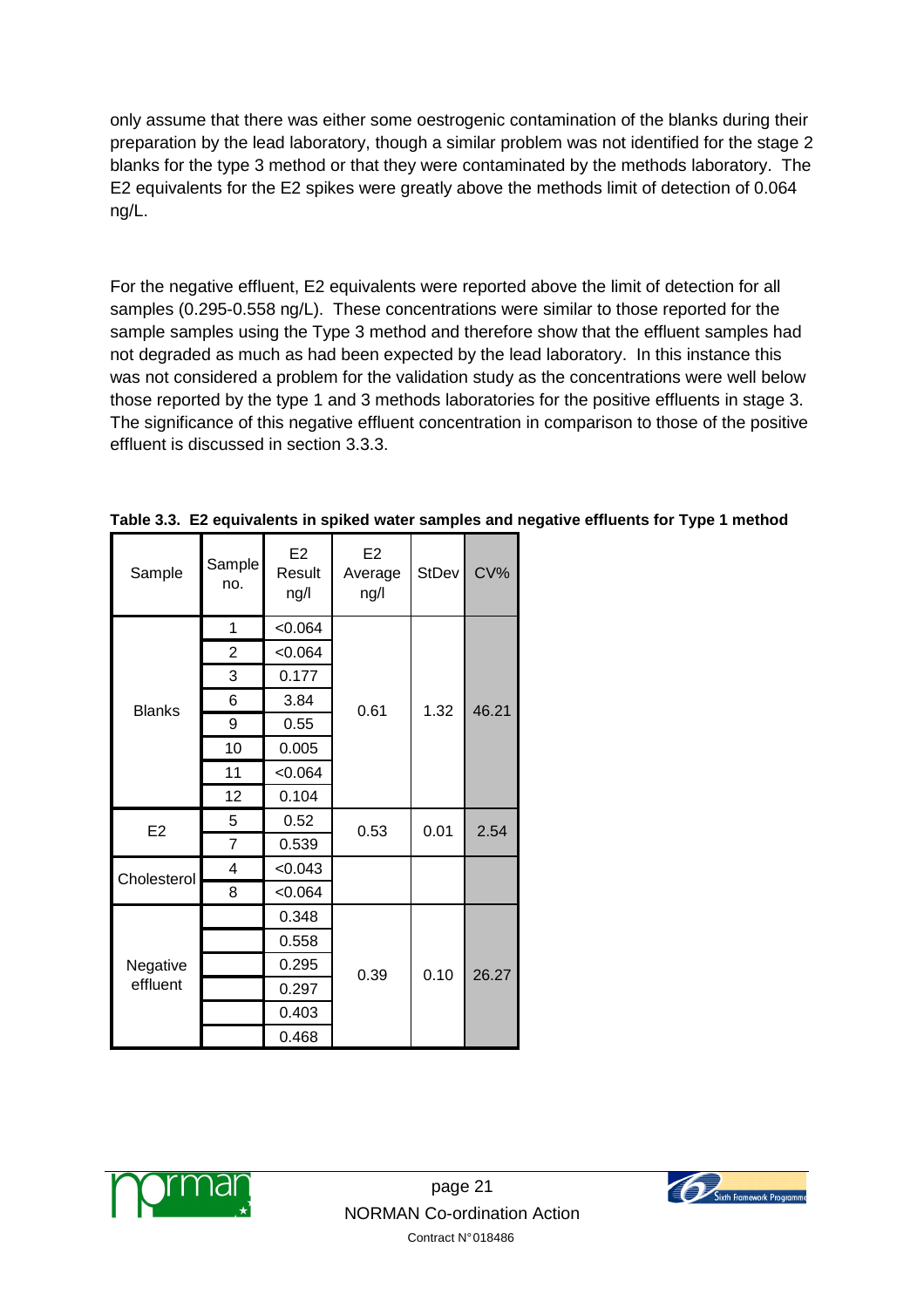

**Fig. 3.6. Negative response of Type 3 method. Assays ability to discriminate between spiked and unspiked samples. The horizontal line indicates the methods limit of detection whilst the horizontal bars denote the level at which each sample was spiked with E2. Error bars indicate the standard error from the mean.** 

## **3.3.3 Stage 3: Assessment of Specificity in Environmental Matrices**

#### Method

The lead laboratory provided 12 bottles of treated sewage effluent (positive sample) and six vials of methanol spiked with E2 as described in section 3.2(2b). It was advised that the preparation and analysis of this stage was performed immediately on receipt of the bottles as the oestrogenic activity of the treated sewage effluent was not stable. In this instance the methods laboratory had asked for the samples to be frozen before dispatch and thereby avoiding this issue. Immediately prior to analysis, the methods validation laboratory added one vial of the spike to six of the bottles of treated sewage effluent to create six samples of treated effluent sewage matrices that reliably contain 17 ß –oestradiol (spiked positive effluent).

## Rationale

The study was performed to generate data to demonstrate the robust ability of the method to detect and discriminate between concentrations of 17 ß –oestradiol in environmental matrices. To be considered acceptable at this level of validation the COV from each sample must be <50% (n=6).

The accuracy of the result is not taken into account for the two environmental samples, as chemical analysis of the sample cannot be provided due to sample changes during shipping. However, the concentration of 17 ß –oestradiol spike can be inferred by the differences between the results of the spiked and unspiked environmental sample, demonstrating the



page 22 NORMAN Co-ordination Action Contract N° 018486

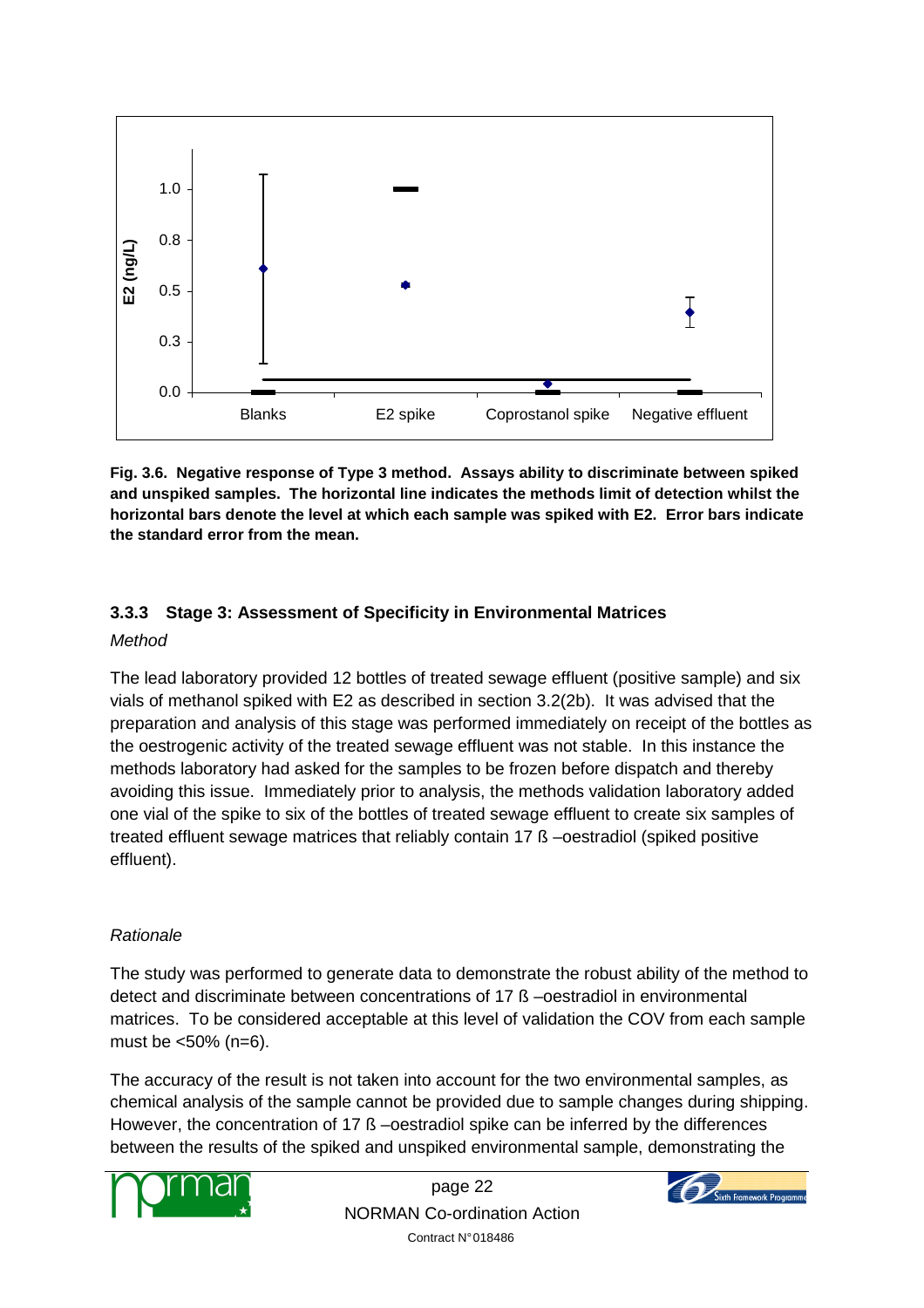specificity of the method in test conditions. Therefore, to be considered acceptable at this level of validation, the mean recovery of the spike should be between 70-130% (n=6).

## **Results**

The type 1 method has demonstrated that it is able to detect and discriminate between samples spiked with 17 ß –oestradiol in an environmental matrices. The coefficience of variance for the positive effluent sample replicates and the spiked positive effluent replicates was 7.9% and 9.4% respectively (Table 3.4 and Fig 3.7). The recovery of the spike (20 ng/L) was shown to be satisfactory when the six recoveries were calculated as a mean however, they ranged from 66.39 to 85.10 % and so one value would be considered as outside the acceptance criteria of 70-130 %.

As mentioned in section 3.1(3), the lead laboratory resent positive effluent samples and spikes to the methods laboratory in November 2007, as the methods laboratory had used different filtration methods for the sample extraction and it was thought that this would influence the E2 response for each sample. Consequently the methods laboratory only reported E2 concentrations for 5 samples for the positive effluent (samples frit and glass wool filtered pre extraction). For the positive effluents with spikes, three of the previous results were discounted and three new samples run so all samples were frit and glass wool filtered, then spiked with E2 prior to the column.

| Sample         | E <sub>2</sub><br>Result<br>ng/l | E2 Average<br>ng/l | StDev | CV%  | %<br>Recovery | Mean %<br>Recovery | <b>StDev</b><br>Recovery |
|----------------|----------------------------------|--------------------|-------|------|---------------|--------------------|--------------------------|
|                | 3.46                             |                    |       |      |               |                    |                          |
|                | 3.53                             |                    |       |      |               |                    |                          |
| Positive       | 3.51                             | 3.35               | 0.27  | 7.9  |               |                    |                          |
| effluent       | 3.35                             |                    |       |      |               |                    |                          |
|                | 2.89                             |                    |       |      |               |                    |                          |
|                |                                  |                    |       |      |               |                    |                          |
|                | 17.0                             |                    |       |      | 72.81         |                    |                          |
| Positive       | 19.1                             |                    |       |      | 81.81         |                    |                          |
| effluent       | 15.5                             | 17.77              | 1.68  | 9.44 | 66.39         | 76.12              | 7.19                     |
| (spiked<br>E2) | 16.56                            |                    |       |      | 70.93         |                    |                          |
|                | 18.6                             |                    |       |      | 79.66         |                    |                          |
|                | 19.87                            |                    |       |      | 85.10         |                    |                          |

**Table 3.4. Selectivity of Type 1 method in environmental matrices. Assays ability to discriminate between spiked and unspiked samples (n=6).** 



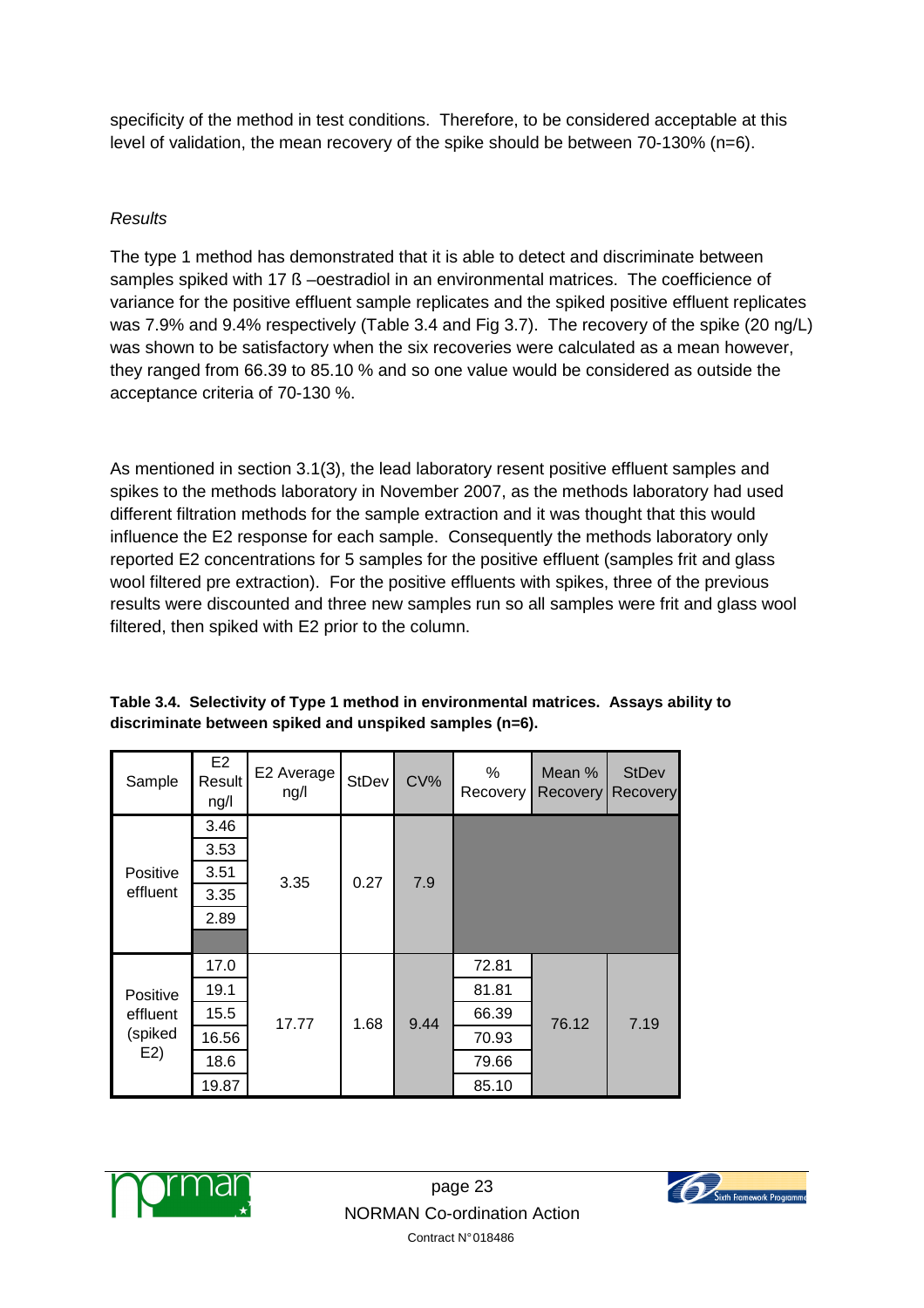

**Fig. 3.7. Specificity of Type 3 method in environmental matrices measured by the recovery of the E2 spike and the precision of the environmental samples. The horizontal bars indicate the recovery acceptance criteria (70-130%) and the precision acceptance criteria (<50%) (n=6). Error bars indicate the standard error from the mean.** 

Comparison of the E2 responses in the negative effluent samples from stage 2 and the positive effluent samples in stage 3 demonstrates that the oestrogenicity of the negative effluent sample had degraded to some extent before being analysed. The E2 response for the negative effluent ranged from 0.295-0.558 ng/L, whilst the positive effluent E2 response ranged from 2.89-3.53 ng/L(Fig. 3.8).



**Fig. 3.8. Selectivity of Type 3 method in environmental matrices demonstrated by the E2 equivalents in the negative and positive effluent samples. The horizontal line indicates the limit of detection of the method. Error bars indicate the standard error from the mean.** 



page 24 NORMAN Co-ordination Action Contract N° 018486

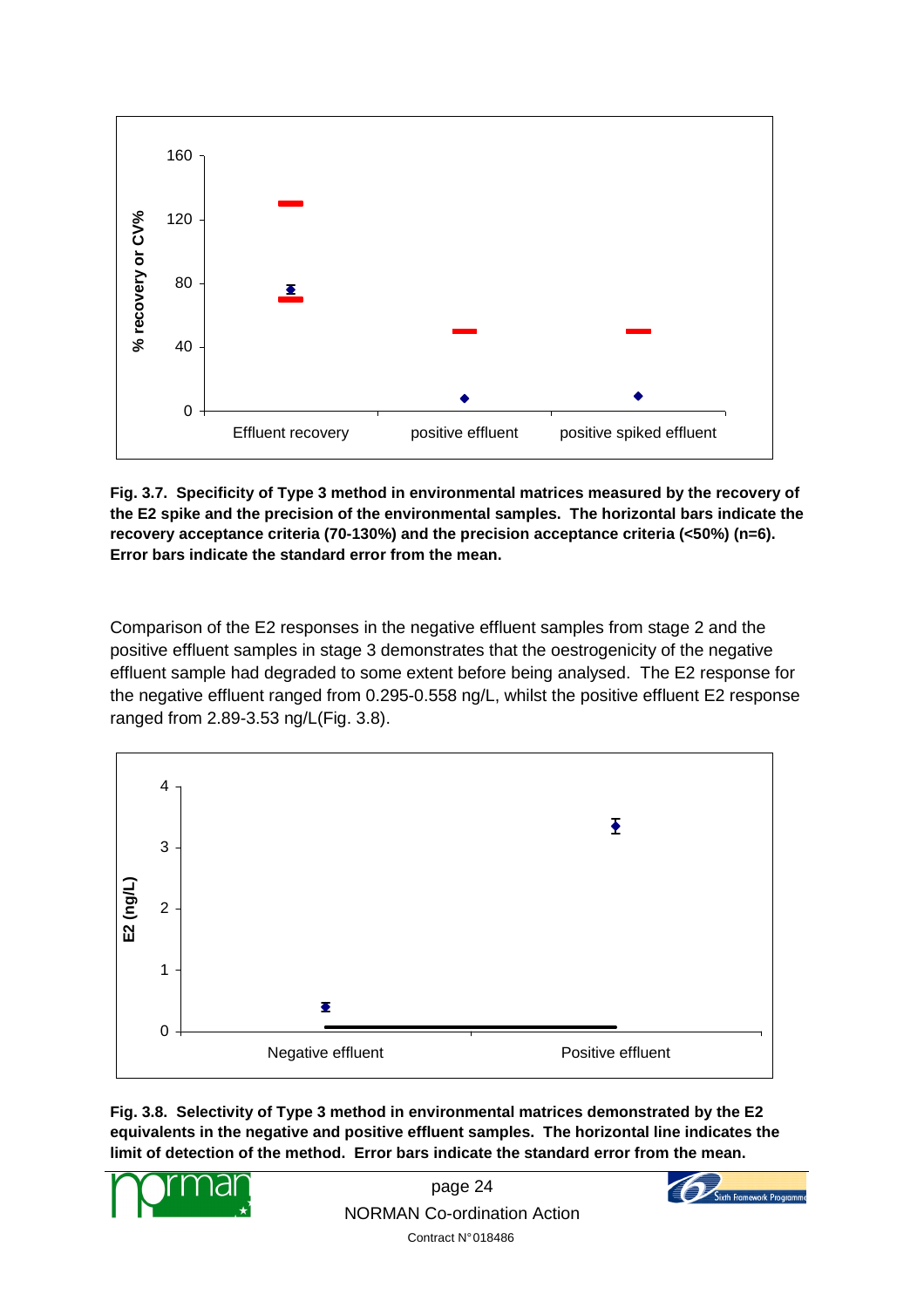## **3.3.4 Stage 4: Assessment of Relative Potency of Oestrogenic Compounds**

## **Method**

The methods laboratory was send vials containing methanol spiked with EE2 or nonylphenol and corresponding bottles of reverse osmosis filtered water as described in section 3.2(2b). Immediately prior to analysis, one vial of methanol was added to each bottle of water, ensuring that the vial was thoroughly rinsed into the bottle using only water from that bottle. Analysis of the sample, including extraction was instructed to take place immediately after mixing of the vial and water sample.

## Rationale

Given the relative potencies of the oestrogenic compounds used, the method should detect the ethnyl-estradiol spiked samples with a relative value close to the top of the range of 17 ß –oestradiol used to generate the calibration curve. The method should detect the nonylphenol spiked samples with a relative value close to the bottom of the range of 17 ß – oestradiol used to generate the calibration curve.

To be considered acceptable at this level of validation, the mean result of the samples spiked with 10 ng/l ethynyl-estradiol (n=6) must not be lower than the mean result for those spiked with 10 ng/l 17 ß –oestradiol (n=6) as the potency of ethynl-estradiol is at least x10 greater. In a similar manner, the mean result of the samples spiked with 10  $\mu$ g/l nonyl-phenol (n=6) must not exceed the mean result for those spiked with 10 ng/l 17 ß –oestradiol (n=6), as the potency of nonyl-phenol is at least x10,000 less.

## **Results**

The type 1 method has demonstrated that it is able to return E2 equivalents for EE2 which are above those for E2 whilst NP returns E2 equivalents below those for E2 (Fig. 3.9). The acceptance criteria for relative potency are therefore met for the type 1 method. The difference between ethynyl-oestradiol and oestradiol is small and is not statistically significant amongst the medians at the 95% confidence level (Kruskal-Wallis non-parametric ANOVA P  $= 0.056604$ ). The rationale for this method was that the difference in potency would be at least a factor of 10. However, for the E-screen method it has previously been reported that EE2 and E2 have the same relative proliferate potency (RPP) (Soto and Sonnenschein, 1995). That is the ratio between the minimal concentration of oestrodiol needed for maximal yield and the minimal dose of the xenoestrogen needed to produce a similar effect. Therefore, the results gained for the E-screen method in this validation study are as expected. In the same study, 4-nonylphenol was shown to be approximately 27,000 times less potent than E2 for the E- screen. In this validation study it was only shown to be only 5 times less potent. It must be noted that the RPP's can vary depending on the isomer used and the grade of the chemical (Soto and Sonnenschein, 1995). It is also unclear the exact



page 25 NORMAN Co-ordination Action Contract N° 018486

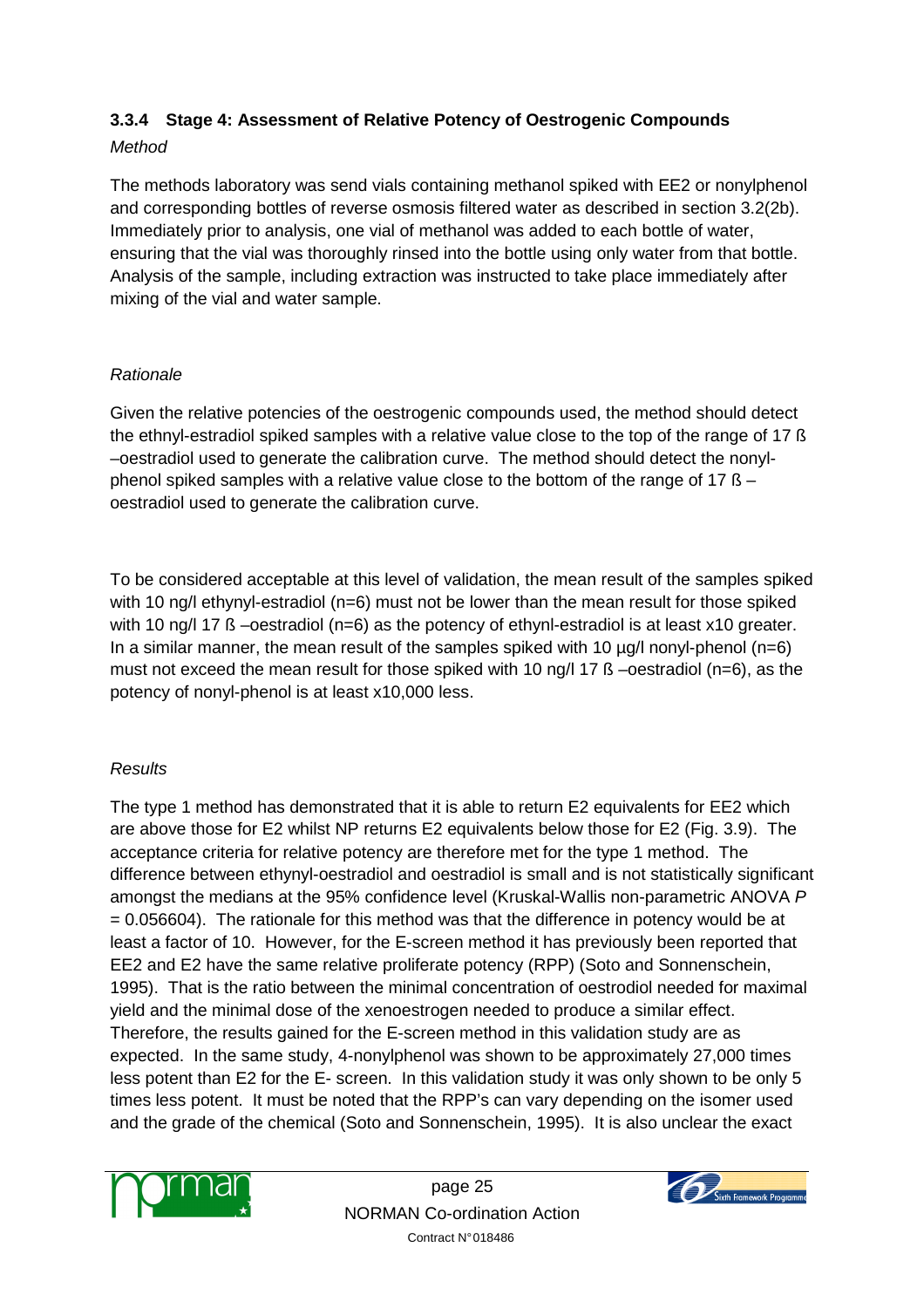spike that the lead laboratory sent for EE2 and NP as this was not verified by chemical analysis.



**Fig. 3.9. Oestrogenic potency of type 1 method. Error bars indicate the standard error of the mean (n=6).** 

It must be noted that this method was not really fit for purpose for assessing the relative potencies of oestrogenic compounds as compounds other than (anti-)-estrogens have been reported to stimulate or inhibit cell growth, thereby over- or underestimating the estrogenic response (Murk et al., 2002). Therefore, there is a need to look again at the criteria for method selection for this stage. To identify the relative potencies of specific oestrogenic compounds a method such as a reporter gene effects assay based on an estrogenic response (e.g. YES assay or ER-CALUX) which have previously been identified as possibilities to quantify estrogenic potencies of complex environmental matrices may prove valuable (Murk et al. 2002).



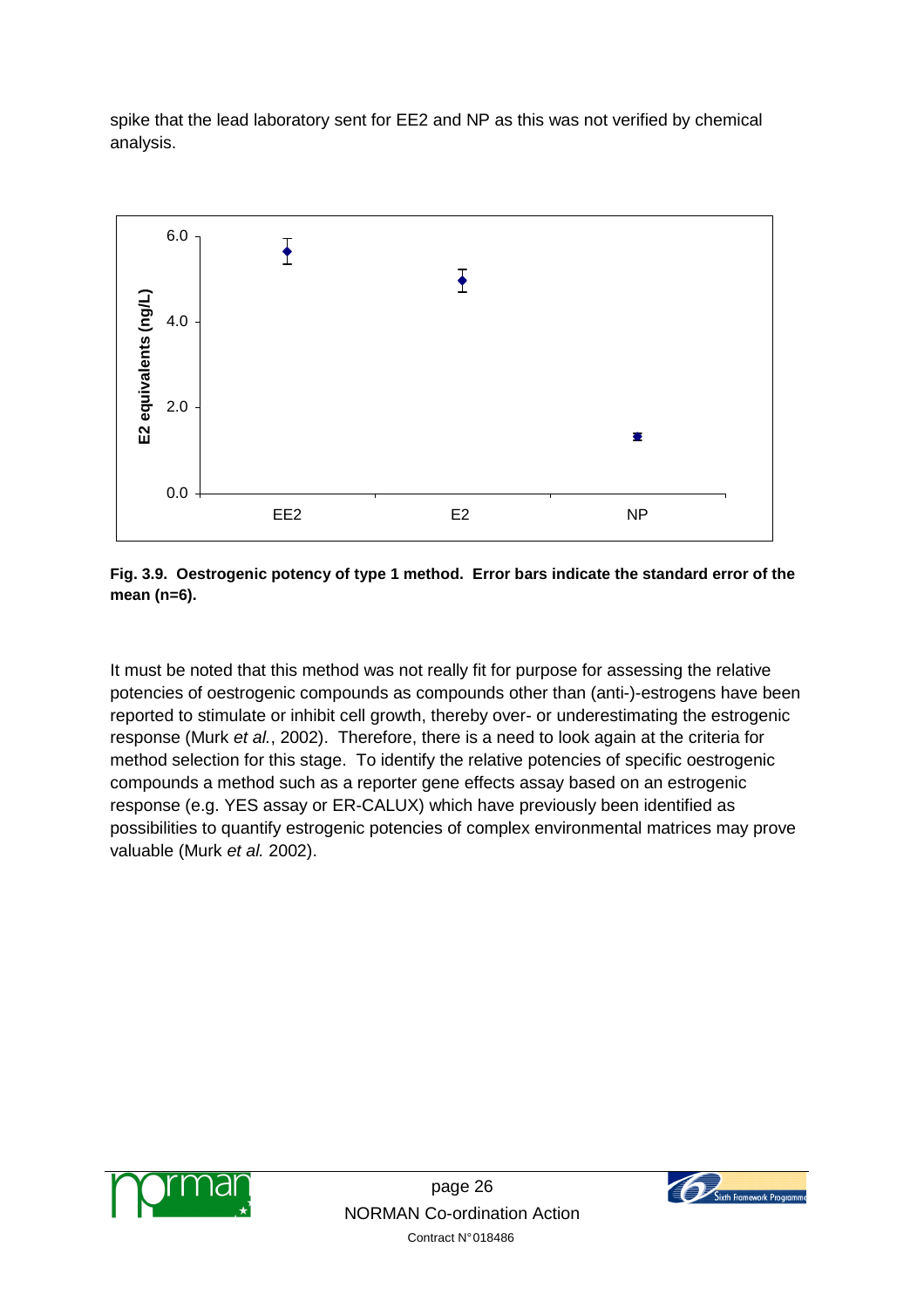# **4 Type 2 method: In vivo bioassays that detect oestrogenic activity**

## **4.1 Module A: Test method definition, documentation and general requirements**

## 1. External requirements

a. Aim and task

The bioassay selected for type 2 is being considered as a method for the *in* vivo detection of oestrogenic activity

b. Requirements and specifications

For this to be achieved, the egg yolk precursor vitellogenin (Vtg) is detected in the blood and tissue samples of the fathead minnow (Pimephales promelas). Vtg normally occurs in sexually active female oviparous fish, but can be induced to occur in males in response to oestrogenic substances (EPA, 2003). The ELISA (enzyme-linked immunosorbent assay) technique is sensitive laboratory method widely used to detect and quantify antigens or antibodies in a variety of biological samples (Goksøyr et al., 2003). The assay has a standard curve working range of 0.1 to 25 ng fathead minnow Vtg/ml, Data points with NBS (Non-specific binding) corrected absorbance lower the 0.010 are not included in the working range. The correlation coefficient  $(R_2)$ must be higher than 0.990 otherwise data points must be excluded. Only sample dilutions with absorbance values that fall within the standard curve working range should be used. Previous measurements of uncertainty during the validation of the method (Eidem et al., 2006) demonstrated the assay has a between day repeatability precision of 9.9 % CV (single lab-validation) and a between-lab reproducibility precision of 18.6% CV (inter-lab validation).

2. Title of the method

Direct homologous quantitative sandwich monoclonal ELISA for fathead minnow vitellogenin in blood plasma

- 3. Beginning and end of validation procedure Frozen plasma samples were sent to the participants by the UKEA in May 2007. Some of the samples had thawed on arrival and a further batch was sent in June 2007 to assess the effects of thawing on the Vtg responses. Results for the three validation stages were received by the UKEA at the end of June 2007. Results for the comparison of Vtg responses for the frozen and thawed samples were received in December 2007.
- 4. Responsible party Anders Goksøyr (anders.goksoyr@mbi.uib.no) Biosense Laboratories AS, Thormohlengst 55, 5008 Bergen, Norway.



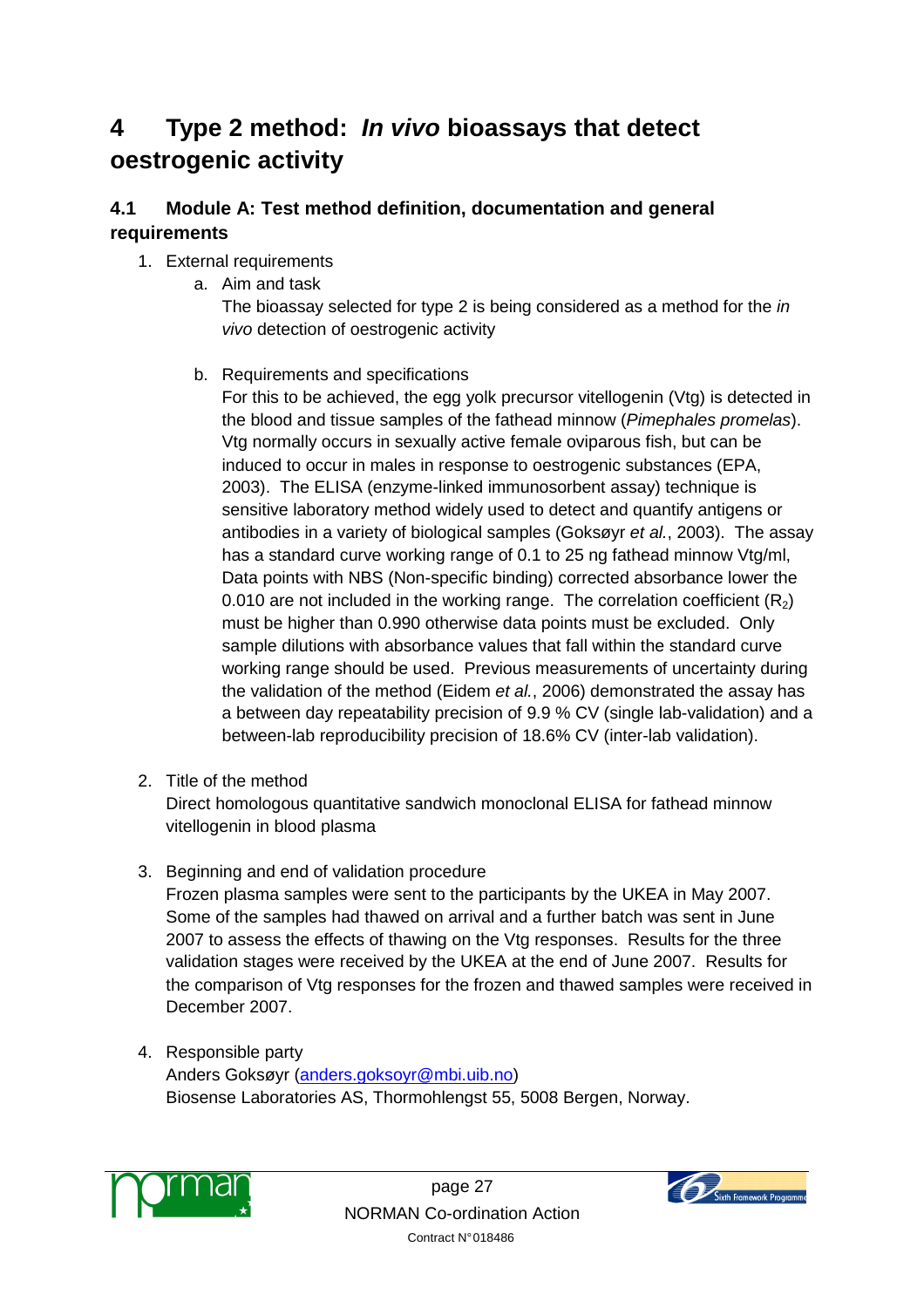## 5. Scientific basis of the method

The measurement of Vtg has become an accepted routine screening test for oestrogenic and anti-androgenic effects of endocrine disrupting chemicals in fish (EPA, 2003; Environment Agency, 2007). This Enzyme-Linked Immunosorbent Assay (ELISA) has been specifically developed for the fathead minnow, though the methods validation laboratory has produced ELISA kits for Carp (Vtg standard for carp and fathead minnow), Medaka (Vtg standard specifically for Medaka) and Rainbow trout (Vtg standard specifically for Rainbow trout) (www.biosense.com). The fathead minnow Vtg ELISA kit with a homologous antibody was developed through single and inter-lab validation studies (Eidem et al., 2006) and compared to existing methods (Biosense Carp Vtg ELISA and Competitor Fathead minnow ELISA kit) (Eidem et al., 2005).

- 6. Method definition
	- a. Method description / SOP

The method used for the Type 2 validation is described in the protocol produced by Biosense Laboratories AS 'Fathead Minnow Vitellogenin ELISA Kit, Product No. V01018401'. This can be obtained from Biosense Laboratories AS, Thormohlengst 55, 5008 Bergen, Norway.

b. Experimental setup

The ELISA utilises the specific binding between antibodies and vitellogenin to quantify Vtg in plasma samples from fathead minnow. The test kit microplate wells are pre-coated with a specific Capture antibody that binds to the Vtg present in the standards and samples added to the wells. A different Vtgspecific detecting antibody, labelled with the enzyme horseradish peroxidise (HRP), is added to create a sandwich of Vtg and antibody. The enzyme activity is determined by adding the substrate 3,3',5,5'-tetramethyl-benzidine (TMB) that gives a colouration, whose intensity is directly proportional to the amount of Vtg present.

c. Sample preparation and pre-treatment

As compounds in the sample matrix may interfere non-specifically with the assay, usually leading to an underestimation of Vtg at low level sample dilutions, the minimum dilutions to avoid these matrix effects are 1:50 for plasma and 1:100 for whole body homogenates. As Vtg levels in experimental studies can vary widely, the samples require at least three different dilutions in order to fall within the linear part of the standard curve. For plasma, the method recommends a 1:50, a 1:5000 and a 1:500000 dilution. For this validation study, plasma samples were initially diluted with buffer by 1:1815 for stage 1, and 1:1650 for stage 2. For stage 3, samples were analysed in two separate rounds which was necessary as many of the samples in analysis 1 were not sufficiently diluted to get absorbance values that were within the standard curve working range. Plasma samples were diluted 1:50, 1:5000 and 1:500 000 for analysis 1 and 1:5000, 1:500 000 and 1:50 000 000 for analysis 2.



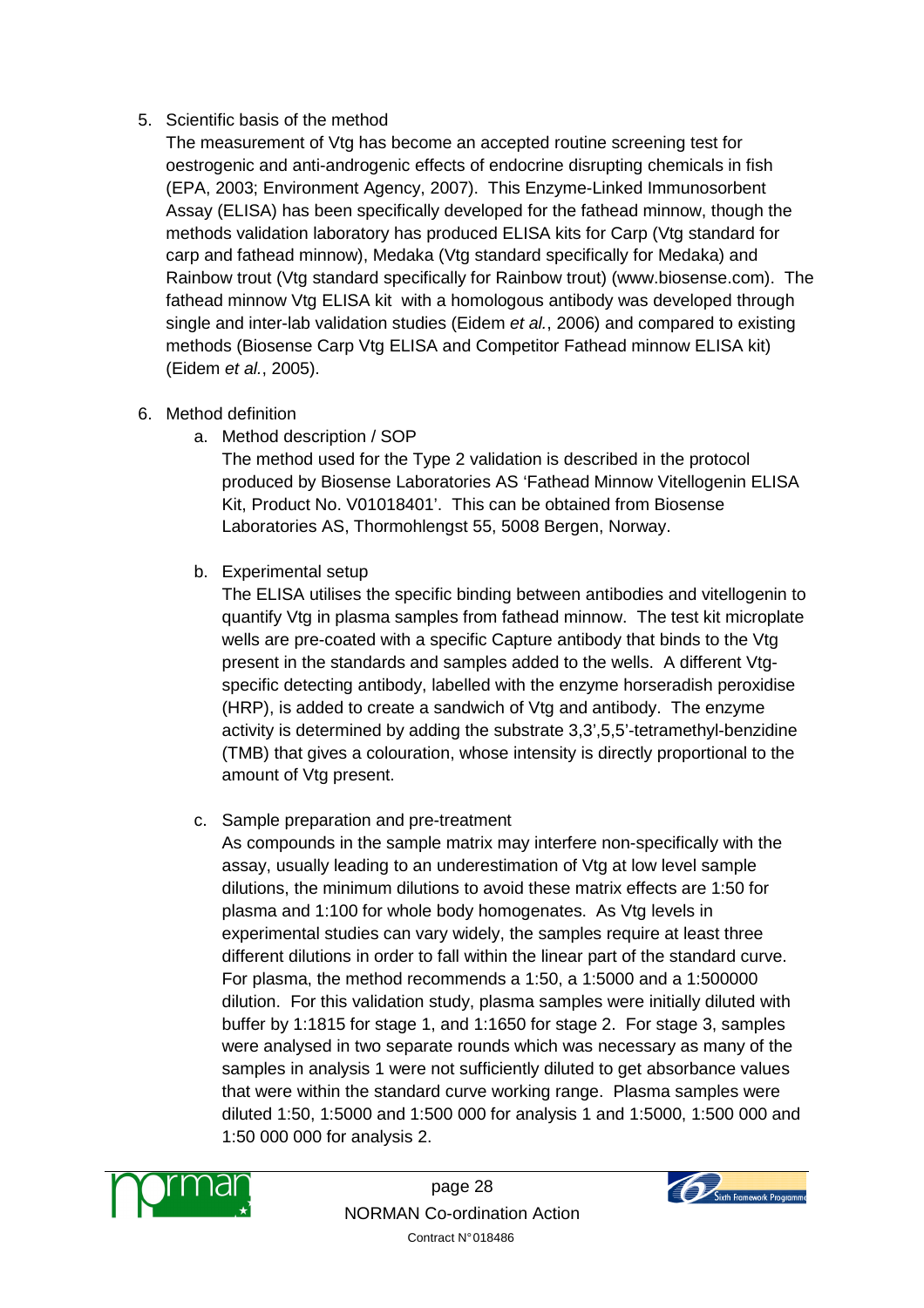d. Sample measurement

The samples and standards were measured using a microplate reader with the capability of reading absorbance at a wavelength of 450nm.

e. Endpoint measurement

The endpoint was determined as the concentration of Vtg in the plasma samples (ng fathead minnow Vtg/ml). The mean absorbance value for the non specific binding (NSB) wells (unspecific background signal) is subtracted from the absorbance values for the standard and sample dilutions to give the NSB-corrected values. The standard curve is plotted, (absorbance values against standard Vtg concentrations) and the equation from the regression analysis used to calculate the Vtg concentrations in the original samples. These are then multiplied to take into the account the original dilution.

- 7. Requirements on devices, reagents, organisms, experimental conditions
	- a. Instruments/devices

A microplate reader was required, capable of reading a wavelength of 450nm. A microplate washer is also recommended though this procedure can be achieved manually.

b. Environmental conditions

As Vtg is an unstable molecule, all standards and sample dilutions should be prepared and stored on ice. Frozen samples must be thawed on ice and buffers and substrate solutions must be kept cold. Plates should be incubated at room temperature (20-25 $^{\circ}$ C), whilst the development stage must occur in the dark at room temperature.

c. Test organisms

The method has shown to be a sensitive biomarker for endocrine disrupting effects in male and female small fish species including the fathead minnow (Pimephales promelas), zebrafish (Danio rerio) and Japanese medaka (Oryzias latipes). These test species are ideal for reproductive toxicity tests in that they are a small size at maturity, have relatively short generation times, have asynchronous spawning and their overall ease of culture (Goksøyr et al., 2003). The validation method itself does not involve test organisms but they are required to provide the source of Vtg.

d. Reagents

The majority of reagents are provided as part of the Biosense test kit and includes a vial of dilution buffer (x5), PBS/Tween tablets, detecting antibody, concentrated 500x, TBS substrate and fathead minnow Vtg standard (purified, lypohilised Vtg from fathead minnow). Additionally, a 0.3M solution of  $H_2SO_4$ is required to stop the reaction.

e. Medium / matrix

Vtg can be obtained from whole body homogenates, plasma samples, liver, ascites fluid and egg yolk (Goksøyr et al., 2003). For each source the state



page 29 NORMAN Co-ordination Action Contract N° 018486

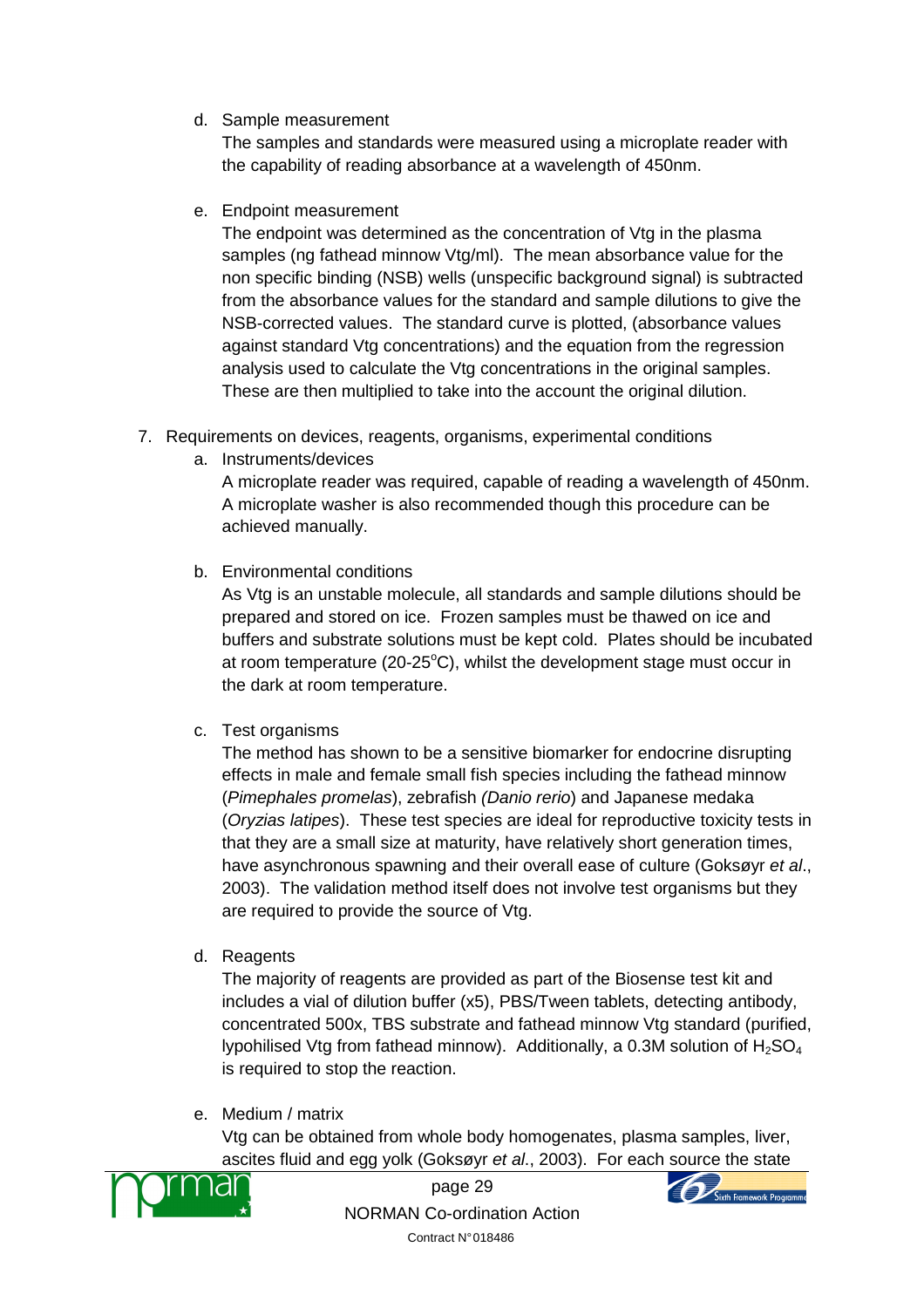and stability of the Vtg protein is different. The liver cell contains immature Vtg that has not undergone full post-transitional modifications, as well mature Vtg ready for secretion. The egg contains the lipovitellin form processed after uptake and the whole body homogenate contains a mixture of all of these (unless ovaries and/or liver have been removed), in addition to a high level of proteolytic activity that may act to degrade the protein during preparation.

## **4.2 Module B: Applicability domain and pre-validation**

## 1. Target parameters

The method endpoint is the concentration of the Vtg in the sample whether plasma or whole body homogenate after the dilution has been accounted for. This is determined by comparison of the sample Vtg concentration to the standard curve.

## 2. Matrix and samples

a. Type of matrix

The matrix in which the validation study was performed was in fathead minnow plasma. Plasma contains Vtg in its circulatory form at high concentrations though taking blood samples from small fish is problematic and can be contaminated by other body fluids leading to differences in composition between samples.

b. Sampling

In this validation study, the fathead minnow were sacrificed using a lethal dose (500 mg/L) of MS222 (3-aminobenzoic acid ethyl ester, methanesulfonate salt). Blood was collected by cardiac puncture, using a heparinised syringe (1000 Units heparin/mL), then centrifuged (7,000g; 5 min 15 $^{\circ}$ C) and the plasma removed (Environment Agency, 2007). Samples were pooled by the lead laboratory for stage 1 in order to be divided by the methods laboratory into 36 aliquots. The lead laboratory were unable to provide plasma samples for stage 2 as is detailed in section 4.3.2 (method).

For stage 3, the lead laboratory provided 6 aliquots of plasma from male fish exposed to  $18 \pm 2.0$  ng/L ethinyl-estradiol for 21 days (EE2 male). This time period was though sufficient enough to induce vitellogenin induction. A further 18 aliquots were provided that had been exposed to three effluents (6 aliquots per effluent) of varying degrees of oestrogenicity (High, Medium and Low males). The UKEA also sent 6 aliquots from female fish exposed to 18  $\pm$ 2.0ng/L EE2 (EE2 female) and 6 aliquots from female fish exposed to a highly oestrogenic effluent (High female). All samples were randomly numbered and labelled 1-36 so the method laboratory did not know the relationship of the sample numbers to the aliquots. For each sample type, the lead laboratory had initially pooled replicates and then sub-divided the samples into the six replicates. Additionally, the UKEA was expected to provide 6 aliquots of plasma from female fish that had not been exposed to any oestrogenic compound. Owing to the small number of plasma samples available from the



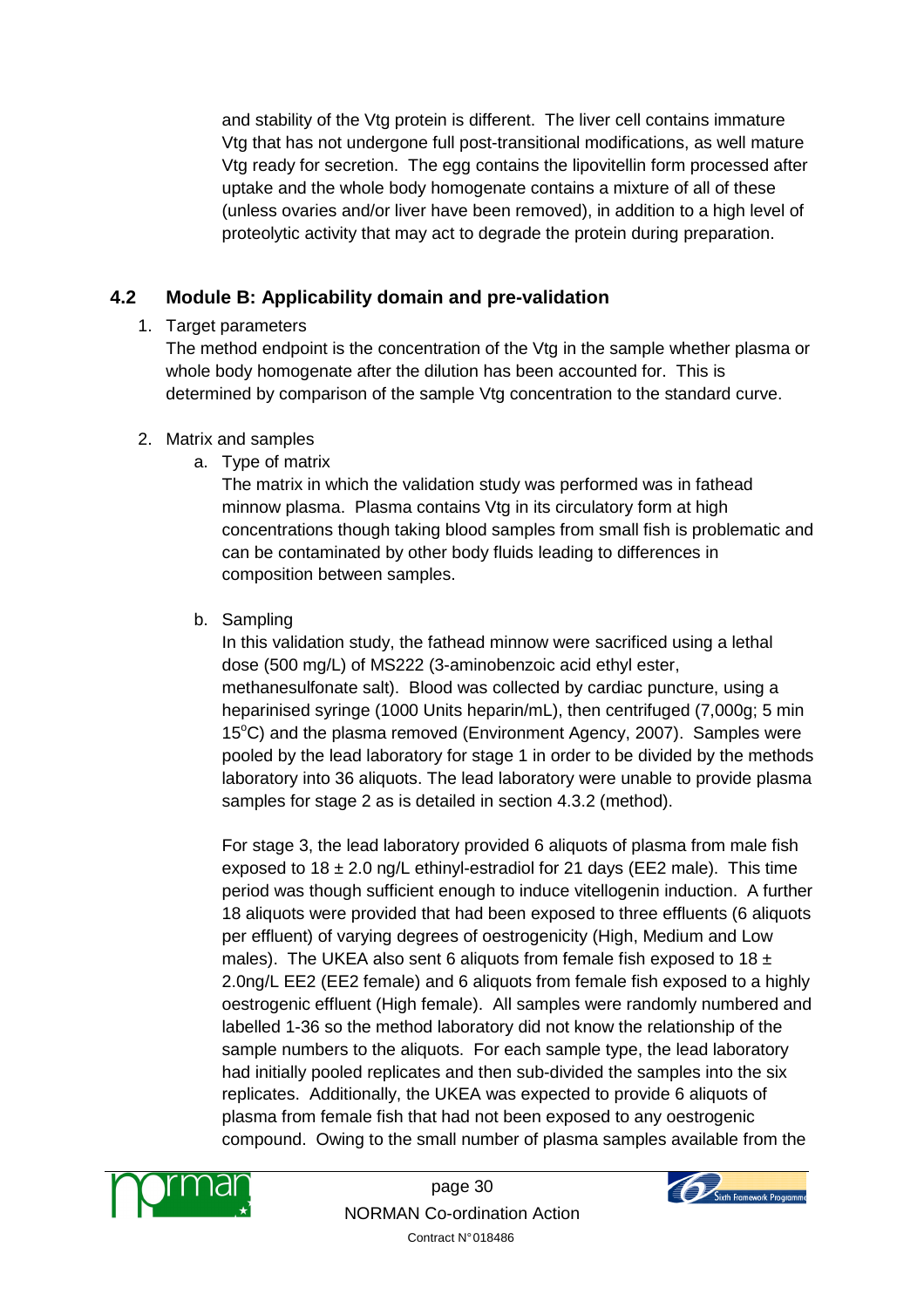experimental study from which the samples were acquired, the unexposed females sent for stage 1 were used for analysis (unexposed female).

As all the plasma samples obtained for the validation study contained unknown quantities of oestrogens, all samples were treated as toxic environmental samples. This meant both the lead and method laboratory wore protective clothing and safety glasses and all samples were disposed of through the correct waste disposal route.

c. Sample characteristics

The Vtg fathead minnow plasma samples were obtained from a previous study (BEMO, 'Biological effects measures in fish – applications to treated sewage effluent') (Environment Agency, 2007). Male and female fish were exposed to treated sewage effluents from various sewage treatment works around the UK and some were exposed to EE2. Samples were chosen for this validation study based upon the Vtg concentrations reported in the BEMO study and assigned either as a high (1000,000 Vtg ng/ml), medium (1,000 Vtg ng/ml) or low (100 Vtg ng/ml) estrodial effluent.

- d. Sample stability and preservation, including transport To avoid degradation of Vtg in the samples, protease inhibitors can be used, samples kept on ice and preparation times reduced. In this validation study, the samples were stored at -80 $\degree$ C at the lead laboratory. Samples were transferred to the methods validation laboratory on dry ice. Some samples had thawed on arrival so a further set was sent in order to assess the effects of thawing.
- e. Availability of the organisms

For this validation method, plasma samples were obtained from a previous study and consequently there were no issues over the availability of the organisms. Fathead minnow are widely used in aquatic toxicity studies due to the relative ease of husbandry and the large number of offspring they produce making them an ideal species for such studies such as this. The fish for the BEMO study were either bred at the Brixham Environmental Laboratory, UK or at the University of Exeter, UK. Obtaining samples from a previous study for this validation method however provided other difficulties, including limiting the scope of the validation study for stages 1 and 2, as well as restricting the available amount of sample for stage 3 which affected the reproducibility of the method.

## **4.3 Module C: Intra-laboratory performance**

## **4.3.1 Stage 1: Assessment of Accuracy, Precision, Linearity and Range**

**Method** 



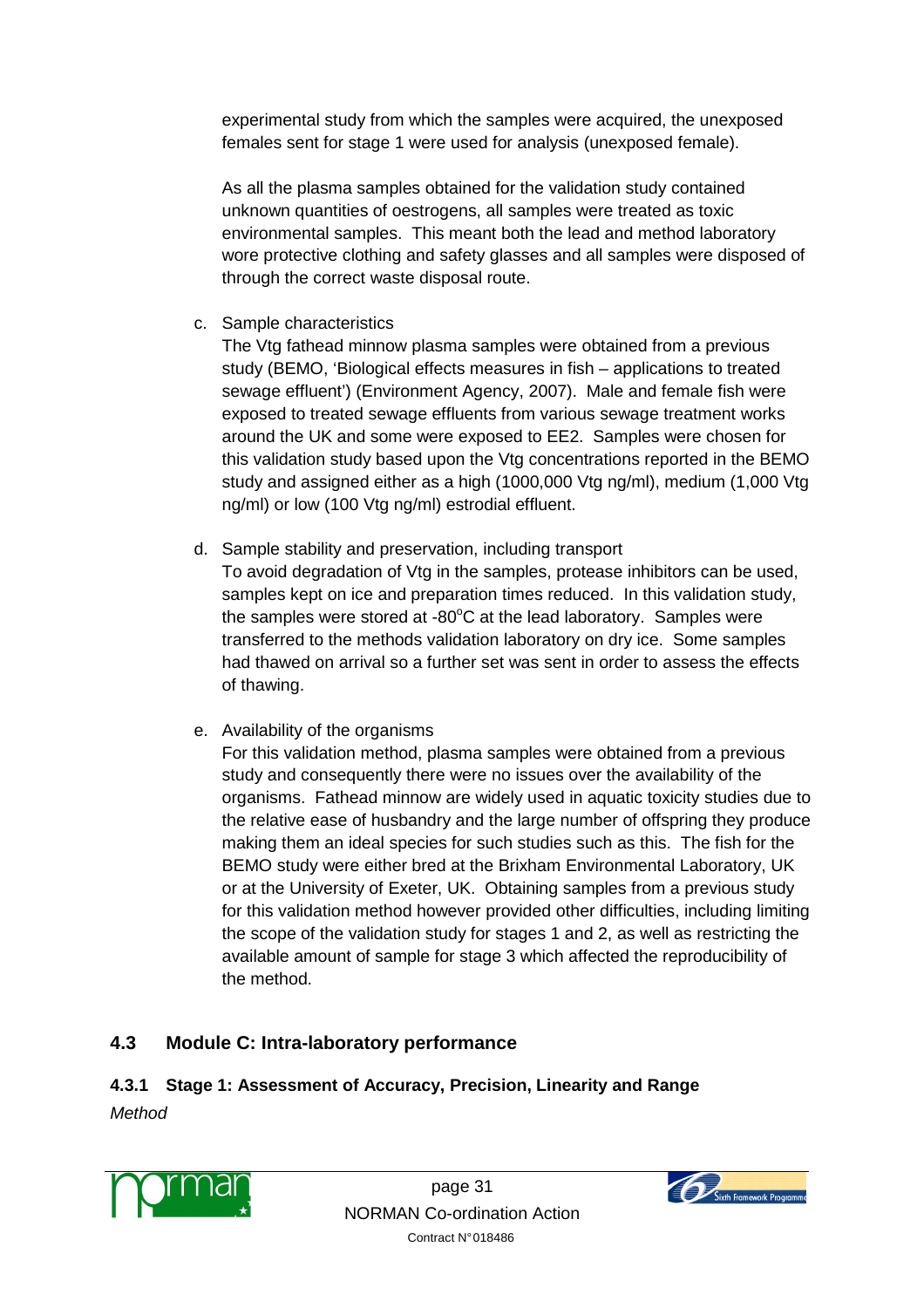The UKEA provided a pool of fish blood plasma with a low level of vitellogenin of sufficient volume to be divided into 36 aliquots of a size suitable for the assay when diluted with sample buffer. However, it was found that the Vtg concentration was 400 ng Vtg /ml plasma which would have meant the samples would have had to be diluted 1:25 000 in order to be suitable for the ELISA. Consequently, the method validation laboratory used there own plasma from another validation study which involved less dilution with sample buffer. All plasma samples were analysed at a total plasma dilution of 1:1815 to ensure the final concentration did not exceed the limit of detection (0.009 ng/ml). At this plasma dilution there was no detectable level of Vtg in the blank samples. The Vtg spiking of the plasma samples was achieved with three different batches of lyophilised Vtg. Analysis was conducted 6 times in total over three different days with two consecutive analyses each day. To ensure blind analysis, the samples were labelled and spiked by one analyst and analysed by another. Samples were spiked with a pure lyophilized vitellogenin standard over a concentration range expected to display the whole response of the assay after dilution. The spiked concentrations selected were 0.2, 0.5, 2.5, 6.25, and 12.5 ng/mL. A blank for all six analyses were run alongside the spiked samples. The samples were analysed using the Biosense FHM Vtg ELISA kit.

#### Rationale

This study allows the assessment of the accuracy of the assay's response to known concentrations of vitellogenin. This is calculated by subtracting the background levels in the plasma samples that have not been spiked with the lyophilized standard. Furthermore, it allows the assessment of precision at 6 different concentrations by means of repeat analysis (n=6 in each case). To be considered acceptable at this level of validation, the mean recovery at each concentration must be +/- 30% and the CV from each concentration must be <50%.

The results from each of the 6 analyses allows the construction of calculated calibration curves. These should adhere to a recognised curvilinear model to be considered validated at this level.

#### **Results**

The levels of Vtg in each spiked sample alongside the %CV and % recovery rates are displayed in Table 4.1. Vtg concentrations in the unspiked samples were below the detection limit ( $N.D = 0.009$  ng/ml) for all six replicates. The accuracy was calculated as the average value of six recoveries. The precision was calculated as the coefficient of variance of the six recovery experiments. The range was established as the spike concentration range for which the acceptable criteria were met.



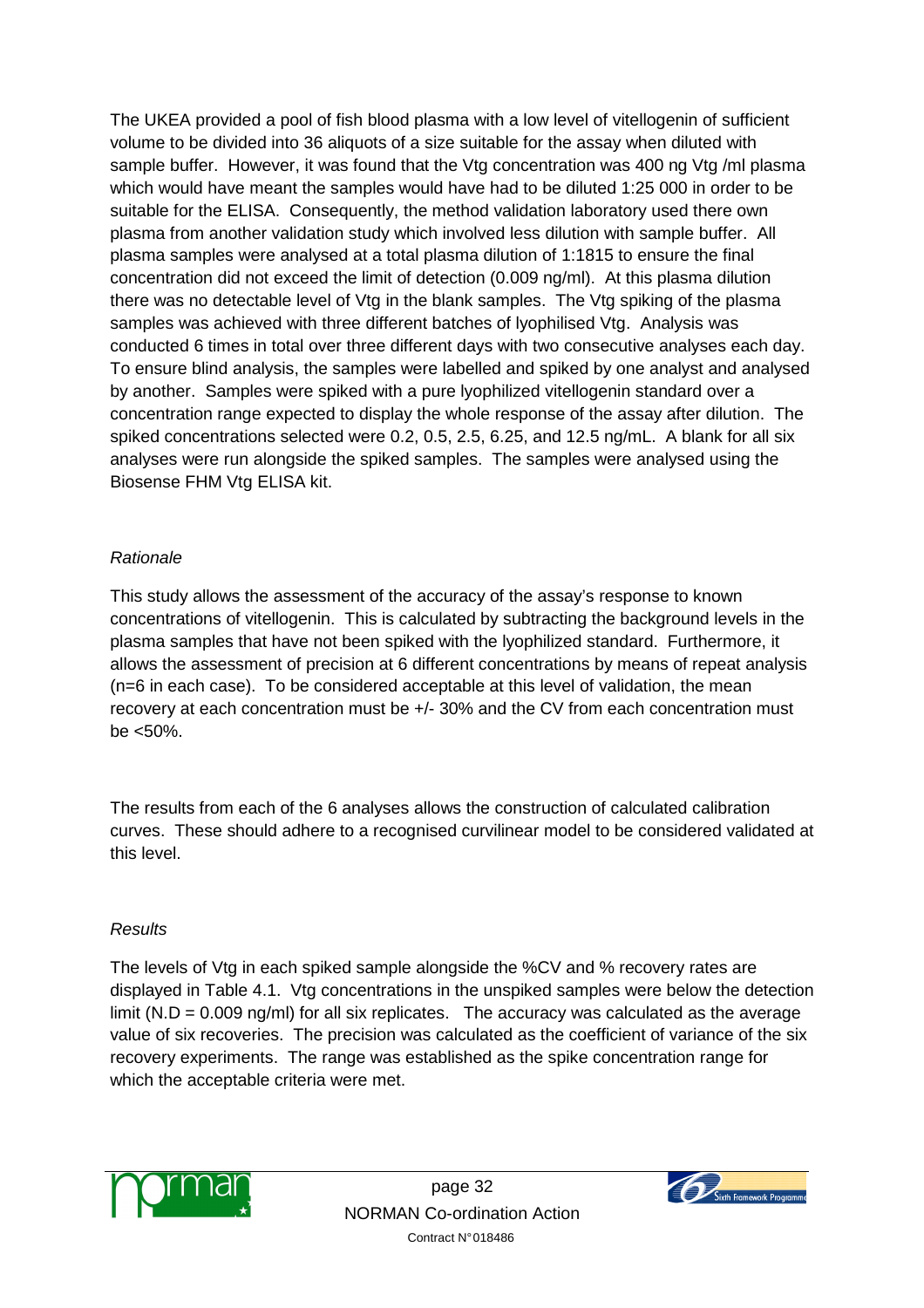| Spike Vtg<br>concentration | Replicate                 | Vtg<br>concentration | Average<br>Vtg (ng/ml) | StDev | %CV   | $\%$<br>Recovery | Mean %<br>recovery | StDev %<br>recovery |
|----------------------------|---------------------------|----------------------|------------------------|-------|-------|------------------|--------------------|---------------------|
| (ng/ml)                    | $\mathbf{1}$              | (ng/ml)<br>N.D       |                        |       |       |                  |                    |                     |
|                            | $\overline{c}$            | N.D                  |                        |       |       |                  |                    |                     |
|                            | 3                         | N.D                  |                        |       |       |                  |                    |                     |
| $\pmb{0}$                  | $\overline{\mathbf{4}}$   | N.D                  |                        |       |       |                  |                    |                     |
|                            | $\sqrt{5}$                | N.D                  |                        |       |       |                  |                    |                     |
|                            | 6                         | N.D                  |                        |       |       |                  |                    |                     |
|                            | 1                         | 0.21                 |                        |       |       | 105.00           |                    |                     |
|                            | $\overline{2}$            | 0.20                 |                        |       |       | 100.00           |                    |                     |
|                            | 3                         | 0.12                 |                        |       |       | 60.00            |                    |                     |
| 0.2                        | $\overline{\mathbf{4}}$   | 0.33                 | 0.22                   | 0.07  | 32.06 | 165.00           | 107.50             | 34.46               |
|                            | $\mathbf 5$               | 0.24                 |                        |       |       | 120.00           |                    |                     |
|                            | $6\phantom{1}6$           | 0.19                 |                        |       |       | 95.00            |                    |                     |
|                            | 1                         | 0.54                 |                        |       |       | 108.00           |                    |                     |
|                            | $\sqrt{2}$                | 0.54                 |                        | 0.17  |       | 108.00           |                    | 33.16               |
|                            | $\ensuremath{\mathsf{3}}$ | 0.33                 |                        |       |       | 66.00            | 110.33             |                     |
| 0.5                        | $\overline{\mathbf{4}}$   | 0.79                 | 0.55                   |       | 30.06 | 158.00           |                    |                     |
|                            | 5                         | 0.68                 |                        |       |       | 136.00           |                    |                     |
|                            | $\,6$                     | 0.43                 |                        |       |       | 86.00            |                    |                     |
|                            | 1                         | 2.92                 |                        |       |       | 116.80           |                    |                     |
|                            | $\overline{c}$            | 2.98                 |                        |       | 19.87 | 119.20           |                    | 22.68               |
|                            | 3                         | 1.88                 |                        |       |       | 75.20            |                    |                     |
| 2.5                        | 4                         | 3.49                 | 2.85                   | 0.57  |       | 139.60           | 114.13             |                     |
|                            | 5                         | 3.26                 |                        |       |       | 130.40           |                    |                     |
|                            | $\,6$                     | 2.59                 |                        |       |       | 103.60           |                    |                     |
|                            | 1                         | 6.94                 |                        |       |       | 111.04           |                    |                     |
|                            | $\overline{c}$            | 7.08                 |                        |       |       | 113.28           |                    |                     |
|                            | $\ensuremath{\mathsf{3}}$ | 4.86                 |                        |       |       | 77.76            |                    |                     |
| 6.25                       | $\overline{\mathbf{4}}$   | 7.19                 | 6.67                   | 0.96  | 14.35 | 115.04           | 106.75             | 15.32               |
|                            | 5                         | 7.53                 |                        |       |       | 120.48           |                    |                     |
|                            | $\,6$                     | 6.43                 |                        |       |       | 102.88           |                    |                     |
|                            | $\mathbf{1}$              | 14.15                |                        |       |       | 113.20           |                    |                     |
|                            | $\overline{c}$            | 12.17                |                        |       |       | 97.36            |                    |                     |
| 12.5                       | $\ensuremath{\mathsf{3}}$ | 9.18                 | 11.91                  |       | 15.46 | 73.44            |                    |                     |
|                            | 4                         | 11.95                |                        | 1.84  |       | 95.60            | 95.31              | 14.74               |
|                            | $\bf 5$                   | 13.50                |                        |       |       | 108.00           |                    |                     |
|                            | $\,6$                     | 10.53                |                        |       |       | 84.24            |                    |                     |

**Table 4.1. Vtg spikes in plasma samples for Type 2 method and recovery rates.** 

Figure 4.1 illustrates the recovery rates of the spiked samples against the expected concentrations. All mean recovery rates for 0.2-12.5 ng/ml are within the 80-100% recovery limits. Overall, the method appears to produce marginally higher recovery rates than the initial sample spikes but this is within the limits of the protocol rationale.



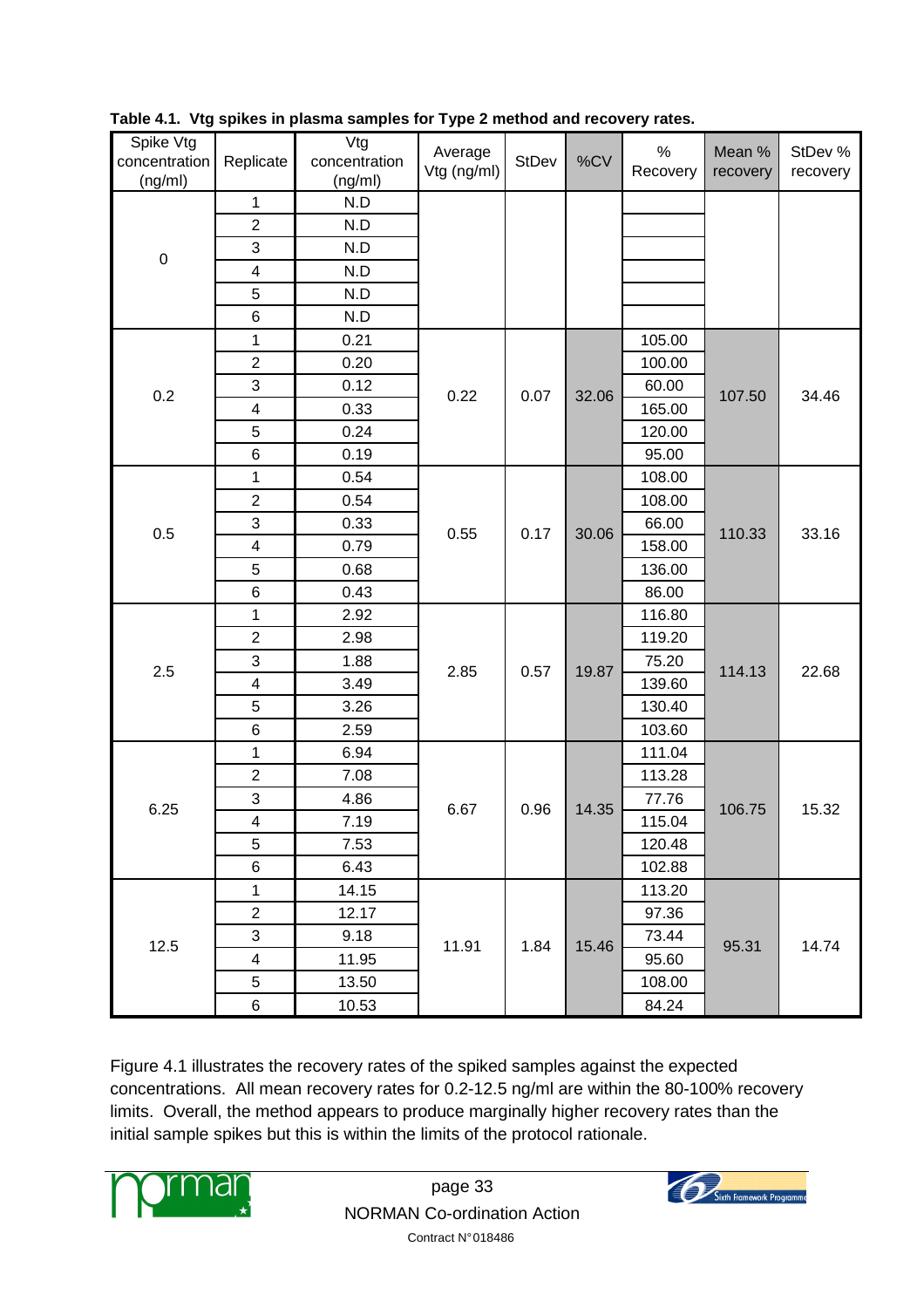

**Fig. 4.1. Accuracy of Type 2 method measured by percentage recovery of the Vtg spiked plasma samples. The horizontal lines indicate the recovery acceptance criteria (70-130%). Error bars indicate the standard error from the mean (n=6).** 

This method is shown to be acceptable for precision as at all spiked concentrations the %CV is well below 50% (14.35-32.06%) (Fig. 4.2). As expected, the precision is shown to be improved at the higher spiked concentrations (2.5-12.5 ng/ml).



**Fig. 4.2. Precision of Type 2 method in plasma samples spiked with Vtg represented by Coefficience of variance (CV %). The horizontal line indicates the precision acceptance criteria (<50%) (n=6).** 



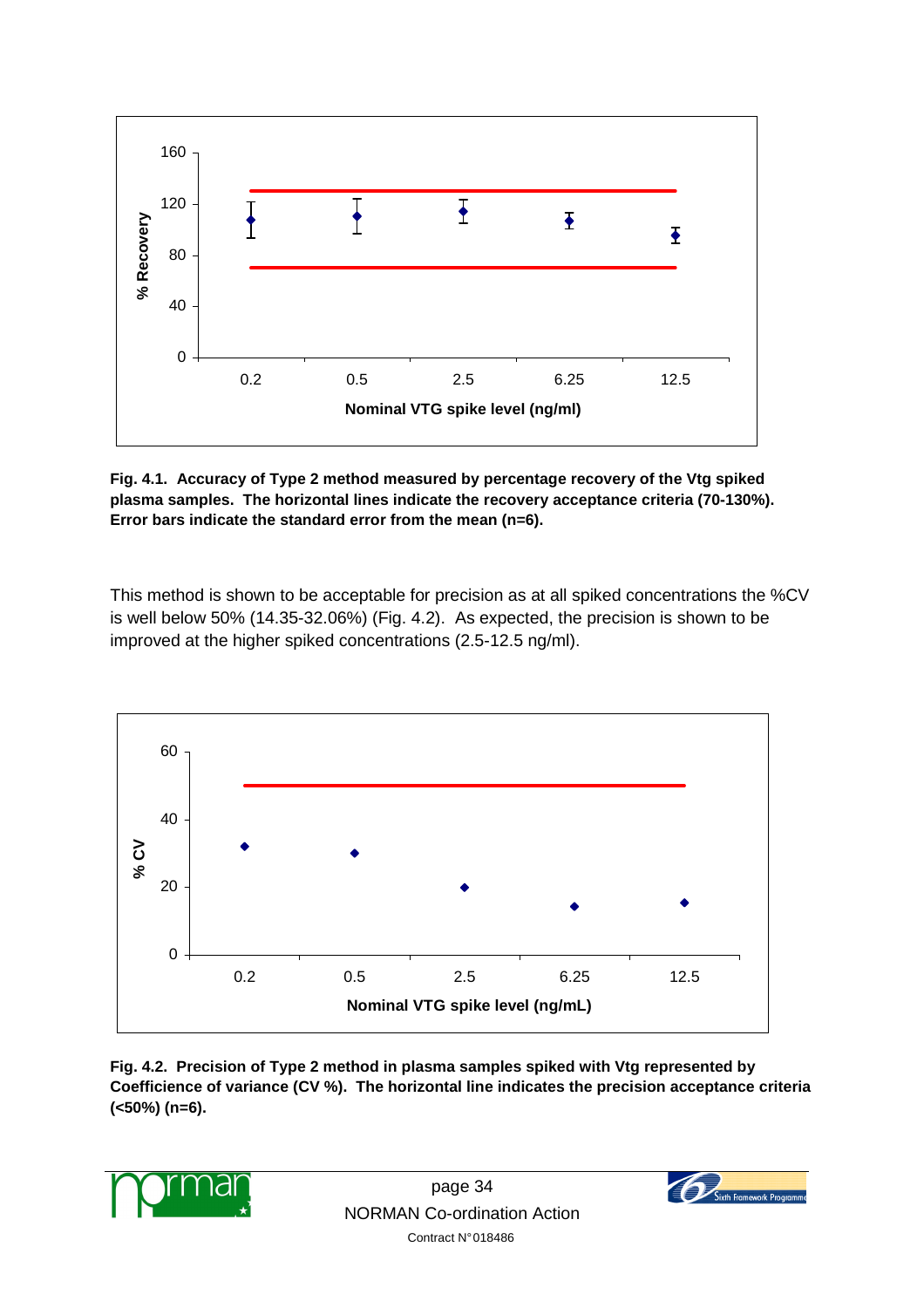Linearity was assessed not only by construction of a calibration curve with calculated margins of error for the six analyses overall (Fig. 4.3) but also as the six separate analyses (Figs. 4.4a-f) in order to understand if there is any variation in curve shape.



**Fig. 4.3. Linearity of Type 2 method. Line represents the regression line through diamonds and forced through zero. The correlation coefficient (R<sup>2</sup> ) indicates the proximity of the data to a perfect line. Error bars indicate the standard error from the mean (n=6)** 

When regression analysis was applied using a linear model to describe the relationship between the spiked Vtg level and the reported Vtg level, a statistically significant relationship at the 99% confidence level was reported  $(P = 0.0001)$ .



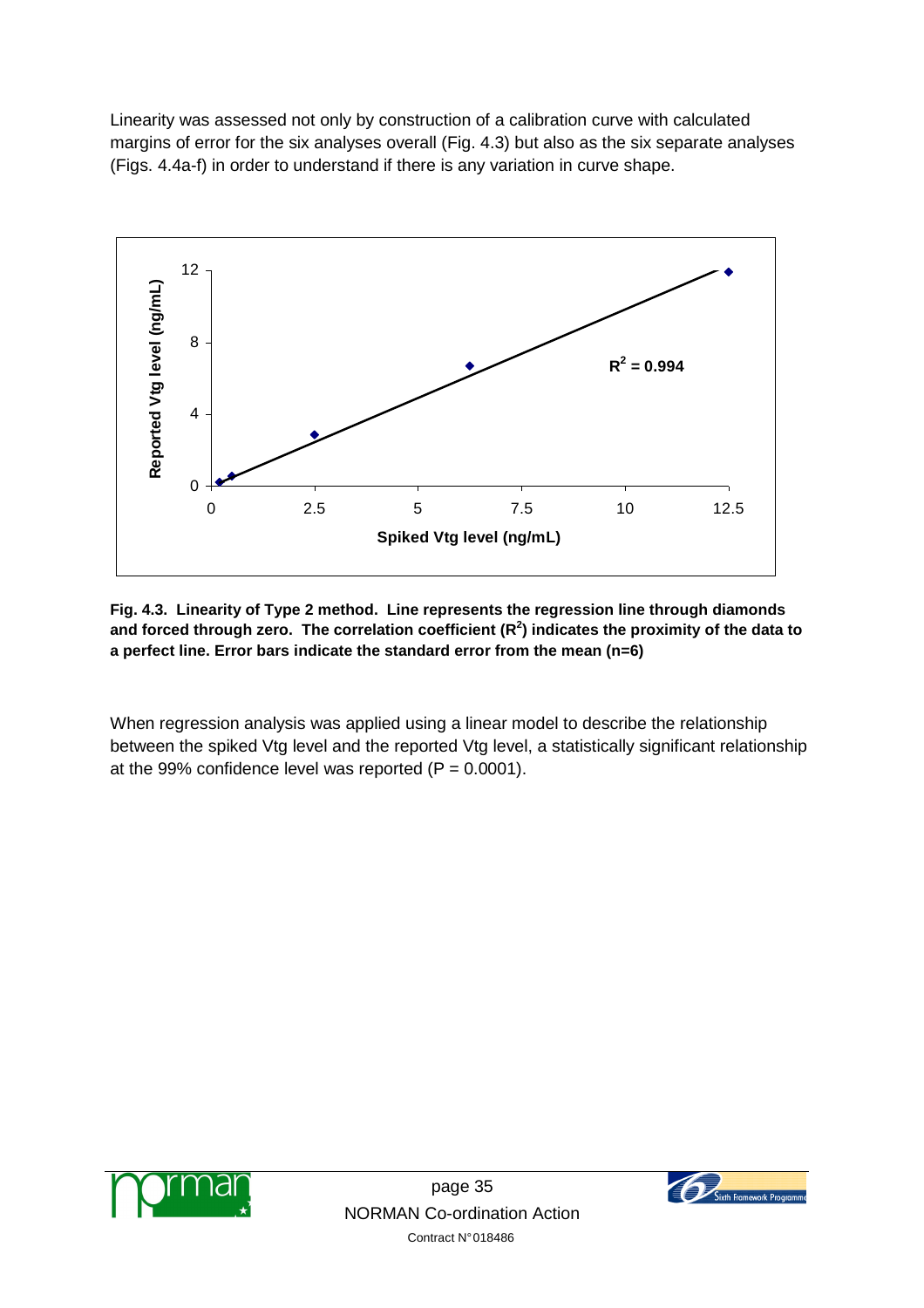

**Fig. 4.4. Linearity of the individual standard analyses for Type 2 Method. Line represents the regression line through diamonds and forced through zero. The correlation coefficient (R<sup>2</sup> ) indicates the proximity of the data to a perfect line.** 

There were some deviations from the linear regression line for some of the six analyses, with the  $R^2$  ranging from 0.9762 to 0.9998. The validation protocol rationale did not set a correlation coefficient above which the method would be considered validated. However, taking into the account the validation laboratories own criteria ( $R<sub>2</sub>$  > 0.990), two of the six analysis would be outside the methods limits. In this instance points would be omitted that deviate from the line.

Linearity for this method was also assessed by plotting the response (e.g. signal divided by the concentration) as a function of the concentration for each of the separate analyses (Fig. 4.5). The observed line should be horizontal and an ideal response factor of 1 for all concentrations if the nominal Vtg spike and the measured Vtg were of similar values. The



page 36 NORMAN Co-ordination Action Contract N° 018486

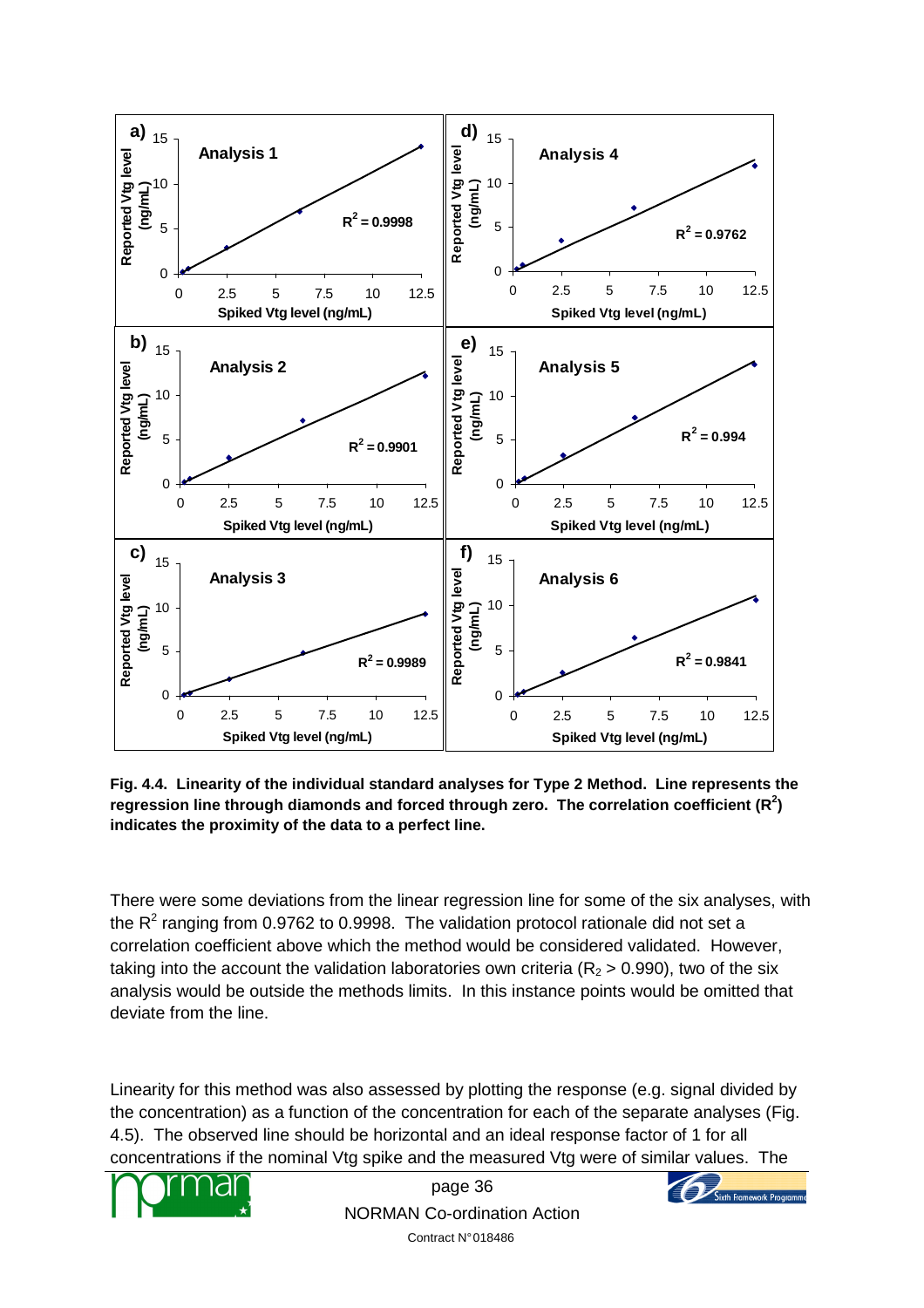linear range of the method was taken as 95 to 105 % of the horizontal line result calculated from the mean of the six analyses. Figure 4.5 illustrates that though the Type 2 method gave responses for all six analyses around the response factor of 1, only analyses 1 and 2 produced results which fell near to the horizontal line response, thereby showing that though the method displayed a good linearity for 4 of the six analyses they have been shown to vary considerably from one analysis to the next.



**Fig. 4.5. Response factors of the type 2 method to E2 spiked water samples. The horizontal bars represent the response factor criteria which is 95% and 105% of the mean.** 

As this method has displayed accuracy in its recovery rate, good precision and linearity, an acceptable working range of 0.2 to 12.5 ng/mL can be formulated.



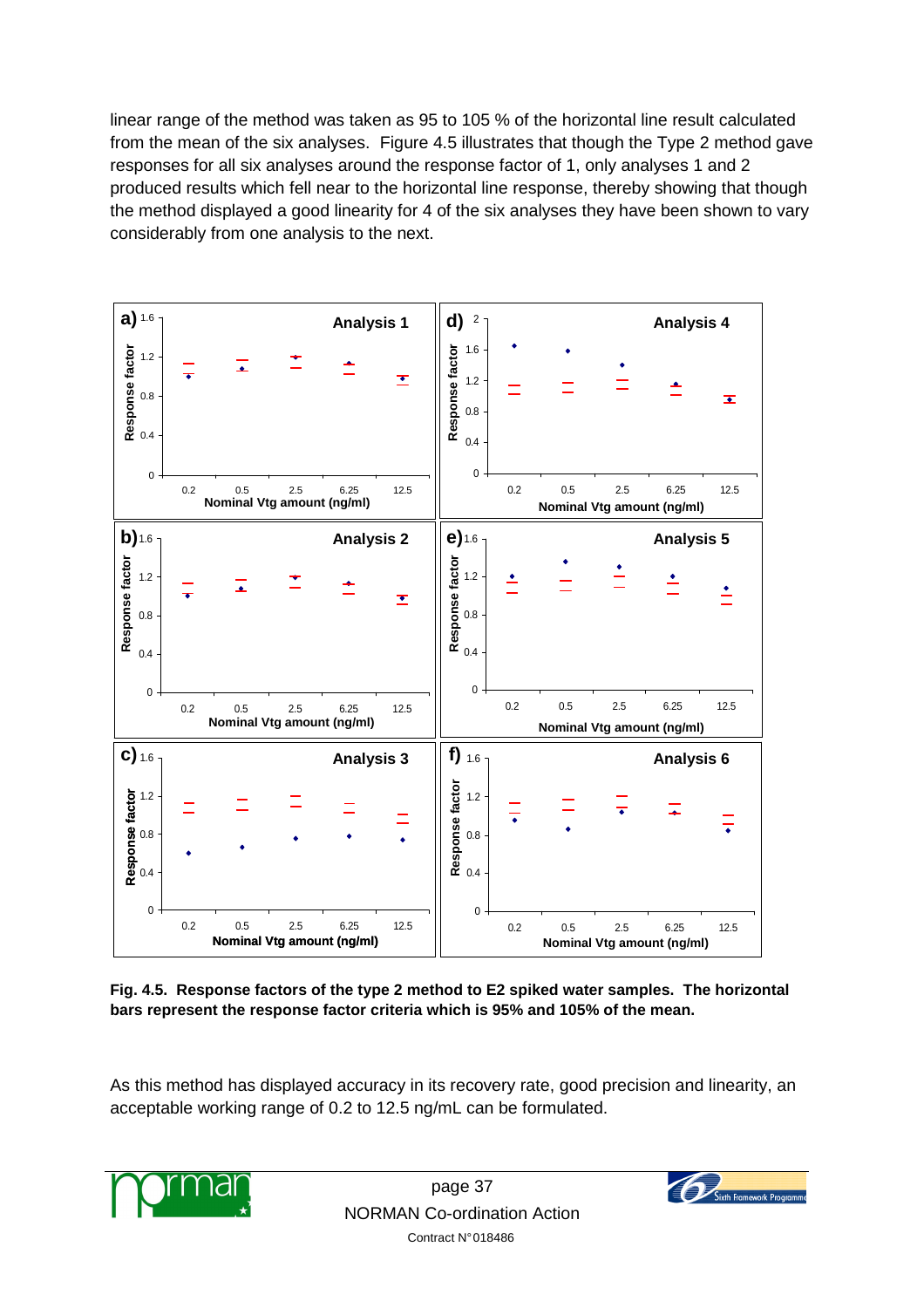# **4.3.2 Stage 2: Assessment of Sensitivity, Negative Response and Selectivity**

## **Method**

For this stage, the UKEA were to provide the type 2 laboratory with twelve volumes of plasma from male fish that had not been exposed to oestrogens. The lead laboratory was to provide 6 samples of unexposed plasma, 3 samples of plasma from the same male fish that had been contaminated with an unrelated Fathead Minnow blood protein and 3 volumes of plasma from male fish with a low level of vitellogenin. Unfortunately, as all plasma samples were obtained from a previous experimental study, the UKEA were unable to do this. Instead, the validation laboratory ensured blind analysis by one analyst spiking 6 of the samples with a low level of vitellogenin (0.1 ng Vtg/mL) and another analyst performing the assay. All plasma samples were analysed at a 1:1650 dilution.

## Rationale

The rationale behind this stage is to provide a study which performed blindly will generate data to assess the ability of the method to distinguish between negative and positive samples. To be considered acceptable, the method has to be able to discriminate between those samples spiked with vitellogenin at a low level and the unspiked samples. The accuracy of the result is not relevant for this study. The selectivity of the method against similar proteins could not be assessed on this occasion as during the first workshop in London a protein could not be identified for which the UKEA would be able to obtain samples. Furthermore, for this method you would not use an antibody that is cross referenced with anything else.

## **Results**

The results show that the method was able to identify the six samples which had been spiked with low levels of vitellogenin (Table 4.2). The six samples which were unspiked all returned values below that of the methods limit of detection (0.0123 ng Vtg/mL).



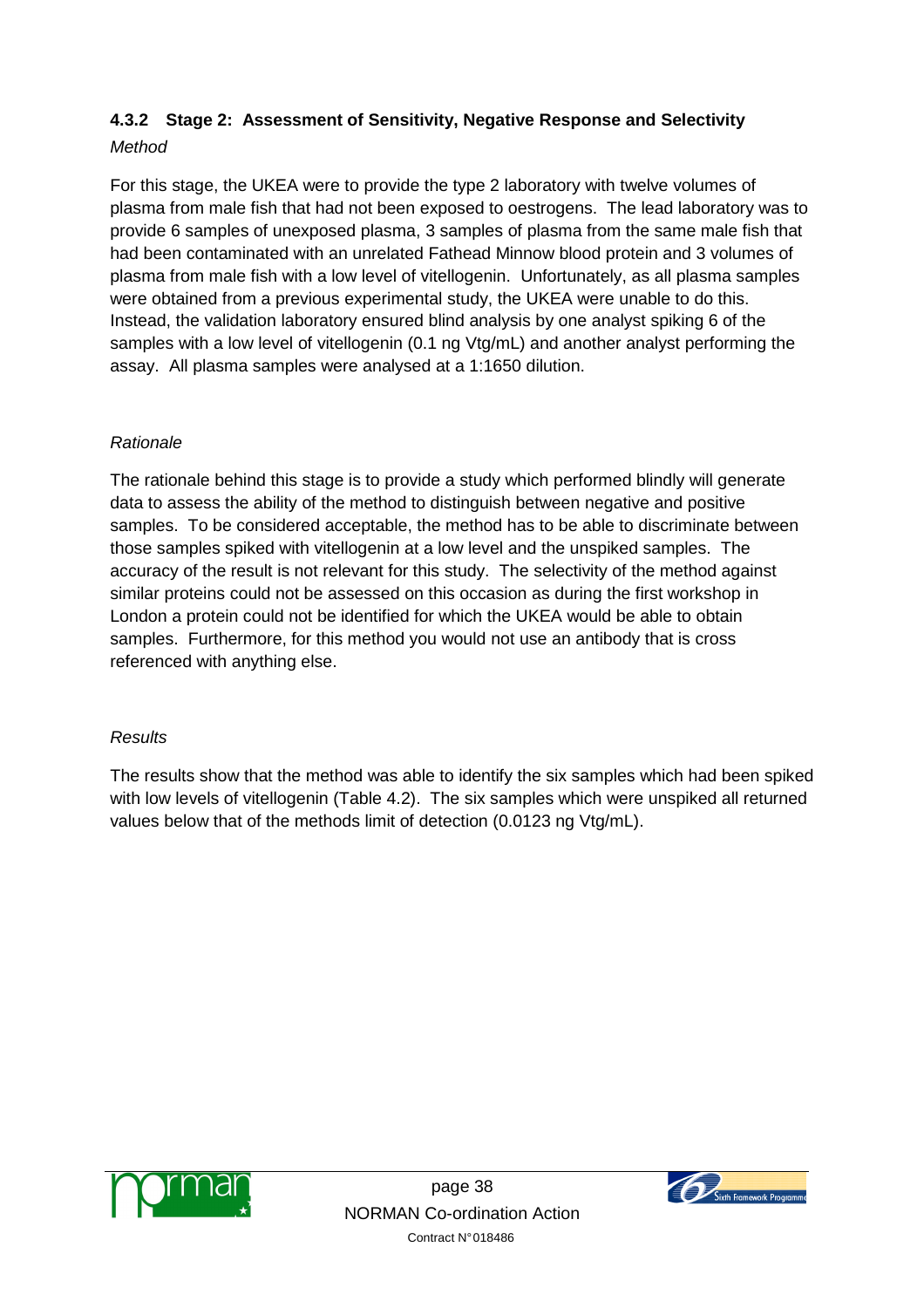**Table 4.2. Negative response of Type 2 method. Assays ability to discriminate between spiked and unspiked samples (n=6).**

| Sample no.     | Vtg (ng/ml) |
|----------------|-------------|
| 1              | 0.1         |
| $\overline{2}$ | 0.1         |
| 3              | 0.1         |
| 4              | < 0.0123    |
| 5              | < 0.0123    |
| 6              | < 0.0123    |
| 7              | 0.1         |
| 8              | 0.1         |
| 9              | < 0.0123    |
| 10             | < 0.0123    |
| 11             | 0.1         |
| 12             | < 0.0123    |

Though on this occasion the assay could not be conducted independently of the method laboratory or in accordance to the original protocol, the method did display an ability to discriminate between samples spiked with low concentrations of vitellogenin and those which were unspiked.

## **4.3.3 Stage 3: Assessment of Sensitivity and Discriminative Ability**

## **Method**

The lead laboratory prepared the plasma samples for this stage as described in section 4.2(2b). In brief, the samples comprised of EE2 males (plasma from males exposed to EE2), high, medium and low males (plasma from males exposed to effluents of varying degrees of oestrogenicity), EE2 females (plasma from females exposed to EE2), high females (plasma from females exposed to an effluent of high oestrogenicity) and unexposed females (plasma from females not exposed to oestrogenic effluent). All aliquots were diluted as required by the method validation laboratory before analysis.

Although the samples were shipped on dry ice by the lead laboratory they had unfortunately defrosted upon arrival at the method validation laboratory. Vitellogenin samples are sensitive to repeated freezing and thawing and it is known to rapidly degrade when not frozen. As it was unknown what effect this would have on the thawed samples a further two pooled samples were sent that were known to have similar Vtg concentrations in the plasma as the EE2 male and female. These samples were still frozen on arrival and will be referred to as EE2 male frozen and EE2 female frozen.



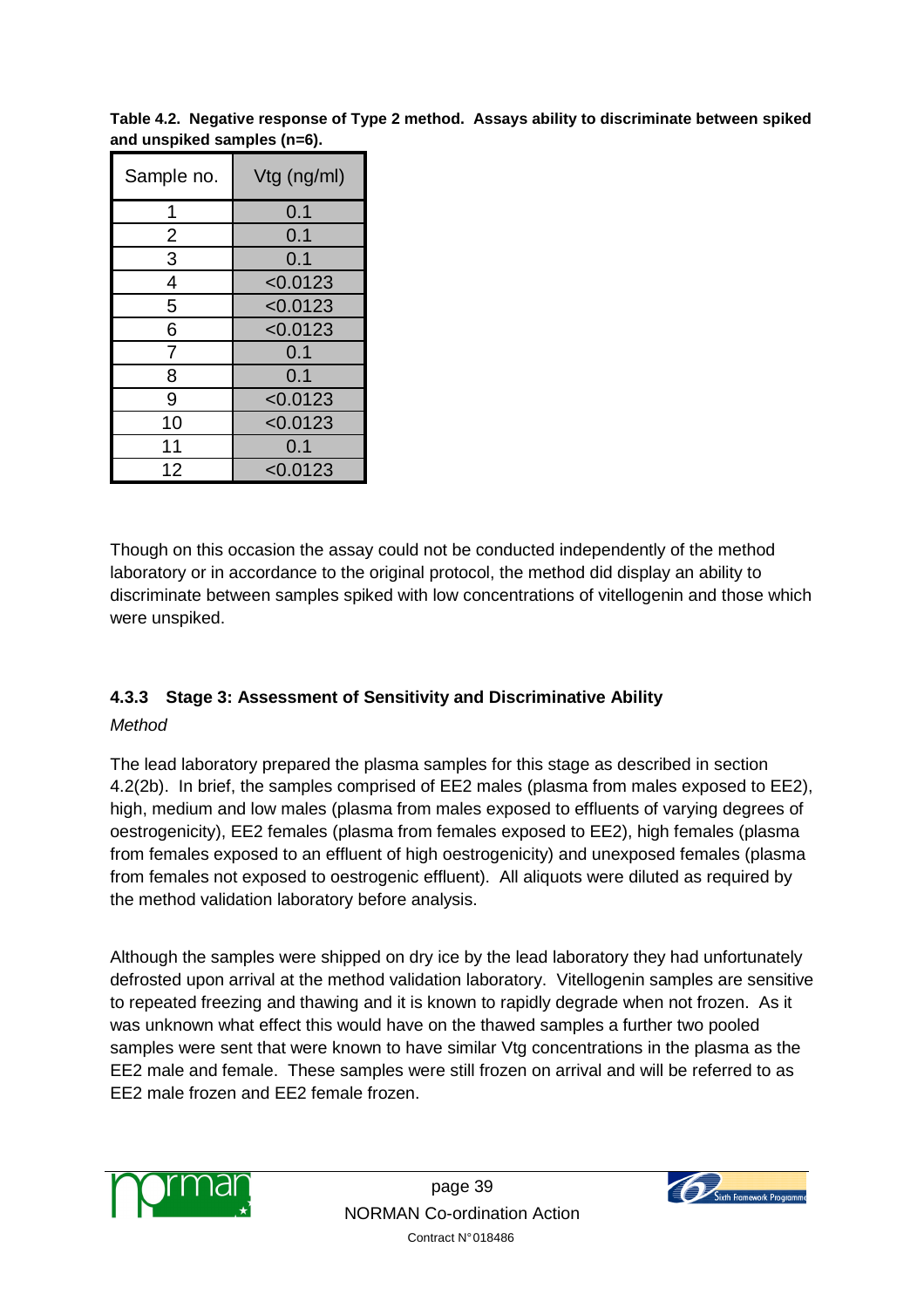#### Rationale

By conducting this stage, the study will generate data to demonstrate the robust ability of the method to detect and discriminate between the plasma of fish exposed to highly oestrogenic compounds and effluents and those not exposed. In the case of male fish, levels of vitellogenin close to maximal (1 mg/ml) should be observed in exposed fish, where none was observed in the plasma of unexposed fish in stage 2. This procedure will also demonstrate the ability of the method to rank plasma samples from male fish according to the degree of oestrogen exposure.

In order for the method to be considered acceptable at this level of validation, the CV for each treatment must be <50% (n=6). The mean result from the male fish exposed to 10 ng/L must be above 750 ng/mL and the mean results for the male fish exposed to the three effluents must fall in the expected increments (high>medium>low oestrogenicity). The mean results from the female fish exposed to 10 ng/L EE2 and to the highly oestrogenic effluent must be above that of the unexposed female fish.

## **Results**

Samples were analysed in two separate rounds. This was necessary as many of the samples during the first analysis were not sufficiently diluted enough to get absorbance values that were within the standard curve working range. Unfortunately, this meant that the amount of sample available for the second analysis was limited (1 µl). Samples were diluted in dilution buffer by 1:50, 1:5000 and 1:500 000 in analysis 1 and 1:5000, 1:500 000 and 1:50 000000 in analysis 2 (Table 4.3). The limit of detection for this stage was 2.44 ng/ml and all samples were above the limit of detection.



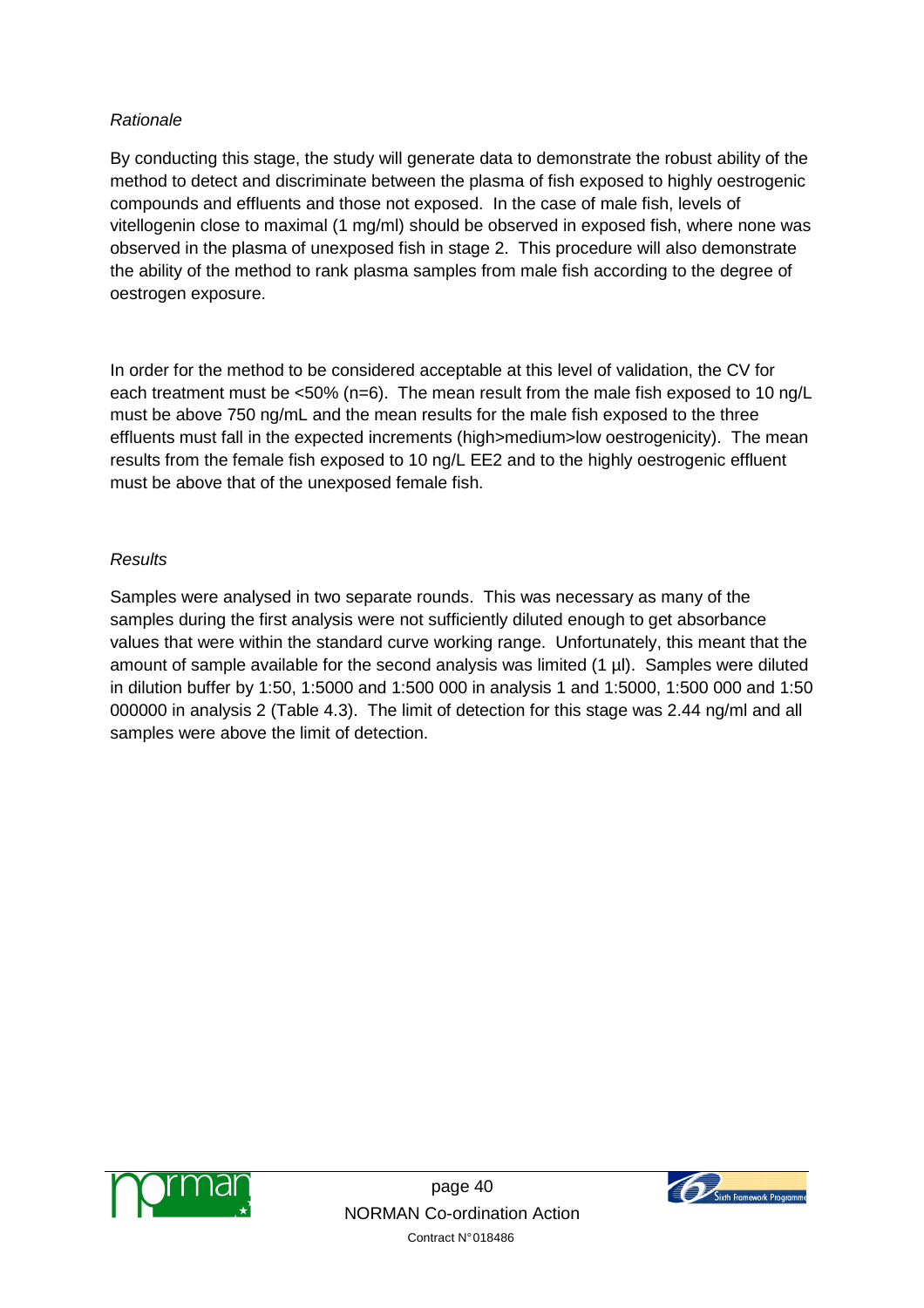| Sample      | Sample ID                          | Analysis 1<br>(Vtg µg/ml) | Analysis 2<br>(Vtg µg/ml) | Mean (Vtg<br>$\mu g/ml$ ) | Treatment<br>mean | StDev | %CV   |
|-------------|------------------------------------|---------------------------|---------------------------|---------------------------|-------------------|-------|-------|
|             | $\overline{2}$                     |                           | 200                       | 200                       |                   |       |       |
|             | 7                                  |                           | 700                       | 700                       |                   |       |       |
| High male   | $\overline{21}$                    |                           | 6000                      | 6000                      | 2983              | 2372  | 79.50 |
|             | 23                                 |                           | 5000                      | 5000                      |                   |       |       |
|             | $\overline{30}$                    |                           | 2000                      | 2000                      |                   |       |       |
|             | $\overline{35}$                    |                           | 4000                      | 4000                      |                   |       |       |
|             | 3                                  | 2000                      | 4000                      | 3000                      |                   |       |       |
|             | $\overline{9}$                     | 2000                      | 3000                      | 2500                      |                   |       |       |
| Medium      | $\overline{19}$                    | 200                       | 3000                      | 2500                      | 2500              | 316   | 12.65 |
| male        | $\overline{20}$                    | 2000                      | 3000                      | 2500                      |                   |       |       |
|             | $\overline{26}$                    | 2000                      | 2000                      | 2000                      |                   |       |       |
|             | $\overline{34}$                    | 2000                      | 3000                      | 2500                      |                   |       |       |
|             | 5                                  | $\overline{6}$            | 6                         | 6                         |                   |       |       |
|             | $\overline{\bf 8}$                 | 5                         | 5                         | 5                         |                   |       |       |
| Low male    | 10                                 | $\overline{6}$            |                           | $6\overline{6}$           | $\overline{7}$    | 1     | 20.61 |
|             | 14                                 | $\overline{9}$            | $\overline{7}$            | $\overline{8}$            |                   |       |       |
|             | 29                                 | 9                         | $\overline{\bf 8}$        | $\overline{8.5}$          |                   |       |       |
|             | $\overline{32}$                    | 6                         | 4000                      | $\overline{6}$            |                   |       |       |
|             | 1                                  |                           | 200                       | 200                       |                   |       |       |
|             | 4                                  |                           | 1100                      | 1100                      |                   | 1357  | 53.21 |
| High female | $\overline{12}$                    |                           | 1000                      | 1000                      | 2550              |       |       |
|             | $\overline{24}$                    |                           | 4000                      | 4000                      |                   |       |       |
|             | $\overline{28}$<br>$\overline{36}$ |                           | 5000<br>4000              | 5000<br>4000              |                   |       |       |
|             | $\overline{6}$                     |                           |                           |                           |                   |       |       |
|             | 13                                 |                           | 44000<br>37000            | 44000                     |                   |       | 14.39 |
|             | $\overline{16}$                    |                           | 33000                     | 37000<br>33000            |                   |       |       |
| EE2 Male    | 18                                 |                           | 34000                     | 34000                     | 39500             | 5683  |       |
|             | $\overline{25}$                    |                           | 42000                     | 42000                     |                   |       |       |
|             | 33                                 |                           | 47000                     | 47000                     |                   |       |       |
|             | 11                                 | 9                         |                           |                           |                   |       |       |
|             | 15                                 |                           | 26000                     | 26000                     |                   |       |       |
|             | $\overline{17}$                    |                           | 39000                     | 39000                     |                   | 10455 |       |
| EE2 female  | $\overline{22}$                    |                           | 55000                     | 55000                     | 38600             |       | 27.08 |
|             | $\overline{27}$                    |                           | 37000                     | 37000                     |                   |       |       |
|             | $\overline{31}$                    |                           | 36000                     | 36000                     |                   |       |       |
|             |                                    |                           |                           | 1900                      |                   |       |       |
|             |                                    |                           |                           | 1900                      |                   |       |       |
| Unexposed   |                                    |                           |                           | 2100                      | 1967              | 121   | 6.16  |
| female      |                                    |                           |                           | 2100                      |                   |       |       |
|             |                                    |                           |                           | 1800                      |                   |       |       |
|             |                                    |                           |                           | 2000                      |                   |       |       |
|             |                                    |                           |                           | 29441                     |                   |       |       |
|             |                                    |                           |                           | 26876                     |                   |       |       |
| EE2 male    |                                    |                           |                           | 23546                     | 25414             | 2498  | 9.83  |
| frozen      |                                    |                           |                           | 25991                     |                   |       |       |
|             |                                    |                           |                           | 22984                     |                   |       |       |
|             |                                    |                           |                           | 23648                     |                   |       |       |
|             |                                    |                           |                           | 13128                     |                   |       |       |
|             |                                    |                           |                           | 15107                     |                   |       |       |
| EE2 female  |                                    |                           |                           | 15781                     | 15143             | 2440  | 16.11 |
| frozen      |                                    |                           |                           | 11662                     |                   |       |       |
|             |                                    |                           |                           | 16817                     |                   |       |       |
|             |                                    |                           |                           | 18366                     |                   |       |       |

**Table 4.3. Vtg concentrations in the exposure groups for type 2 method** 



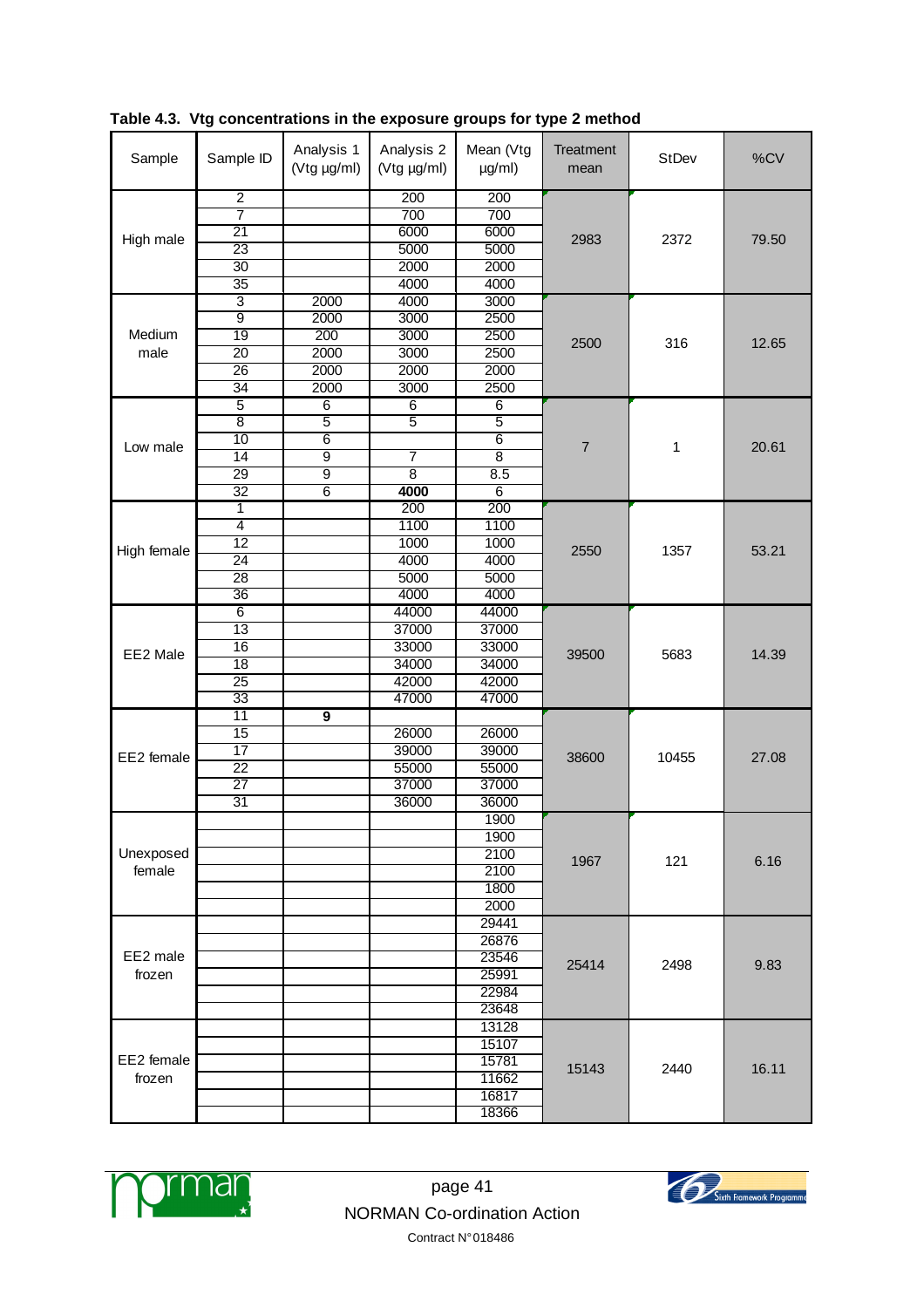In table 4.3, two Vtg concentrations are highlighted in bold (sample 11 and assay 2 for sample 32). Though these values have been reported they have been omitted from the mean Vtg concentrations as the assay was limited by the volume of plasma available for dilution. Samples 2 and 7 were identified as possible outliers for the High male but statistical analysis demonstrated there was not statistical difference between these values and the four other sample Vtg concentrations reported for High male (Dixon's Q Test: Sample 2 Q value  $= 0.310$ ; Sample 7 Q value  $= 0.245 <$  Critical value of Q 0.717 P= 0.05).

For the type 2 method, the results for the male fish rank in order of the effluent oestrogenicity levels (high>medium>low) (Fig. 4.6), although the difference between the fish exposed to high and medium oestrogenic effluent is statistically not significant amongst the medians at the 95% confidence level (Kruskal-Wallis non-parametric ANOVA  $P= 0.934925$ ). This is due to the variability in Vtg concentrations between the samples for High male. The male fish exposed the high and medium oestrogenicity effluents were predominantly higher than the rationale expectant maximal Vtg concentration of 1000 µg Vtg/mL. For the male fish exposed to EE2, the vitellogenin plasma concentrations (mean 39500 µg Vtg/mL), are considerably higher than the rationale lower limit of 0.75 µg Vtg/mL. This may in part be due to the EE2 exposure concentration to the fathead minnow being almost double of that expected in the rationale  $(18 \pm 2.0)$ ng/L EE2 instead of 10ng/L EE2).

As expected, the results for the ethynyl- estradiol exposed and the highly oestrogenic effluent exposed female fish are above that of the unexposed female fish (Fig. 4.6). However, there is not a statistically significant difference at the 95% confidence level between the medians for the High female and Unexposed female (Kruskal-Wallis ANOVA,  $P= 1.0$ ). This is because there is some variability in the Vtg concentration for the different samples for High females. Sample 1 for the high female samples is not considered an outlier according to Dixon's Q test ( Q value =  $0.167 <$  Critical value of Q 0.621 P= 0.05) and was therefore included in the mean.



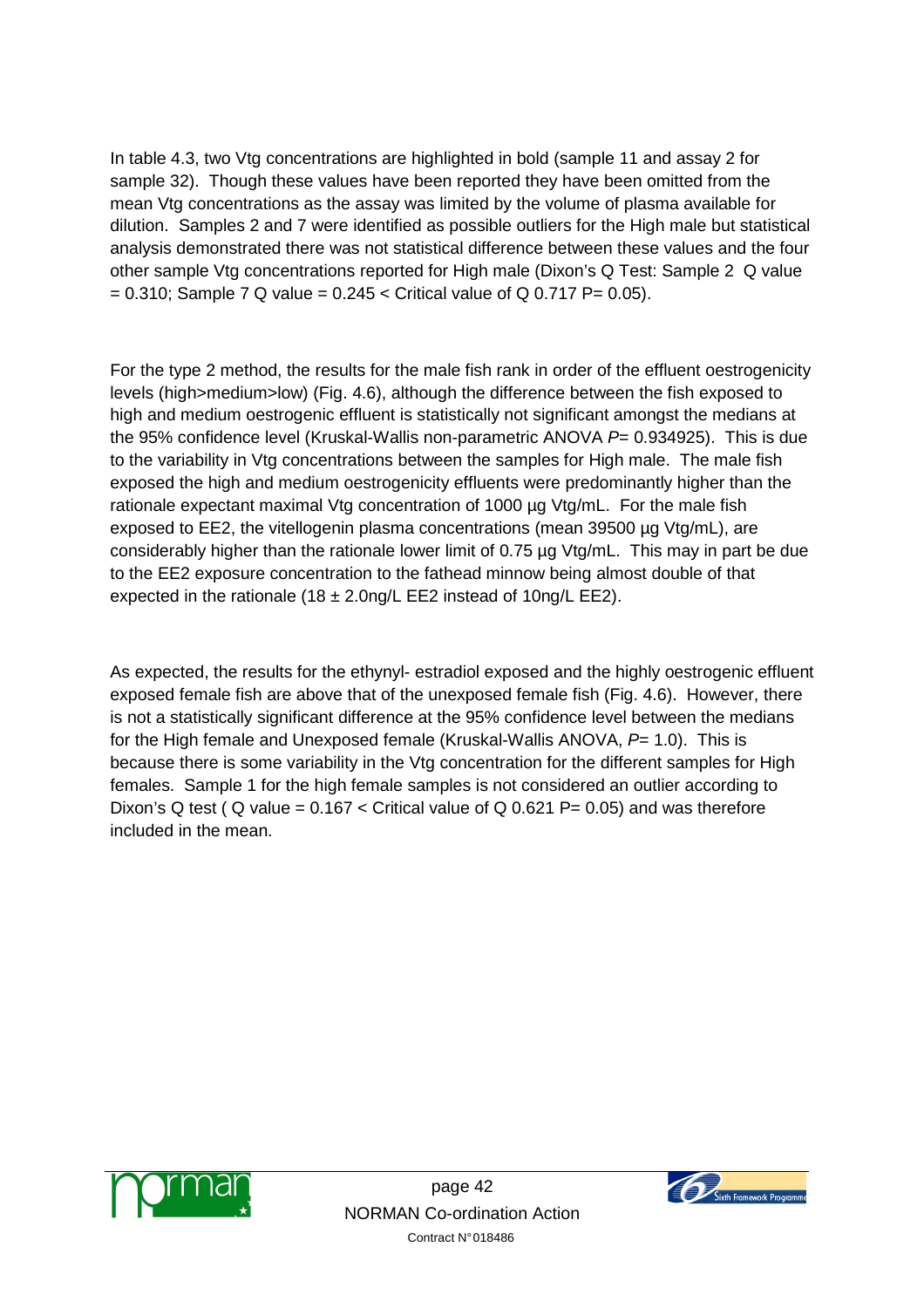

**Fig. 4.6. Discriminative ability of Type 2 method. Vtg plasma concentrations in male and female fathead minnow from exposure groups of different levels of oestrogenic effluents and EE2. Error bars indicate the standard error from the mean (n=6).** 

According to the rationale, the CV for each sample group must be less than 50% (Fig. 4.7). In this instance High male and High female samples had CV's above the 50% limit (79.50 % and 53.21 % respectively). The elevated CV's are due to the variability of samples 2 and 7 for High male compared to the other four samples and sample 1 for High female compared to the other 5 samples. As the samples for stage 3 were pooled for each sample type and then sub-divided into the six samples this variability has to be accepted.



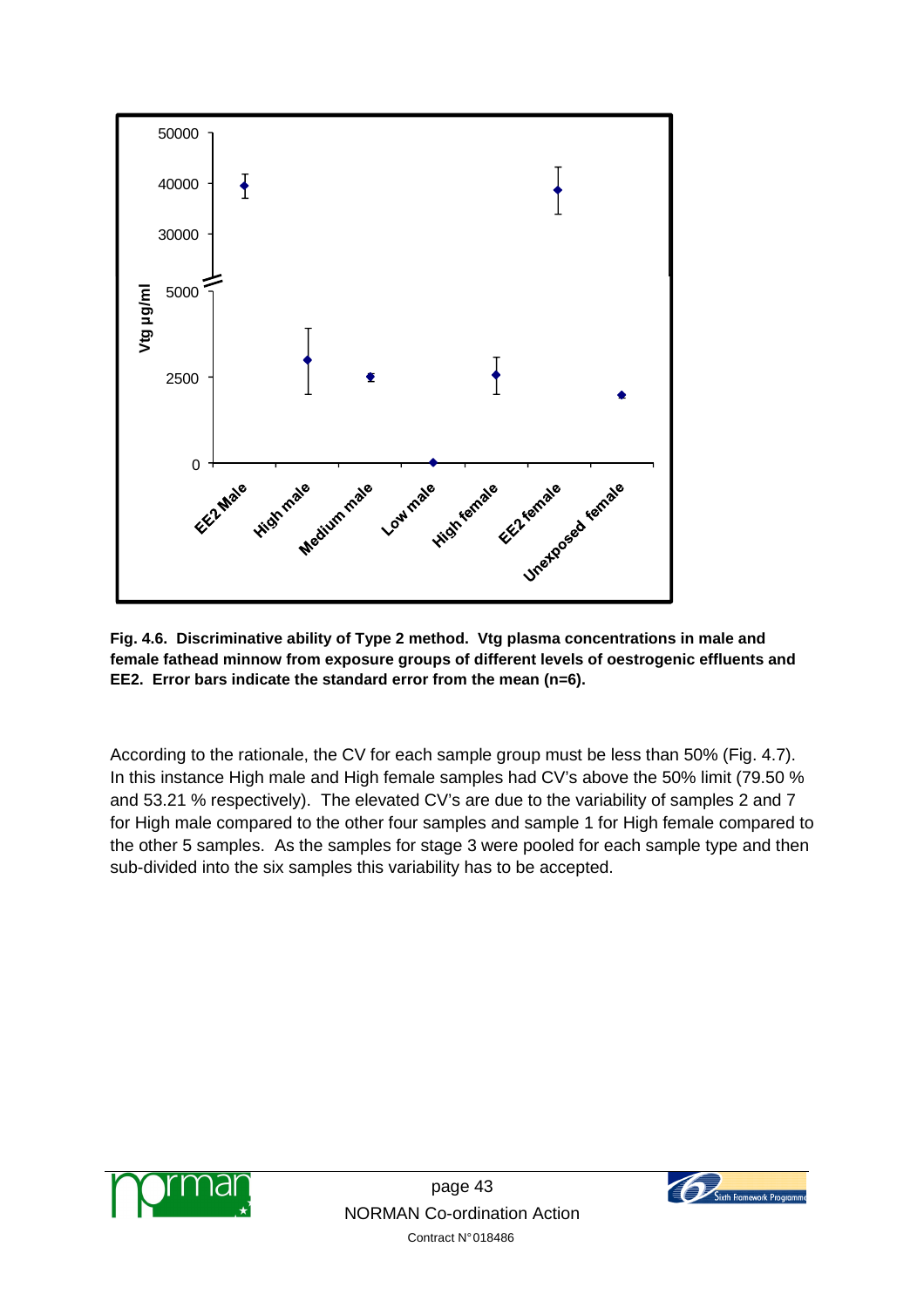

**Fig. 4.7. Precision of Type 2 method in different exposure groups represented by Coefficience of variance (CV %). The horizontal line indicates the precision acceptance criteria (<50%) (n=6).** 

Comparison of the mean Vtg plasma concentrations of the pooled thawed and frozen samples for EE2 exposed males and females indicated that the thawing process in this instance had little effect of the Vtg plasma concentrations observed (Fig. 4.8). It was found that the thawed samples for both EE2 males and females were above those levels determined in the corresponding frozen male and female samples. It cannot be said for certain that both thawed and frozen samples initially had similar Vtg concentrations as the sample had to be taken from different exposure groups but as the thawed samples returned higher values the effects of thawing must be considered as minimal.



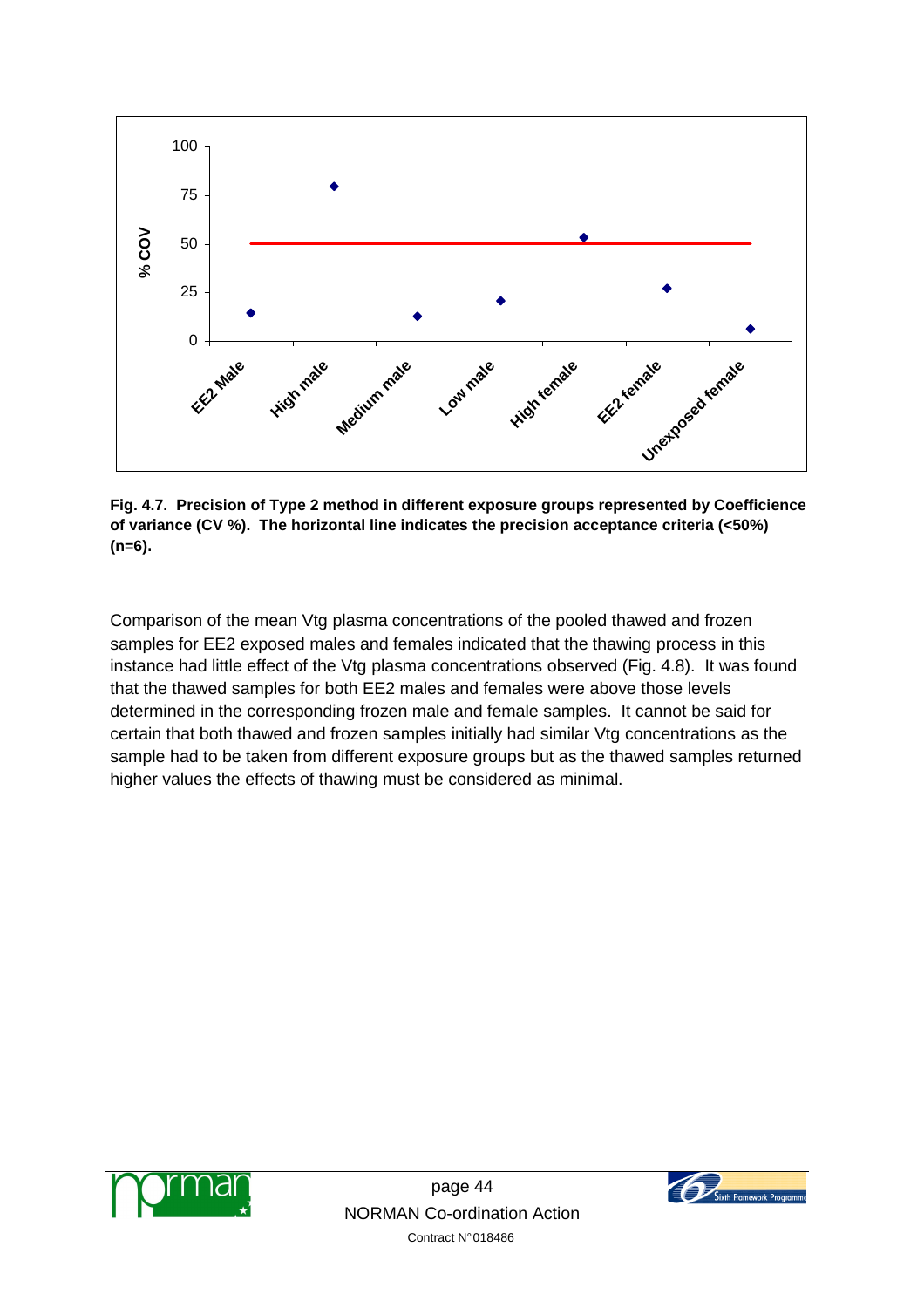

**Fig. 4.8. Comparison of Vtg concentrations of thawed and frozen plasma samples (n=6)** 

For stage 3, the oestrogenically exposed and EE2 exposed plasma samples were obtained from a previous study funded by the UKEA based upon the US EPA Fathead Minnow Pair Breeding Assay that has been shown to exhibit reproductive inhibition using various known oestrogenic EDC's. The BEMO study, 'Biological effects measures in fish – applications to treated sewage effluent' (Environment Agency, 2007) used a carp ELISA (Tyler et al., 1999) in order to analyse the Vtg blood plasma concentrations of the fathead minnow. The samples selected by the UKEA for analysis at stage 3 as effluents exhibiting high, medium and low oestrogenicity were based upon the ELISA results obtained from this previous study. Consequently, Table 4.4 provides a comparison of the mean Vtg plasma concentrations from each exposure group from the BEMO study and stage 3. Recoveries are calculated as the mean of each of the six Vtg concentrations for Stage 3 divided by the corresponding exposure Vtg mean from the BEMO study and reported as a percentage.



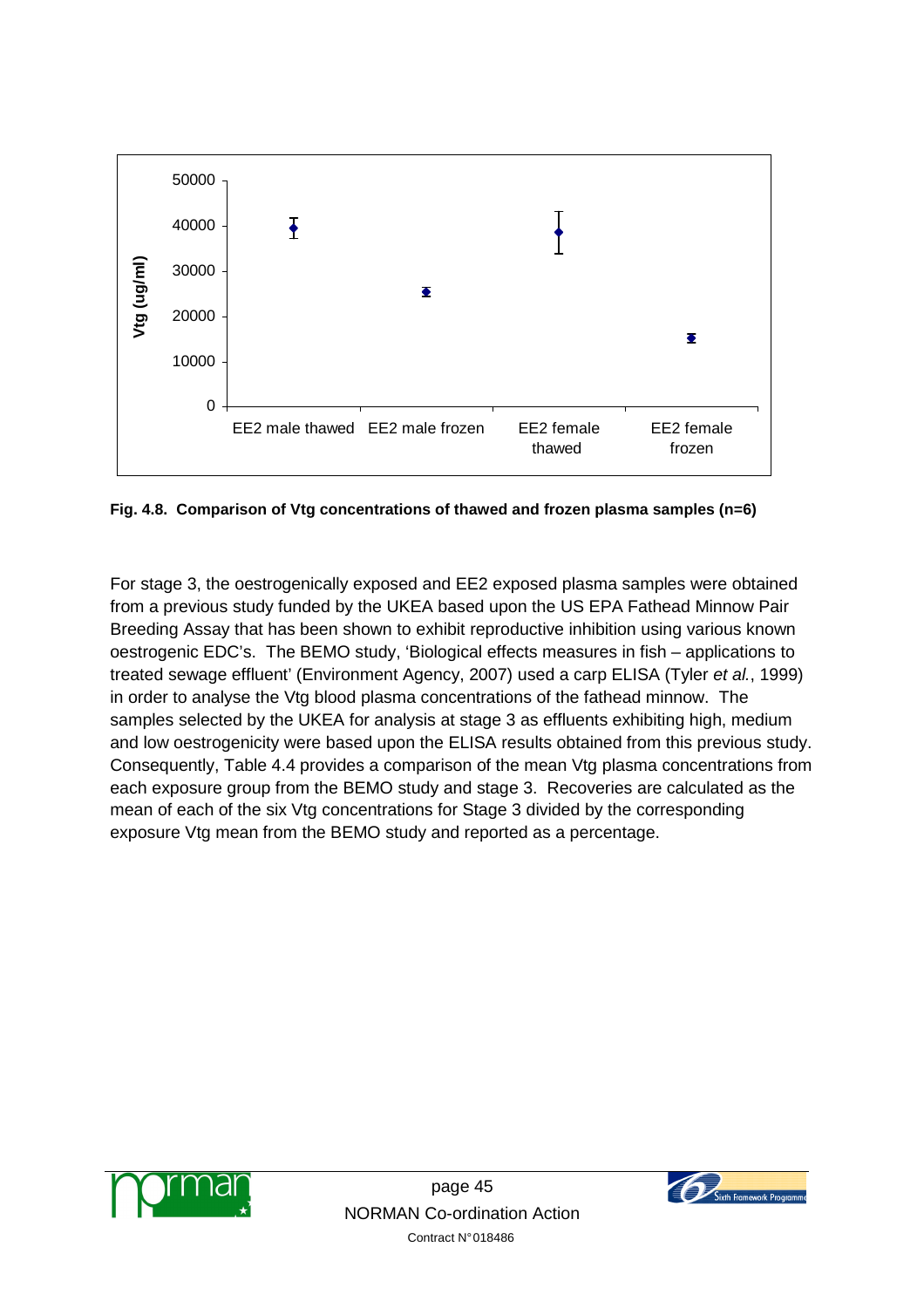| Sample      | Vtg (µg/ml) Biosense (fat head<br>minnow ELISA) Type 2 |       |       |            | Vtg (µg/ml) BEMO (carp ELISA) | Mean % | StDev %  |          |  |
|-------------|--------------------------------------------------------|-------|-------|------------|-------------------------------|--------|----------|----------|--|
|             | <b>StDev</b><br>%CV<br>Total mean                      |       |       | Total mean | %CV<br><b>StDev</b>           |        | recovery | recovery |  |
| High male   | 2983                                                   | 2372  | 79.50 | 142.20     | 201.71                        | 141.85 | 2098     | 1668     |  |
| Medium male | 2500                                                   | 316   | 12.65 | 24.56      | 6.95                          | 28.29  | 10179    | 1288     |  |
| Low male    | 6.58                                                   | 1.36  | 20.61 | 0.36       | 0.29                          | 78.2   | 1829     | 377      |  |
| High female | 2550                                                   | 1357  | 53.21 | 728.67     | 265.49                        | 36.43  | 350      | 276      |  |
| EE2 Male    | 39500                                                  | 5683  | 14.39 | 423.40     | 39.87                         | 9.42   | 9329     | 1342     |  |
| EE2 female  | 38600                                                  | 10455 | 27.08 | 353.25     | 273.99                        | 77.56  | 10927    | 5187     |  |

The recovery rates for stage 3 are consistently high when based upon the Vtg plasma concentrations from the BEMO study. The methods validation laboratory met the criteria requirements for their standard curve run alongside the samples ( $R^2$  = 0.9987 higher than the method criteria of 0.990) and therefore the results obtained for the samples must be accepted. The differences in measured Vtg plasma concentrations are not considered unusual in Vtg ELISA studies and often result from laboratories using different ELISA methods (EPA, 2003; Goksøyr, et al., 2003; Jensen and Ankley, 2006). This ranges from exposure protocols, sampling procedures, Vtg analysis, data handling and quality assurance (Goksøyr, et al., 2003). In this instance as the plasma samples were obtained from one study, the differences in plasma Vtg concentrations are most likely to be due to differences in data handling and the ELISA itself. Differences in the ELISA include numerous antibodies, binding antigens and standards (EPA, 2003; Jensen and Ankley, 2006). The methods validation laboratory used an ELISA kit based on a homologous fathead minnow antibody, whereas for the BEMO study utilised a CARP Vtg ELISA developed to quantify Vtg in fathead minnow (Tyler et al., 1999). The latter uses monoclonal and polyclonal carp Vtg-specific antibodies, as well as carp Vtg standard and is considered heterologous for the fathead minnow though the antibodies show excellent cross-reactivity with fathead minnow Vtg. Therefore the methods using different Vitellogenin standards for quantification of fathead minnow Vtg is a factor likely to have had a considerable influence on Vtg plasma concentrations. Furthermore, it must be noted that the results from the BEMO study are based upon individual plasma samples whereas the samples for Stage 3 were pooled for each exposure group and then sub-divided into the six samples. In conclusion, though the absolute Vtg concentrations from the two studies differ due to factors such as Vtg standards, both studies have shown that they can differentiate between control and oestrogenically exposed groups of fathead minnow.



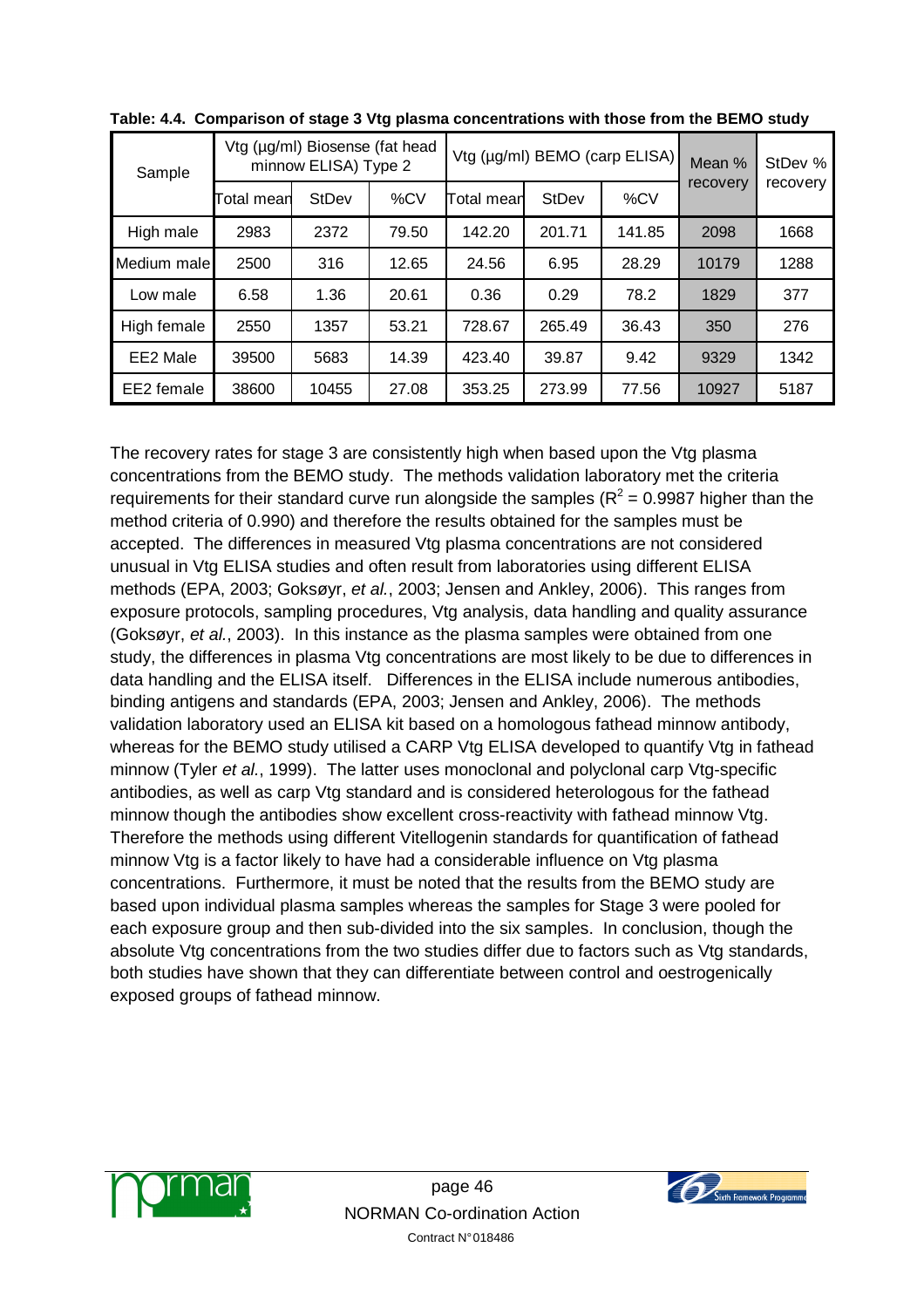# **5 Type 3 method: In vitro direct measurement assays for measurement of quantities of oestrogenic target compounds**

## **5.1 Module A: Test method definition, documentation and general requirements**

## 1. External requirements

a. Aim and task

The direct measurement assay selected for type 3 is being considered as a method for the in vitro direct detection of 17 ß –oestradiol.

b. Requirements and specifications

This is achieved by the recognition of 17 ß –oestradiol (E2) by specific monoclonal antibodies. The E2 monoclonal antibody binds exclusively with E2 and does not show cross-reaction with other chemicals of similar structures. The assay has previously shown good reproducibility with the coefficient of variance largely under 10% (Abraxis, 2006) with uncertainty of the ELISA largely based upon pipetting error of the viscous antiserum solution and the slope of the calibration curve (Choi et al., 2004). The assay has a standard curve working range of 0.05 to 1 µg/L. Only samples which fall within the standard curve working range should be reported. Samples below this range must be concentrated with solid phase extraction prior to analysing whilst those above the range must be diluted with 10 % methanol. There appear to be no set requirements for the correlation coefficient  $(R^2)$  of the standard curve or published single lab-validation or inter-lab validation studies for this specific test kit.

- 2. Title of the method Monoclonal ELISA detecting 17 ß-oestradiol in municipal wastewaters following SPE extraction.
- 3. Beginning and end of validation procedure

E2 and E1 spiked samples alongside blanks and treated sewage effluent samples were sent to the participants by the UKEA in February 2007. Results for the three validation stages were received by the UKEA at the end of March 2007.

- 4. Responsible party
	- Masato Hirobe

Japan EnviroChemicals Ltd, 2-17-85 Juso-Honmachi Yodogawa-ku, Osaka 532- 0024, Japan.

Since this work, the Ecologiena® ELISA test kits are now manufactured by Tokiwa Chemical Co. Tokyo and distributed in Europe by Biosense Laboratories AS, Bergen, Norway.



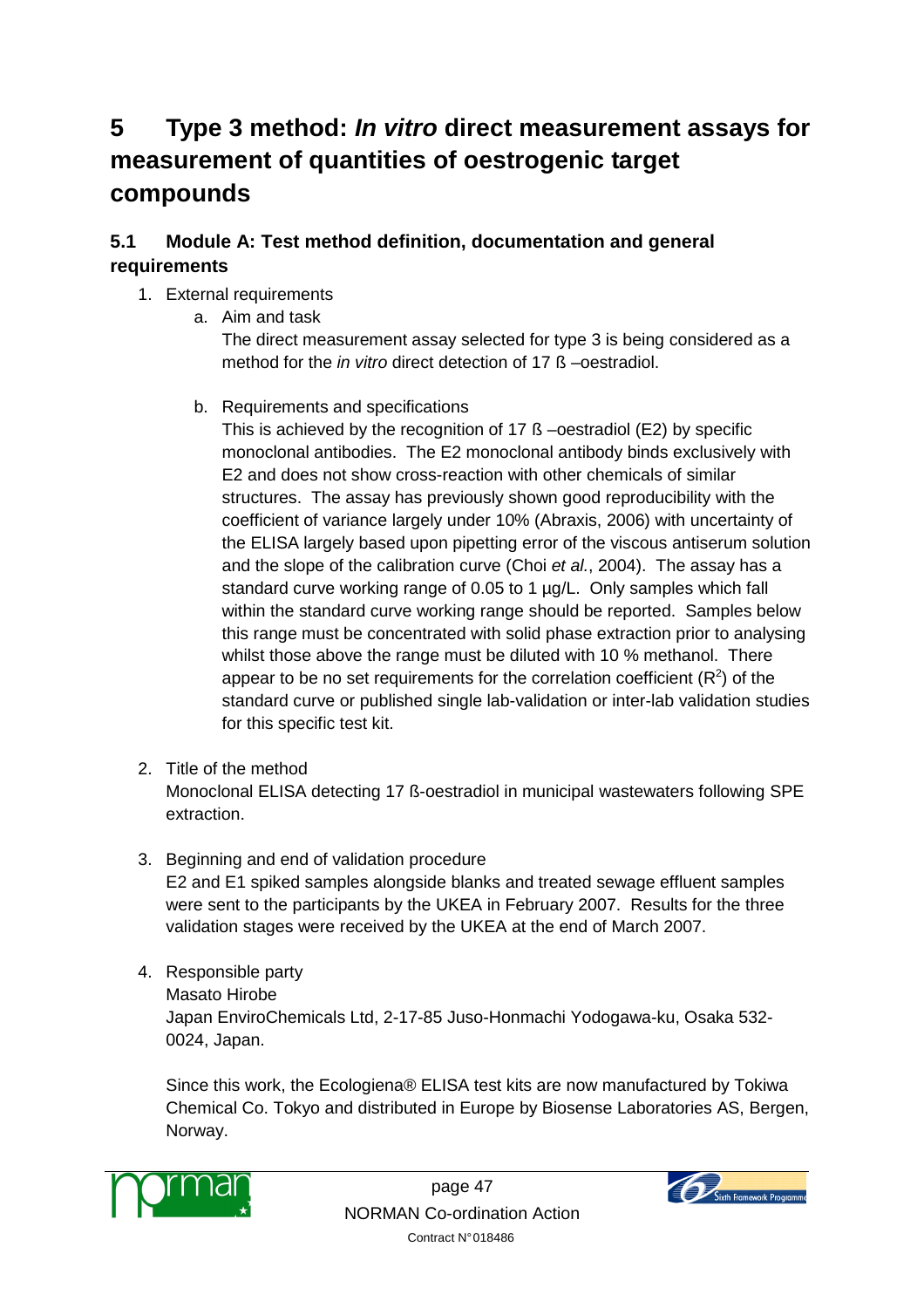## 5. Scientific basis of the method

The competitive enzyme-linked immunosorbent assay (ELISA) have been widely adopted to quantify a small molecular antigen with a single epitope and enables detection of chemicals at very low levels without complex sample preparation. In this instance, it has been developed for the quantitative analysis of 17 ß-estradiol in water (groundwater, surface water and well water), and has not been validated for other applications. The methods laboratory have also previously provided kits for detecting the oestrogenic substances Estrone

www.abraxiskits.com/moreinfo/PN590061USER.pdf (Japan EnviroChemicals Ltd, 2004a) and Ethynyl oestradiol www.abraxiskits.com/moreinfo/PN590051USER.pdf (Japan EnviroChemicals Ltd, 2004b). The E2 ELISA kit has been found not to display cross-reaction with other oestrogens and hormones with similar structures. The highest percentage cross-reactivity of the E2 ELISA test kit with another compound was 1.3% with estrone (Abraxis, 2006). Furthermore, comparison of the test kit against LC/MS/MS for E2 concentrations in primary and secondary effluent and aeration from an effluent tank displayed some similarities though all recoveries using the test kit were higher and ranged from 110-217 %. Four other test kits for E2 were run alongside the comparison with LC/MS/MS all reporting even higher concentrations of E2 in the effluent samples in comparison to the chemical analysis.

- 6. Method definition
	- a. Method description / SOP

The method used for the Type 3 validation is described in the protocol produced by Japan EnviroChemicals, Ltd, 'Ecologiena® 17ß –Estradiol (E2) ELISA kit (Microplate) User's Guide'. This can be obtained from www.abraxiskits.com/moreinfo/PN590062USER.pdf (Japan EnviroChemicals Ltd, 2004c).

b. Experimental setup

In brief, the test is based upon the recognition of E2 by specific monoclonal antibodies. The sample, containing E2, is premixed with an E2-enzyme conjugate solution and added to microplate wells, where they compete for a limited number of binding sites of specific antibodies immobilized on the surface of the wells. When the E2 concentration in the sample is higher relative to the E2-enzyme conjugate, the E2 will predominantly bind to the antibody, this is reversed when the E2-enzyme conjugate is more concentrated. Unbound E2 and excess E2-enzyme conjugates are then washed out and the presence of E2 is detected by the addition of a chromogenic solution (colour solution). The enzyme labelled E2 bound to the E2 antibody in the plate catalyses the conversion of the substrate to a coloured product. After the 30 minute incubation period, the reaction is stopped by the addition of a diluted acid (stop solution). The higher the E2 concentration in the sample, the less antigen-enzyme conjugate is bound to the antibody binding sites and therefore a lower absorbance is obtained.



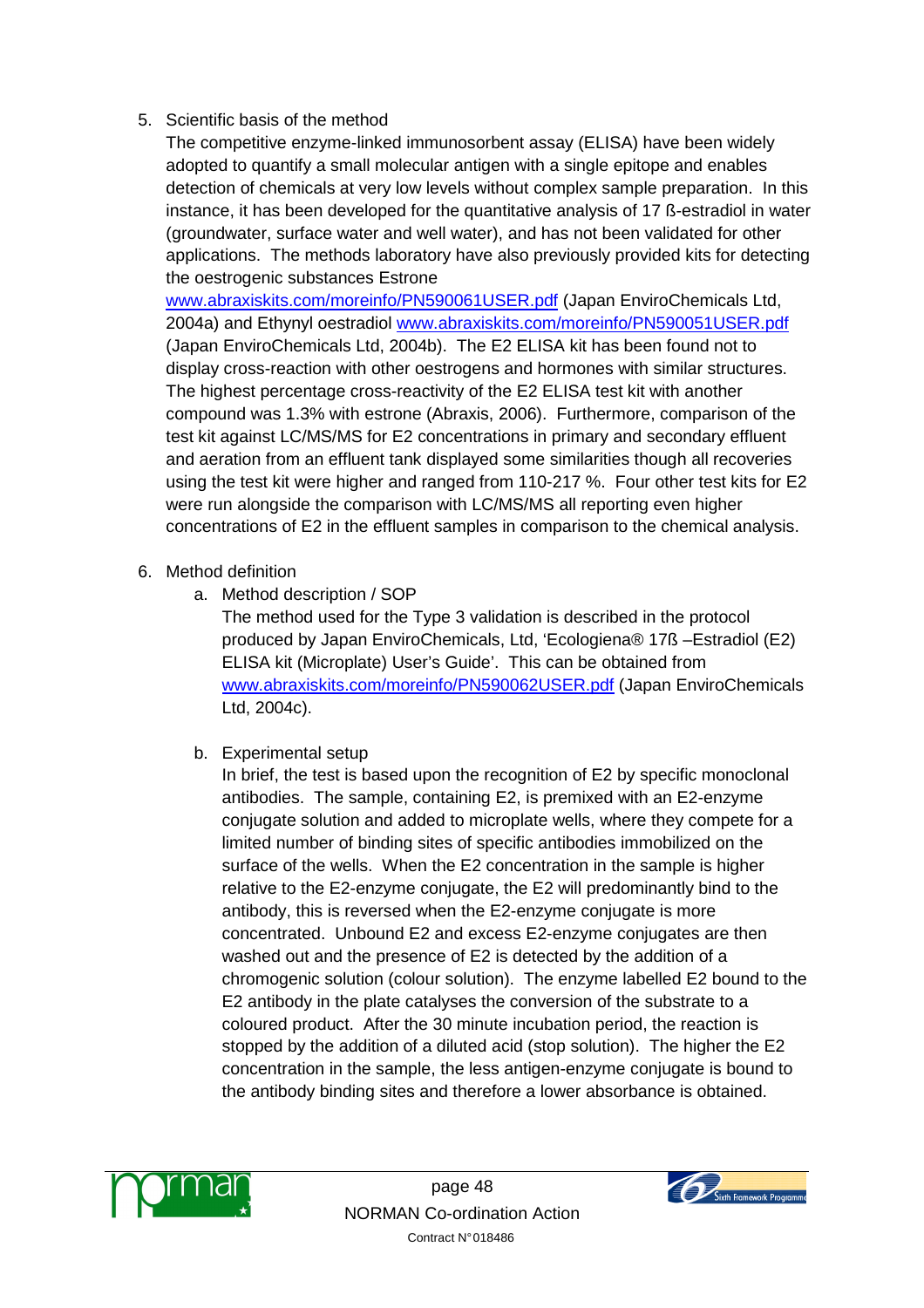#### c. Sample preparation and pre-treatment

- For this method, pre-treatment for female steroid hormones was achieved using a Graphitized Carbon Black (GCB) Column. Raw water samples containing sediment or suspended matter were filtered through 1µl pore diameter glass fibre filters (Advantec Co., Toyo Roshi, Japan) using a vacuum pump. Prior to extraction, a 100-fold synthetic sewage concentrate (10 g glucose; 10 g polypeptone; 10 g  $KH<sub>2</sub>PO<sub>4</sub>$ ; make up volume to 1 L with distilled water; adjusted to pH 7) was added to the samples at a ratio of 1:100. This is because graphitized carbon column usually gives lower recovery rates and synthetic sewage will improve the recovery rates during the solid phase extraction (SPE) step. The GCB Column (GL-Pak Carbograph 1,000 mg / 12 ml 20/PK, GL Science Ltd. Toyko, Japan) was then pre-conditioned. The GCB columns was rinsed in the following order: 10 ml dichloromethane (HPLC grade), 10 ml methanol, 20 ml distilled water (5 ml/min for each). For sample loading, adapter caps were attached to a GCB column and connected with a Teflon coated tube and loaded (5 ml/min). The columns were subsequently washed with 10 ml of 100% methanol (5 ml/min). For the elution of E2, 10 ml of a methanol : DCM solution (ratio 5:5) was eluted (2 ml/min). The eluant was collected in a centrifuge tube containing 10 µl of 1% BSA (0.1g BSA in 10 ml distilled water), added as a keeper substrate prior to elution. The solvent was evaporated with nitrogen gas, temperature controlled (40-50 $\degree$ C) in order to accelerate evaporation. Samples were then reconstituted to 10% v/v methanol.
- d. Sample measurement

The samples and standards were measured using a microplate reader with the capability of reading absorbance at a wavelength of 450 nm.

e. Endpoint measurement

The endpoint was determined as the concentration ( $\mu$ g/L) of E2 within the sample. Absorbance of the samples and standards must be read within 15 minutes of the reaction being stopped. A standard curve is prepared (E2 concentration against optical density plotted on Log-Log graph paper) based on at least duplicate standards. The assay must be performed within the range of 0.05µg/L and 1µg/L. Samples with a concentration above 1 µg/L must be diluted with 10% methanol and re-tested. Due to the extraction step, sample ELISA mean values (µg./L) must be divided by their concentration factor.

- 7. Requirements on devices, reagents, organisms, experimental conditions
	- a. Instruments/devices

A microplate reader is required that is capable of reading a wavelength of 450nm. Additionally, equipment is required for the solid phase extraction (pretreatment e.g. vacuum manifold, diaphragm vacuum pump,  $N_2$  purge equipment).



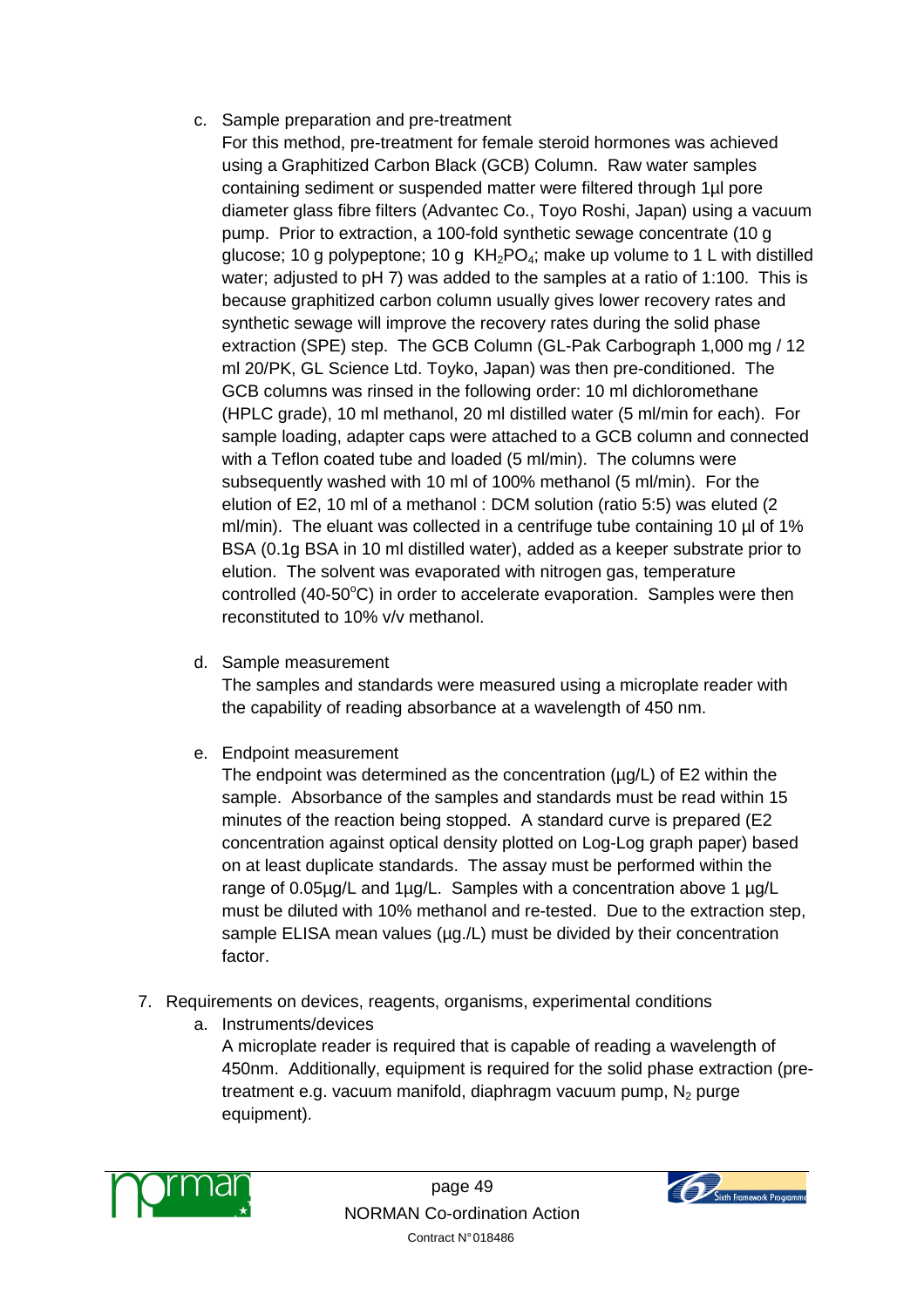b. Environmental conditions

The ELISA kit reagents must be stored at  $2-8^{\circ}C$ , but as the assay is performed at room temperature, the analyst must ensure all reagents have reached room temperature before proceeding.

c. Test organisms

This type of validation method does not involve test organisms as it is an in vitro direct measurement assay of oestrogenic compounds in wastewaters.

d. Reagents

The majority of reagents are provided as part of the Ecologiena® E2 ELISA kit and includes vials of the E2 standards  $(0, 0.05, 0.15, 0.4$  and  $1.0 \mu g/L$ ), antigen-enzyme conjugate powder, buffer solution, wash solution (6-fold concentration), colour solution and stop solution). Methanol (HPLC grade), Dichloromethane (HPLC grade), BSA (bovine serum albumin) and GCB columns are required for the sample pre-treatment stage.

e. Medium / matrix

The E2 ELISA test kit has been developed for the quantitative analysis of 17 ß-estradiol in water (groundwater, surface water and well water). It also can be used for other environmental water samples e.g. effluent samples, but has not been validated for such applications. There are no specific requirements for the physico-chemical parameters of the matrix. The GCB (graphitized carbon black) sample pre-treatment stage is essential in order to extract the steroid hormones from the raw water sample (section 5.1(6c)).

## **5.2 Module B: Applicability domain and pre-validation**

1. Target parameters

The method endpoint is the concentration of E2 in the sample after the dilution has been accounted for. This is determined by calculating the sample E2 concentration using the absorbance intensity obtained from the standard curve.

- 2. Matrix and samples
	- a. Type of matrix

The matrix in which the validation study was performed was both spiked reverse osmosis filtered water samples and treated sewage effluent samples. To ensure all samples processed by the methods laboratory reflected as near as possible the concentrations at which the lead laboratory had intended to distribute, samples were preserved (section 5.2(2d)) and pre-treated (section 5.1(6c)). Without these steps the samples would vary greatly in composition and no longer represent the initial spiking regime.

b. Sampling

For the stage 1 assessment, the lead laboratory prepared 6 independent stock solutions of 17 ß –oestradiol (Sigma, Poole, UK) at 100 mg/L in



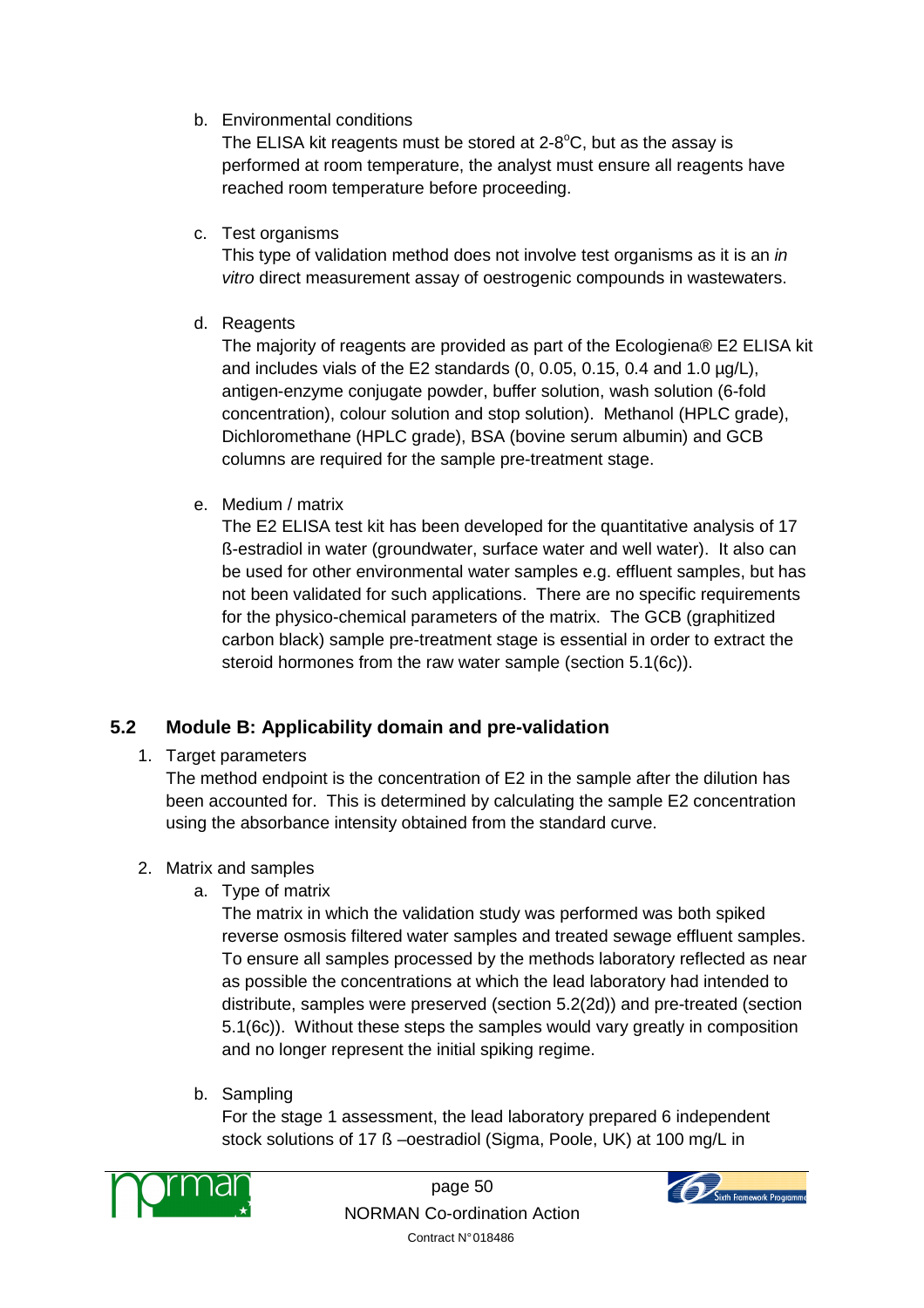methanol (Analysis Grade >99.9% pure, Fisher, UK). Only three different batches of 17 ß –oestradiol were used to prepare the 6 independent stocks as the lead laboratory was limited by the availability of the chemical. From each stock, a 100 µg/L dilution in methanol was produced. The standards (100, 50, 10, 5, 1, and 0.5 ng of 17 ß –oestradiol) were prepared from the six 100 µg/L stocks. The methods laboratory requested for the spikes to be suitable for a 500 ml sample and so were prepared as follows: a 0.5 ml and 0.25 ml aliquot was taken from each 100 µg/L stock to produce standards of 100 and 50 ng of 17 ß –oestradiol respectively. A further 1 ml aliquot was taken from each 100 µg/L stock and added to 9 ml methanol to make a 10 ng/ml solution from which 0.5 ml was taken for the 10 ng/L standard. Additionally, 0.1ml of the each of the six 100 µg/L stocks were taken and added to 9 ml methanol to make a 1 ng/ml stock from which the 1 ng/L standards were produced by preparing aliquots of 0.5 ml. All vials were sealed and numbered (1-36), only the lead laboratory knew the relationship of the sample numbers to the concentrations in the vials.

For the chemical analysis, 6 secondary stocks of 100 ng/L (standards 1-6) from the 6 independent stocks were sent for analysis. Furthermore, E2 spiked samples of 0.5, 1, 5, 10, 50 and 100 ng/L (samples 1-6) were taken from standard 3 and sent alongside control blanks (see section 3.3.1 method).

For the Stage 2 assessment, the lead laboratory prepared 12 measured 1 litre volumes of reverse osmosis filtered water in glass bottles and 12 vials containing 100 µl methanol. The bottles and vials were numbered sequentially and labelled as 'blanks'. Two of the methanol vials were spiked with 1.0 ng/L of E2 and two with 10 ng/L estrone (Sigma, Poole, UK), with only the leading laboratory knowing the relationship of the sample numbers to the content of the vials. For this stage, the UKEA also distributed 6 bottles containing negative effluent to the methods laboratory. This effluent was from a treated sewage effluent source which had been left for some time for the E2 to degrade.

The lead laboratory for Stage 3 obtained 12 litres of sewage effluent (positive samples) from a source considered to be of moderate oestrogenic activity (approx. 5-10 ng/L E2 equivalent). This was pooled and mixed thoroughly and then divided into 12 measured 1 Litre volumes in glass bottles. This was preserved as described in section 5.2.2d. These were sent alongside 6 vials containing 100 µl methanol spiked with 20 ng/L of 17 ß –oestradiol. Originally the lead laboratory proposed to add a 25 ng/L spike but this was impractical due to the graduation of the pipettes available at the time. Only the lead laboratory knew the concentration of the spiked vials.

During the preparation of the samples for the validation study the following health and safety considerations were taken into account. Stock solutions and spike solutions were prepared in a fume cabinet and safety glasses and protective clothing were worn. This was to avoid exposure to the oestrogenic



page 51 NORMAN Co-ordination Action Contract N° 018486

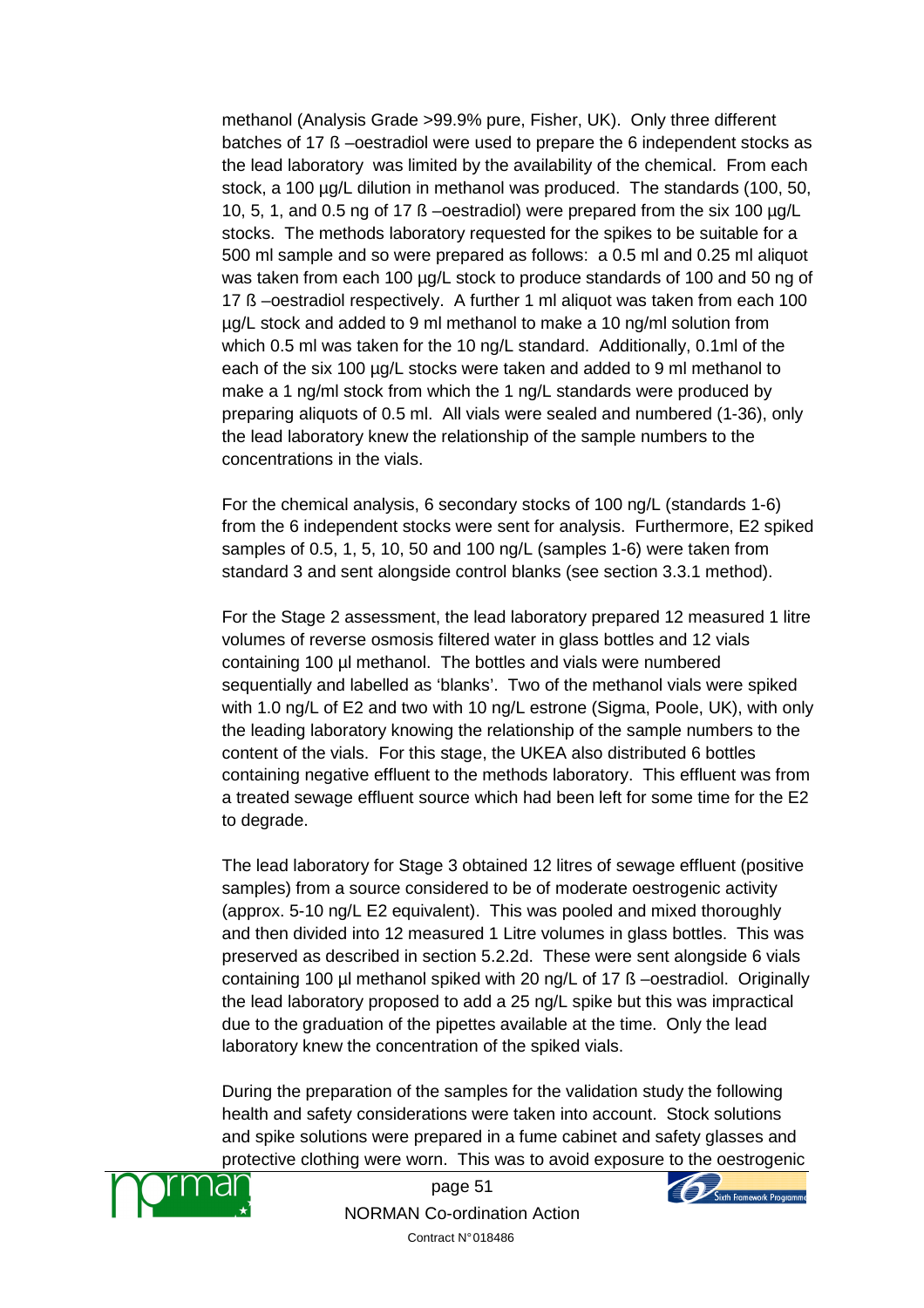substances (17 ß –oestradiol and estrone) and the carrier, methanol. For stages 2 and 3, the environmental samples containing treated sewage effluent at unidentified levels of oestrogenicity were treated as toxic. This meant both the lead and method laboratory handled the samples in the fume cabinet and wore safety glasses and protective clothing. Samples were disposed of using the correct disposal route.

c. Sample characteristics

The 17 ß –oestradiol and estrone spikes used in stages 1 to 3 were prepared by the lead laboratory from compounds purchased from Sigma, Poole UK. All compounds were of a known purity (E2  $\geq$  98%; E1  $\geq$  99%). The methanol carrier was obtained from Fisher Scientific, UK and was 99.9+ % pure. The treated sewage effluent samples used in stages 2 and 3 were acquired from the BEMO study (Environment Agency, 2007), where the final effluent stream had been sampled from a sewage treatment works in the UK.

d. Sample stability and preservation, including transport

Stage 1 samples were stored at  $4^{\circ}$ C prior to sending. The 17 ß –oestradiol in methanol vials were sent in cool boxes to the participant alongside 36 measured 500 ml volumes of reverse osmosis water in glass bottles instead of 1 litre volumes to reduce shipping costs. In order to simulate the effects of sending the samples aboard, the samples sent for chemical analysis in the UK were kept in cool boxes for 3 days before dispatch.

Stage 2 samples were again stored at  $4^{\circ}$ C prior to sending. The 12 measured 1 litre volumes of reverse osmosis filtered water in glass bottles was sent in cool boxes alongside the glass vials containing either E2 in methanol, E1 in methanol or methanol alone. The negative effluent in glass bottles was not fixed in any way as the lead laboratory as wanted it to degraded by the time it arrived at the methods laboratory.

All 12 measured 1 litre samples of positive effluent in glass bottles were preserved by the lead laboratory before sending to avoid biodegradation of the sewage. To every 1 litre of sewage, 1 ml HCL and  $0.25$  g CuSO<sub>4</sub> was added. The positive effluent samples were sent in cool boxes along with the six glass vials containing the E2 spikes in methanol.

e. Availability of the organisms This is not applicable for this method as it involves the direct measurement of oestrogenic substances



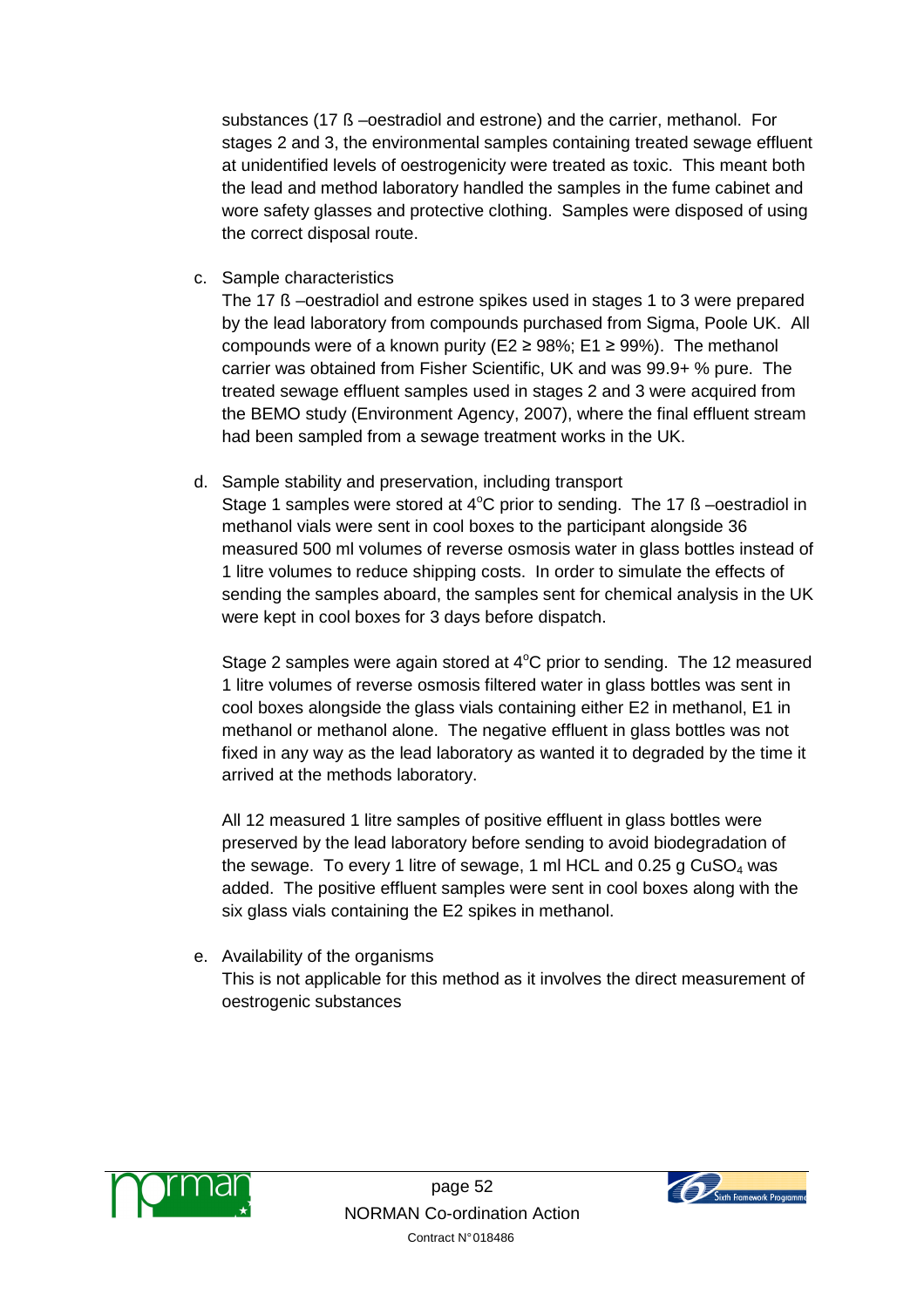## **5.3 Module C: Intra-laboratory performance**

## **5.3.1 Stage 1: Assessment of Accuracy, Precision, Sensitivity, Linearity and Range**  Method

The lead laboratory prepared the E2 spiked samples as outlined in section 5.2(2b) which were sent alongside the water samples for dilution. The methods laboratory stored the samples at  $4^{\circ}$ C until they were required for analysis. Immediately prior to analysis, the laboratory added a sample vial to each bottle of water, ensuring that the vial was thoroughly rinsed using only water from that bottle. The validation method suggested that no further dilution of any single concentration would be required. Samples were prepared and pretreated as outlined in section 5.1(6c). The samples were originally analysed at an identical concentration factor of 150-fold and therefore all samples were analysed without further dilution as per the lead laboratory's instruction. However, the method laboratory found that this meant for the samples spiked with 50 and 100 ng/L E2, the concentration of E2 present in the sample could only be reported as > 6.7 ng/L giving a quantification range of only 0.5- 10 ng/L. Consequently, appropriate concentration values were adopted for the spiked samples (150 concentration factor for 0.5-1 ng/L; 15 concentration factor for 5-10 ng/L; 1.5 concentration factor for 50-100 ng/L). The values reported here are using the adjusted concentration factors. The method validation laboratory ran the samples using ELISA assays for E2, EE2 and E1 though only the E2 ELISA had been required for the NORMAN project and only those results are presented here.

## Rationale

This procedure provides a blinded study generating data that assesses recovery and therefore accuracy of 17 ß –oestradiol from 6 independent stock sources. It also allows the assessment of precision at 6 different concentrations by means of repeat analysis from the same source. To be considered acceptable at this level of validation, the mean recovery from each standard must be +/- 30% and the CV from each concentration must be <50%.

The concentration range has been chosen to reflect the ability of the method to detect 17 ß oestradiol at and below the UK proposed PNEC (1 ng/L), while remaining above the limit of detection of the chemical analysis (0.3 ng/L) at the lowest end. The highest concentration dispatched is similar to that which can be measured in highly oestrogenic effluents in the UK. Therefore, the method should be able to reliably detect the lowest concentration to show sufficient sensitivity, and the highest concentration to demonstrate sufficient range to be considered validated at this level.

The results from each of the concentrations from the 6 stock solutions allows the construction of calibration curves with calculated margins of error over the range provided. These should adhere to a recognised curvilinear model to be considered validated at this level.



page 53 NORMAN Co-ordination Action Contract N° 018486

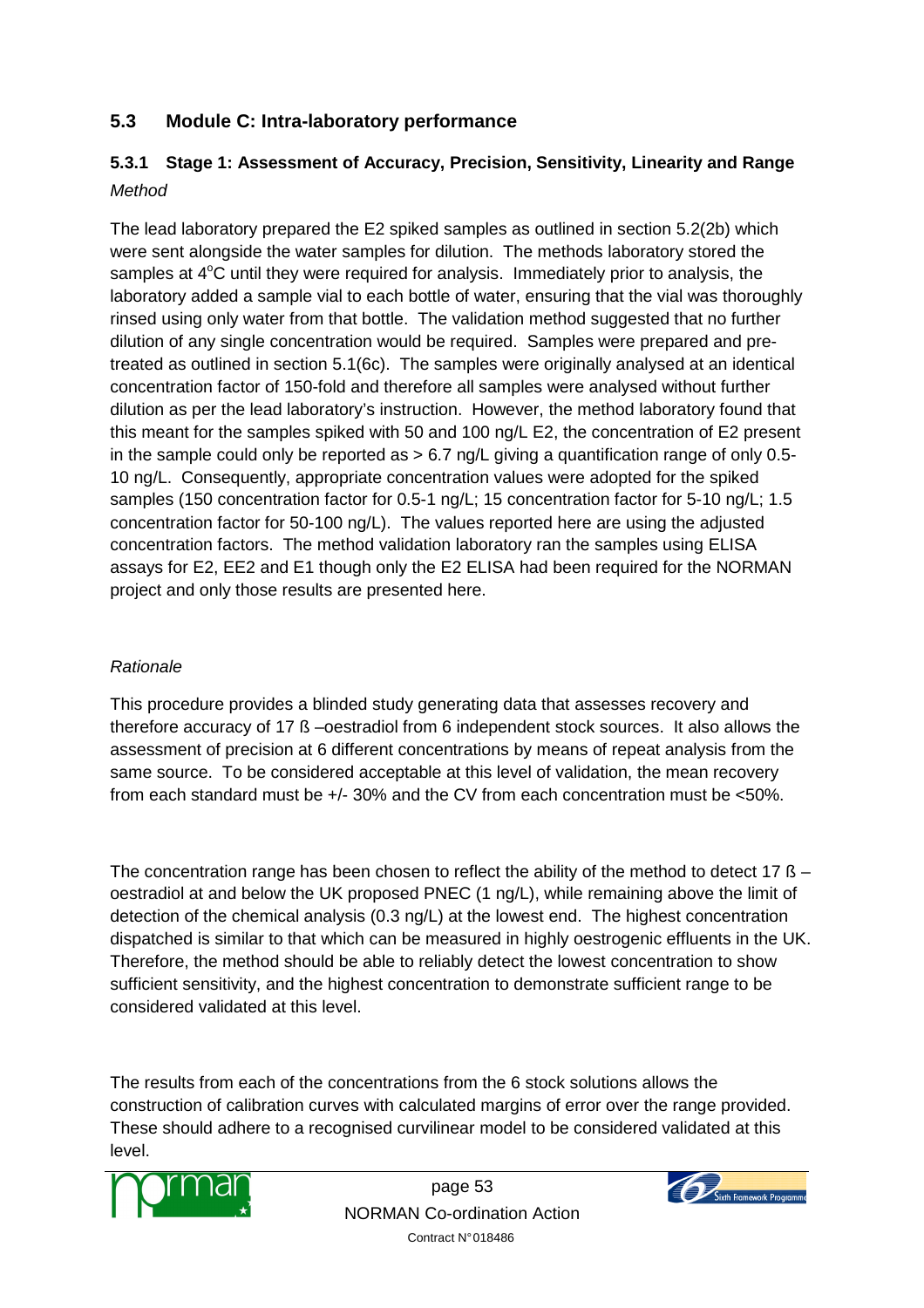#### **Results**

Table 5.1 provides the levels of E2 in each of the spiked samples alongside the % CV and % recovery rates. The recovery rates are based upon the nominal spiked E2 values which were verified by chemical analysis (see section 3.3.1 results). The accuracy was calculated as the average value of six recoveries. The precision was calculated as the coefficient of variance of the E2 concentrations from the 6 samples per spike. The range was established as the spike concentration range for which the acceptable criteria were met.

It was decided during the workshop in Bergen that nominal chemical spikes would be used to calculate recovery rates as the chemistry analysis was only obtained for one spike range from standard 3 rather than for each of the six stocks so n=1. This was predominantly due to the cost of chemical analysis if all spiked samples had been analysed. All chemistry results were within 75 % to 104 % of the nominal values (see Table 3.2).



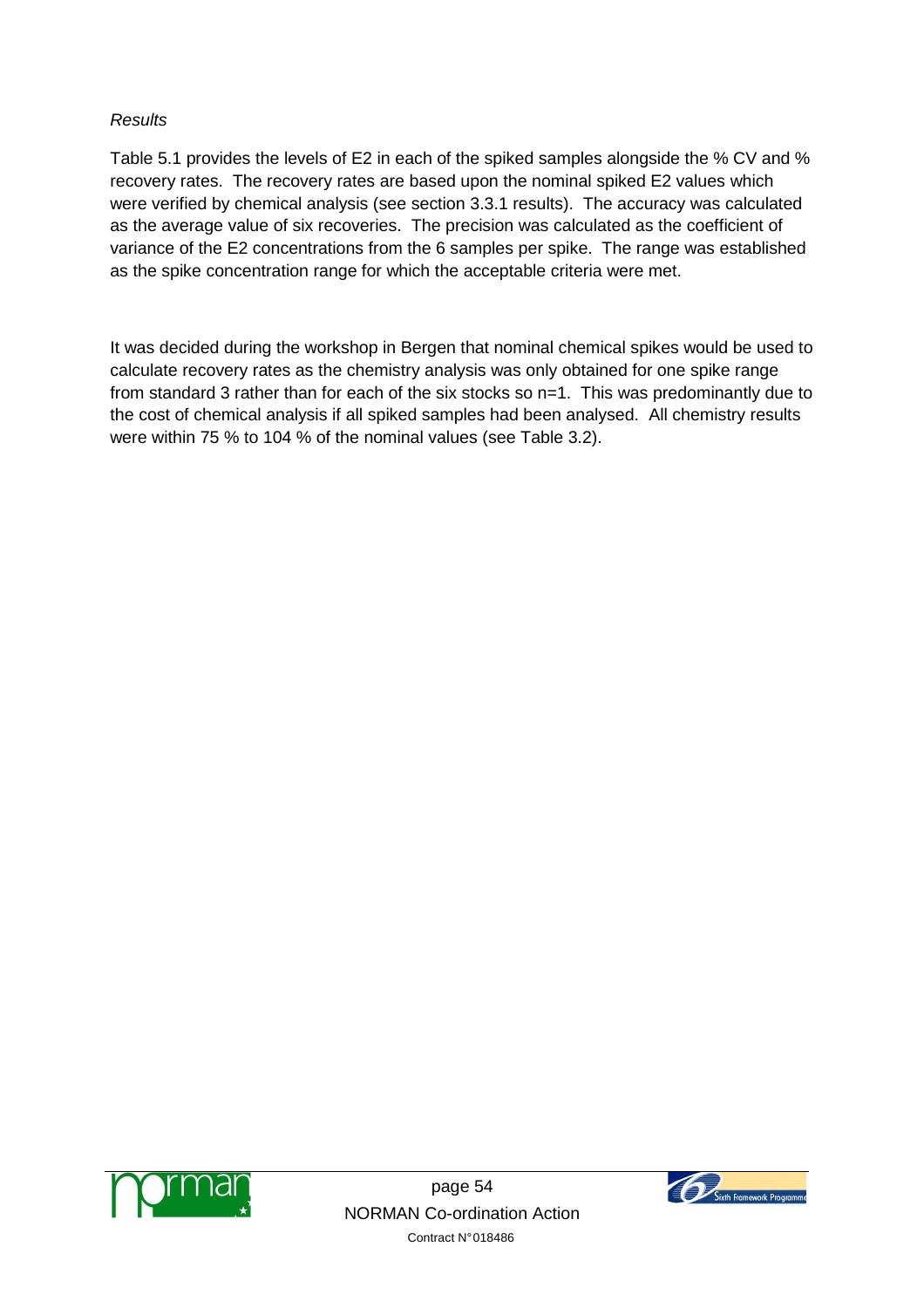| Spiked E2<br>concentration<br>ng/L | Sample<br>no.    | E2<br>concentration<br>ng/l | Average<br>$E2$ ng/l | StDev | %CV   | Nominal E2<br>Chemistry<br>ng/l | Recovery<br>$\%$ | Mean %<br>recovery | StDev %<br>recovery |
|------------------------------------|------------------|-----------------------------|----------------------|-------|-------|---------------------------------|------------------|--------------------|---------------------|
|                                    | $\sqrt{5}$       | 0.38                        |                      |       |       |                                 | 76.00            |                    |                     |
|                                    | 12               | 0.38                        |                      |       |       |                                 | 76.00            |                    |                     |
| 0.5                                | 20               | 0.61                        | 0.49                 | 0.11  | 21.73 | 0.50                            | 122.00           | 98.33              | 21.37               |
|                                    | 25               | 0.59                        |                      |       |       |                                 | 118.00           |                    |                     |
|                                    | 26               | 0.43                        |                      |       |       |                                 | 86.00            |                    |                     |
|                                    | 31               | 0.56                        |                      |       |       |                                 | 112.00           |                    |                     |
|                                    | 3                | 1.02                        |                      |       |       |                                 | 102.00           |                    |                     |
|                                    | $\boldsymbol{9}$ | 1.06                        |                      |       |       |                                 | 106.00           |                    |                     |
| 1                                  | 15               | 0.96                        | 0.87                 | 0.16  | 18.96 | 1.00                            | 96.00            | 86.83              | 16.46               |
|                                    | 18               | 0.75                        |                      |       |       |                                 | 75.00            |                    |                     |
|                                    | 22               | 0.75                        |                      |       |       |                                 | 75.00            |                    |                     |
|                                    | 29               | 0.67                        |                      |       |       |                                 | 67.00            |                    |                     |
|                                    | 1                | 4.2                         |                      |       | 5.85  |                                 | 84.00            |                    |                     |
|                                    | $\overline{2}$   | 3.8                         |                      | 0.24  |       | 5.00                            | 76.00            |                    |                     |
| 5                                  | 6                | 4.1                         | 4.15                 |       |       |                                 | 82.00            | 83.00              | 4.86                |
|                                    | 11               | 4.5                         |                      |       |       |                                 | 90.00            |                    |                     |
|                                    | 32               | 4.3                         |                      |       |       |                                 | 86.00            |                    |                     |
|                                    | 33               | $\overline{\mathbf{4}}$     |                      |       |       |                                 | 80.00            |                    |                     |
|                                    | 10               | 8.4                         |                      | 0.35  | 4.28  |                                 | 84.00            | 81.00              | 3.46                |
|                                    | 13               | 8                           |                      |       |       | 10.00                           | 80.00            |                    |                     |
|                                    | 16               | 8.3                         |                      |       |       |                                 | 83.00            |                    |                     |
| 10                                 | 19               | 8.4                         | 8.10                 |       |       |                                 | 84.00            |                    |                     |
|                                    | 21               | 8                           |                      |       |       |                                 | 80.00            |                    |                     |
|                                    | 30               | 7.5                         |                      |       |       |                                 | 75.00            |                    |                     |
|                                    | 4                | 41                          |                      |       |       |                                 | 82.00            |                    |                     |
|                                    | $\overline{7}$   | 41                          |                      |       |       |                                 | 82.00            |                    |                     |
|                                    | 17               | 45                          |                      |       |       |                                 | 90.00            |                    |                     |
| $50\,$                             | 23               | 41                          | 41.83                | 1.83  | 4.39  | 50.00                           | 82.00            | 83.67              | 3.67                |
|                                    | 24               | 43                          |                      |       |       |                                 | 86.00            |                    |                     |
|                                    | 27               | 40                          |                      |       |       |                                 | 80.00            |                    |                     |
|                                    | 8                | 96                          |                      |       |       |                                 | 96.00            |                    |                     |
|                                    | 14               | 88                          |                      |       |       |                                 | 88.00            | 86.33              |                     |
|                                    | 28               | 93                          |                      |       |       |                                 | 93.00            |                    |                     |
| 100                                | 34               | 82                          | 86.33                | 7.12  | 8.24  | 100.00                          | 82.00            |                    | 7.12                |
|                                    | 35               | 80                          |                      |       |       |                                 | 80.00            |                    |                     |
|                                    | 36               | 79                          |                      |       |       |                                 | 79.00            |                    |                     |

**Table 5.1. E2 responses for Type 3 spiked water samples and recovery rates.**



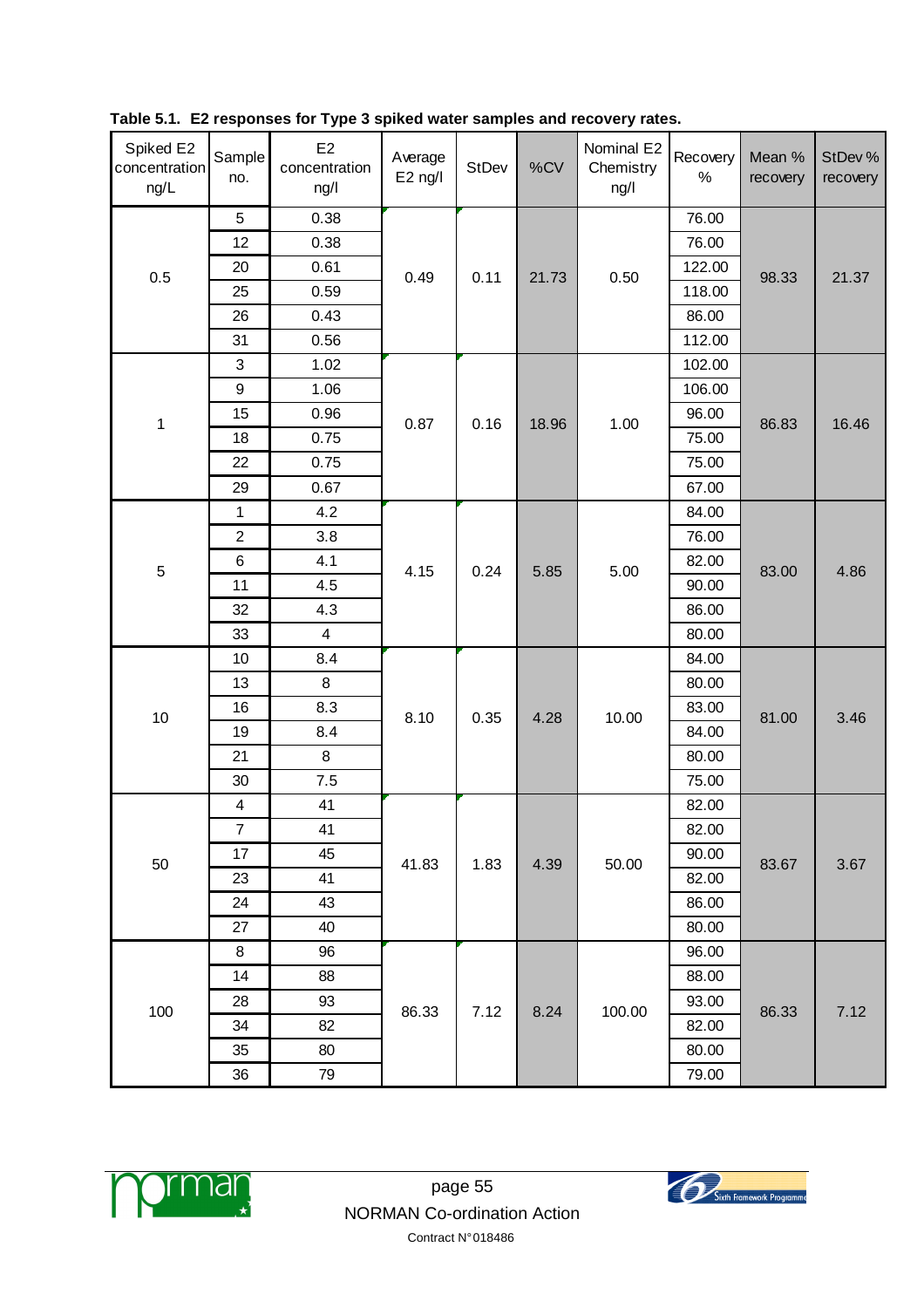Figure 5.1 illustrates the recovery rates of the spiked samples against the expected concentrations. All mean recovery rates for 0.5-100 ng/L are within the 70-130% recovery limits. Overall, the method appears to produce slightly lower recovery rates than the initial spikes but this is within the limits of the protocol rationale and also corresponds with the chemical analysis of the spiked samples were verified concentrations were below those of the initial spike (see section 3.3.1 results).



**Fig. 5.1. Accuracy of Type 3 method measured by percentage recovery of the E2 spiked water samples. The horizontal lines indicate the recovery acceptance criteria (70-130%). The error bars indicate the standard error from the mean (n=6).** 

The Type 3 method is shown to be acceptable for precision as at all spiked concentrations the % CV is well below 50% (4.28-21.73%) (Fig. 5.2). As expected the precision is shown to be enhanced at the higher spiked concentrations.



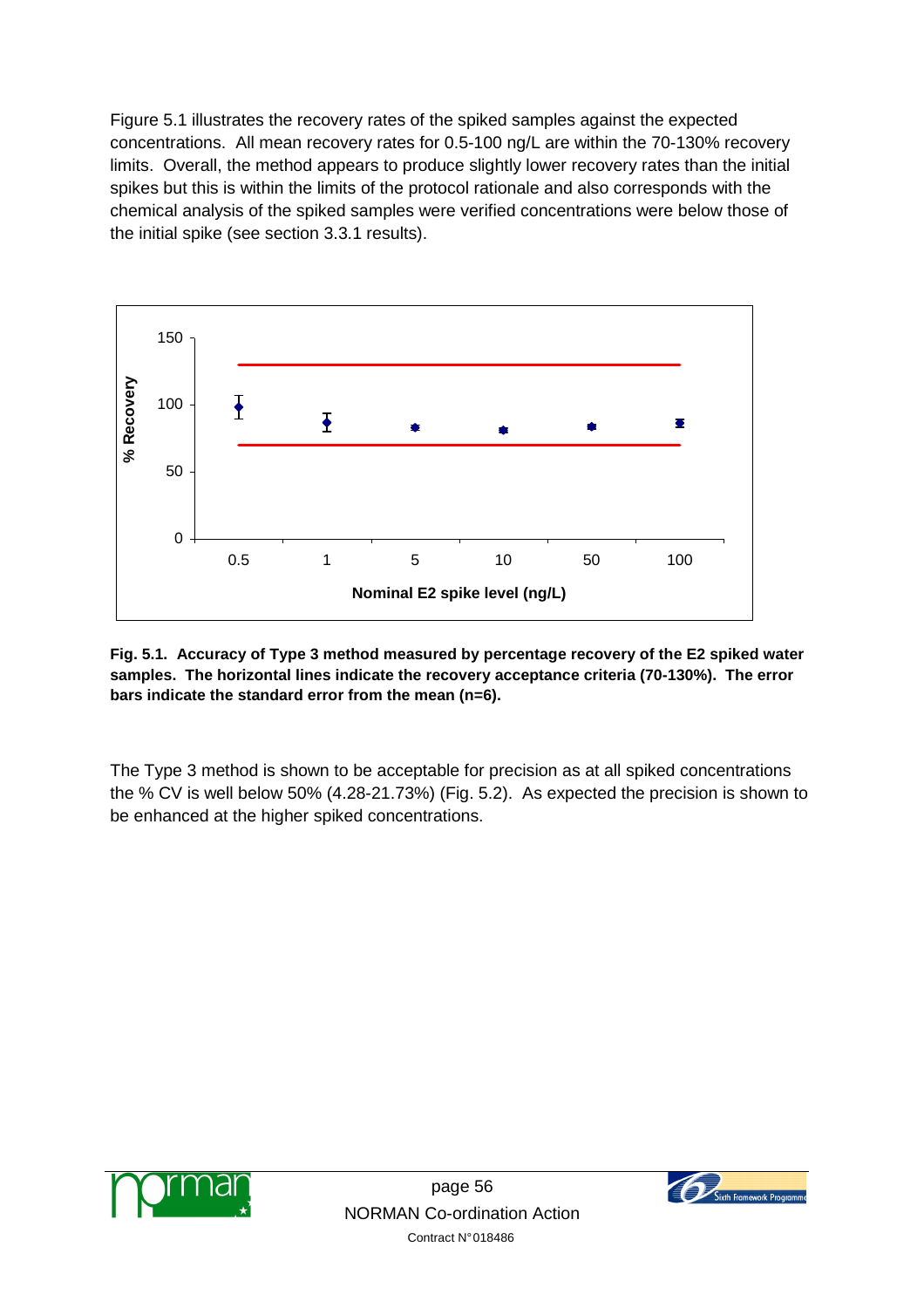

**Fig. 5.2. Precision of Type 3 method in water samples spiked with E2 represented by coefficience of variance (% CV). The horizontal line indicates the precision acceptance criteria (<50%) (n=6).** 

Linearity was assessed by the construction of a calibration curve with calculated margins of error for the six analyses overall (Fig. 5.3) and as the six separate analyses (Fig. 5.4a-f) in order to understand if there was any variation in curve shape.



**Fig. 5.3. Linearity of Type 3 method. Line represents the regression line through diamonds and forced through zero. The correlation coefficient (R<sup>2</sup> ) indicates the proximity of the data to a perfect line. Error bars indicate the standard error of the mean (n=6).**



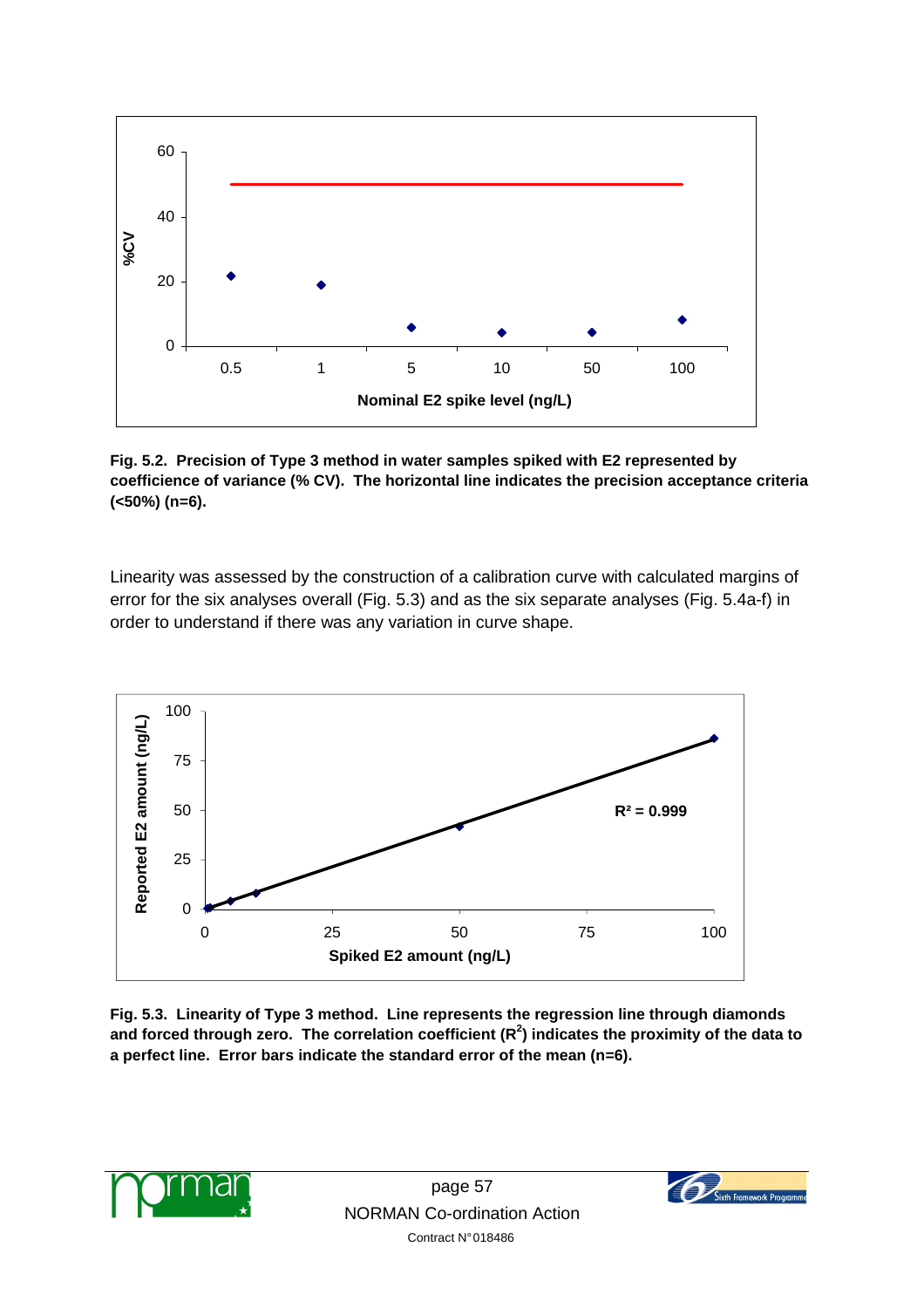When regression analysis was applied using a linear model to describe the relationship between the spiked E2 response and the reported E2 response, a statistically significant relationship at the 99% confidence level was reported ( $P = 0.0001$ ).



**Fig. 5.4. Linearity of the individual standard analyses for Type 3 Method. Line represents the regression line through diamonds and forced through zero. The correlation coefficient (R<sup>2</sup> ) indicates the proximity of the data to a perfect line.** 

The regression lines for the six analyses displayed little deviation from the linear regression line, with the R<sup>2</sup> ranging from 0.9971 to 0.9999. The validation protocol rationale did not set a correlation coefficient above which the method would be considered validated, but as all  $R<sup>2</sup>$ 's are very close to 1 the method has shown good linearity.



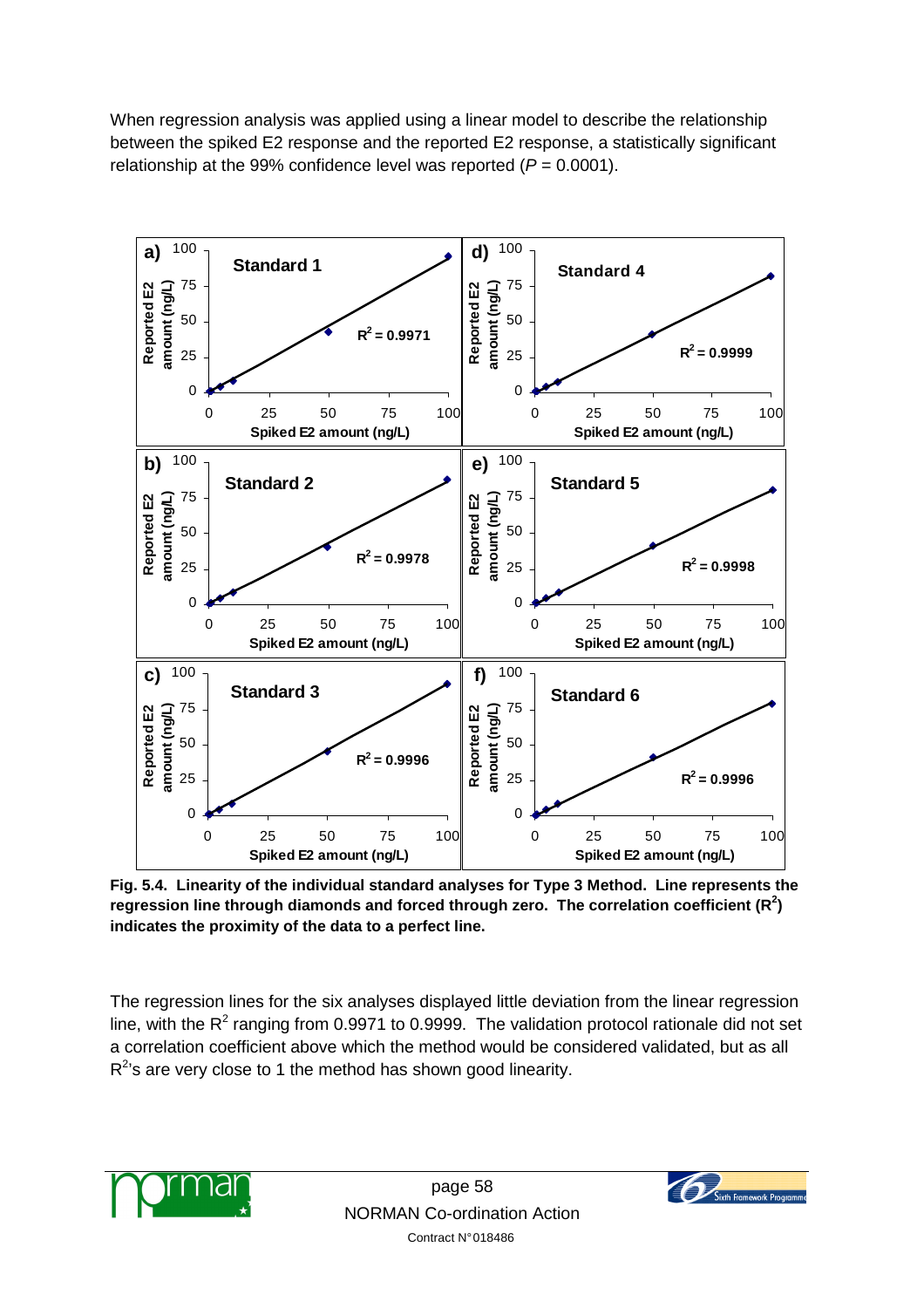Linearity for this method was also assessed by plotting the response (e.g. signal divided by the concentration) as a function of the concentration for each of the separate analyses (Fig. 5.5). The observed line should be horizontal and an ideal response factor of 1 for all concentrations if the nominal E2 spike and the measured E2 were of similar values. The linear range of the method was taken as 95 to 105 % of the horizontal line result calculated from the mean of the six analyses. Figure 5.5 illustrates that though the Type 3 method gave responses for all six analyses around the response factor of 1, all analyses for the 0.5 and 1.0 ng/l spikes fell above or below the horizontal line response, showing that there is some difficultly in replicating results at the lower spike concentrations. Consequently, the method does not completely demonstrate sensitivity at the lower concentrations but as the coefficience of variance for 0.5 and 1.0 ng/l were below 50% and the recovery rates for both concentrations were above 70% the method can still be considered sensitive enough for this validation study.

As this method has displayed accuracy in its recovery rate, good precision and linearity, an acceptable working range of 0.5 to 100 ng/l of E2 can be formulated for Type 3 method.



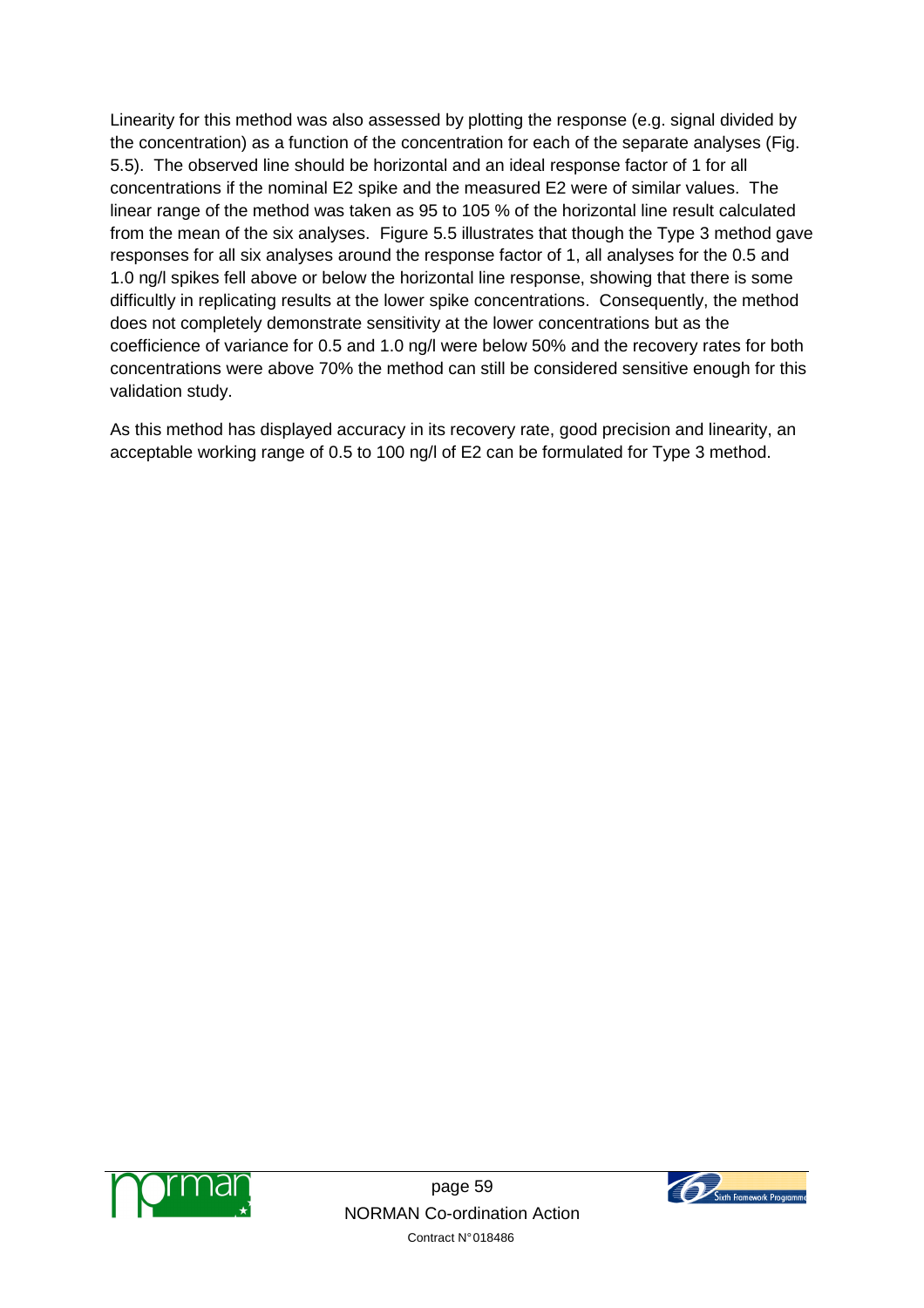

**Fig. 5.5. Response factors of the type 3 method to E2 spiked water samples. The horizontal bars represent the response factor criteria which is 95% and 105% of the mean.** 

## **5.3.2 Stage 2: Assessment of Negative Response and Selectivity**

## Method

For this stage, the lead laboratory provided the methods laboratory with bottles and vials labelled as blanks prepared as outlined in section 5.2(2b). The methods laboratory stored the samples at  $4^{\circ}$ C until they were required for analysis. Immediately prior to analysis, the methods validation laboratory added the relevant vial of methanol (some containing spikes of 1.0 ng/L E2 or 10 ng/L E1) to the corresponding bottle of water, ensuring that the vial was thoroughly rinsed using water from that bottle. Estrone was utilised as a secondary spiking compound in order to assess the capability of the method to distinguish between E2 and other likely interfering compounds. Additionally, the methods laboratory analysed the degraded treated sewage effluent (negative effluent) which was prepared as described in



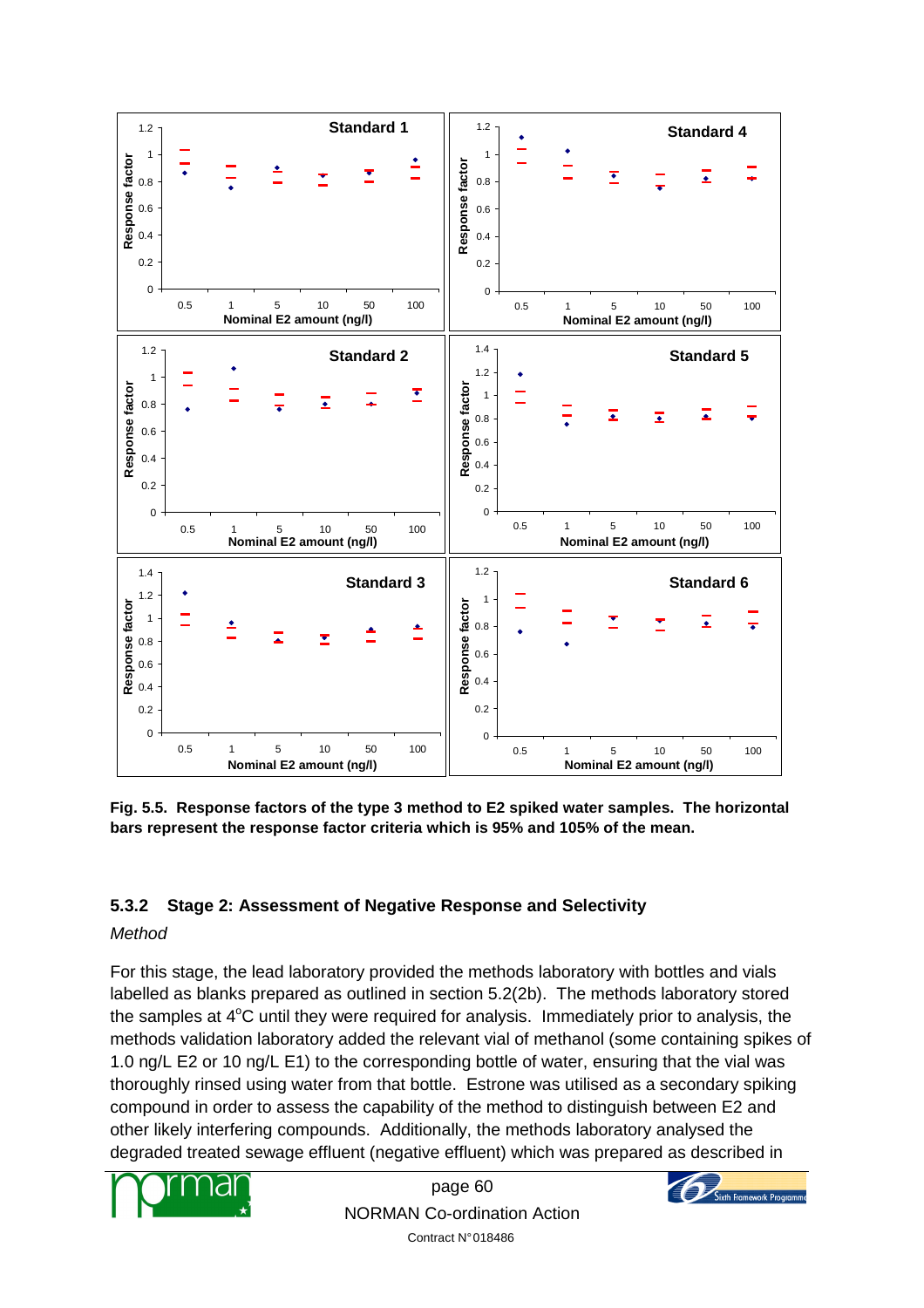section 5.2(2b). A sample concentration factor of 150-fold was adopted for analysis of the spiked samples and the negative effluent. Samples were run using the ELISA assay for E2. In addition, the methods laboratory ran the E1 ELISA assay for the spiked samples as it was known some of the blanks had been spiked with E1 but the laboratory did not know which ones.

#### Rationale

This stage was conducted to provide a blind study to assess the ability of the method to distinguish between negative and positive samples. To be considered acceptable at this level of validation, the method must be able to identify all of the samples that were spiked with 17 ß –oestradiol. The ability of the methods laboratory to determine accurately the concentration of E1 and E2 spikes is not relevant for this stage and consequently additional samples were not sent for chemical analysis.

A negative response to those samples spiked with estrone will demonstrate the selectivity of the method against similar compounds and therefore all other samples apart from those spiked with E2 should return a result below the limit of detection of the method to be considered validated at this level. A negative result to the treated sewage effluent (negative effluent) will demonstrate the selectivity of the method in environmental matrices and should return a result below those obtained for similar samples in stage 3 (positive effluent) to be considered validated as this level.

## **Results**

The results show that the method was able to distinguish between the samples spiked with E2 (samples 5 and 7) and those spike with either E1 or the blanks (Table 5.2). The E1 ELISA which was also conducted by the methods laboratory identified correctly the E1 spikes as samples 4 and 8 returning estrone concentrations of 6.6 and 7.1 ng/L respectively. The method did demonstrate that for samples spiked with E1, the E2 ELISA reported E2 equivalents at or below the limit of detection (0.33 ng/L). However, for the blanks samples (no oestrogenic spike), E2 concentrations above the limit of detection were reported for five of the eight samples. Thus indicating that perhaps the limit of detection is too low for this method if such a large proportion of blanks are detected above the limit of detection. The assay has previously shown that the antibody binds exclusively with E2 and does not show cross-reaction with other chemicals of similar structures. The highest cross-reactivity of the E2 ELISA kit for other oestrogens and hormones was 16.0% for 16-keto E2 and E2-3 glucronide and 1.3% for estrone (Abraxis, 2006). Figure 5.6 provides an illustration of the 17 ß –oestradiol concentrations returned for each of the samples in comparison to the levels spiked and the limit of detection.



page 61 NORMAN Co-ordination Action Contract N° 018486

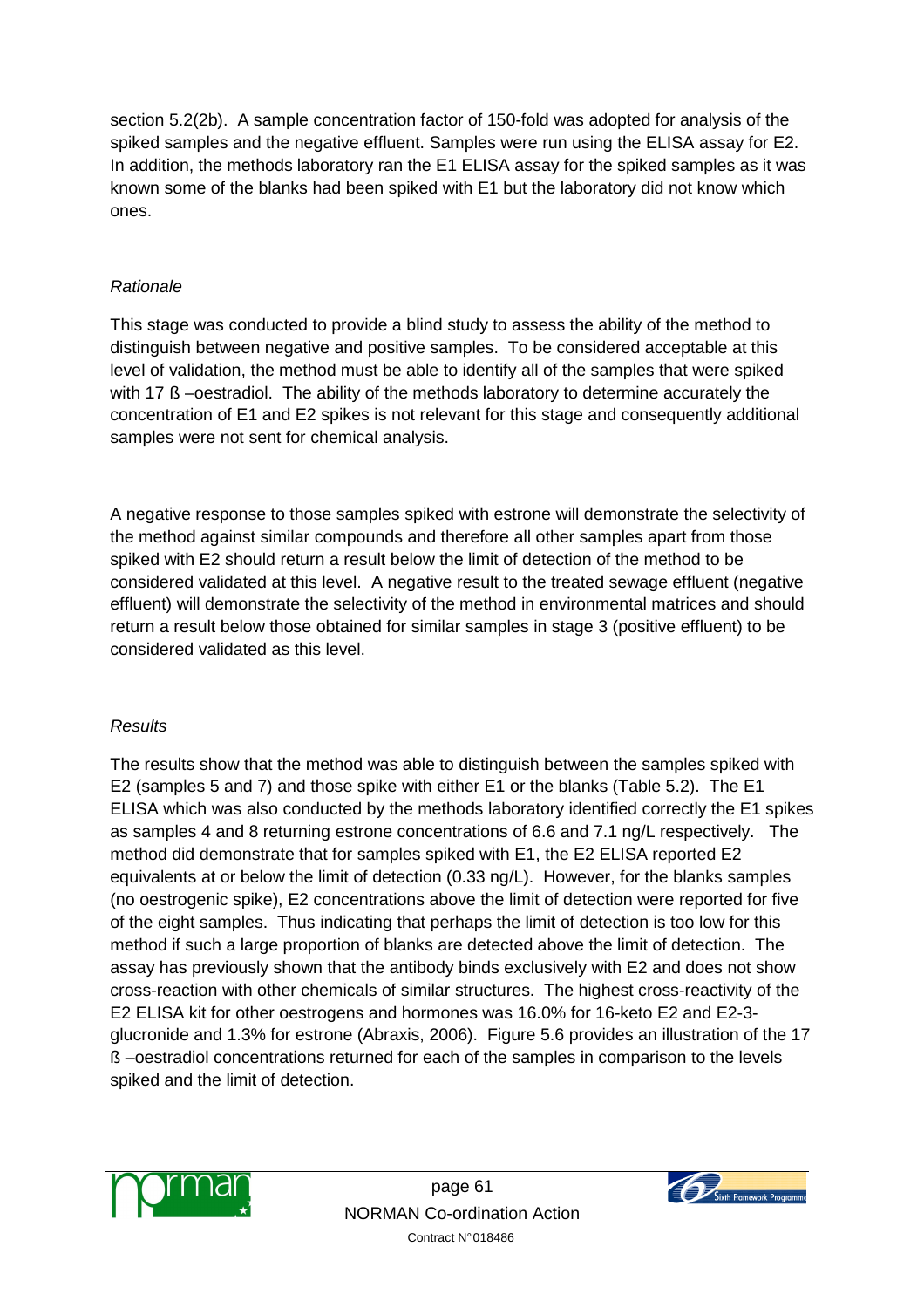For the six negative effluent (degraded treated sewage) samples, concentrations of E2 ranged from 0.44 to 0.48 ng/L, above the limit of detection indicating there was some oestrogenicity remaining (Fig. 5.6). The significance of this negative effluent E2 concentrations in comparison to those of the positive effluent is discussed in section 5.5.3 (results).

| Sample               | Sample<br>no.  | E2<br>Result<br>ng/l | E <sub>2</sub><br>Average<br>ng/l | <b>StDev</b> | CV%   |
|----------------------|----------------|----------------------|-----------------------------------|--------------|-------|
| <b>Blanks</b>        | 1              | 0.30                 |                                   | 0.07         | 17.79 |
|                      | $\overline{2}$ | 0.32                 |                                   |              |       |
|                      | 3              | 0.36                 |                                   |              |       |
|                      | 6              | 0.32                 | 0.38                              |              |       |
|                      | 9              | 0.38                 |                                   |              |       |
|                      | 10             | 0.42                 |                                   |              |       |
|                      | 11             | 0.48                 |                                   |              |       |
|                      | 12             | 0.46                 |                                   |              |       |
| E <sub>2</sub>       | 5              | 0.82                 | 0.82                              | 0.01         | 0.87  |
|                      | $\overline{7}$ | 0.81                 |                                   |              |       |
| E1                   | 4              | 0.33                 | 0.32                              | 0.02         | 6.73  |
|                      | 8              | 0.30                 |                                   |              |       |
| Negative<br>effluent |                | 0.44                 |                                   | 0.02         | 3.32  |
|                      |                | 0.45                 |                                   |              |       |
|                      |                | 0.48                 | 0.45                              |              |       |
|                      |                | 0.45                 |                                   |              |       |
|                      |                | 0.44                 |                                   |              |       |
|                      |                | 0.46                 |                                   |              |       |

**Table 5.2. E2 equivalents in spiked water samples and negative effluents for Type 2 method** 



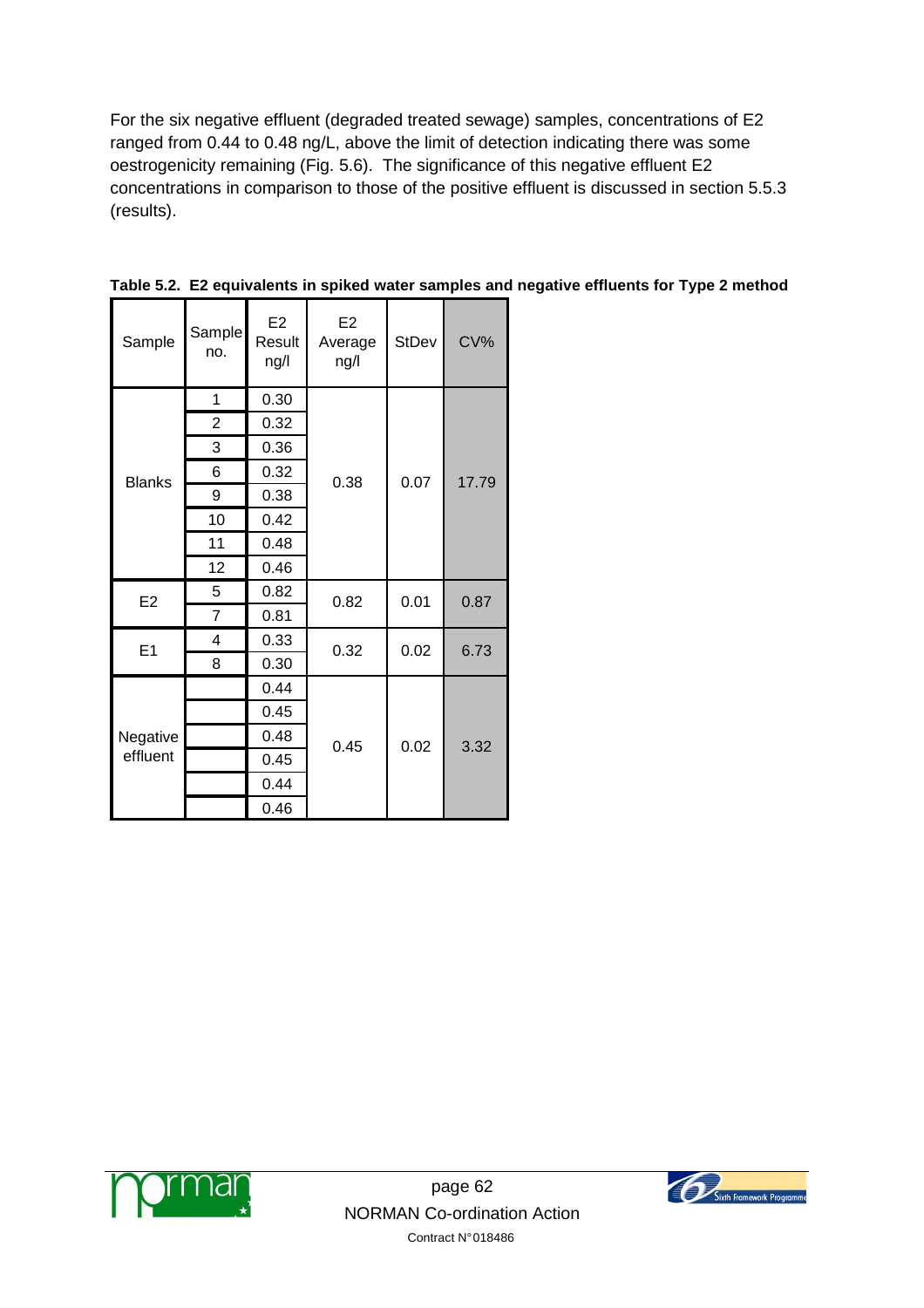

**Fig. 5.6. Negative response of Type 3 method. Assays ability to discriminate between spiked and unspiked E2 samples. The horizontal line indicates the methods limit of detection whilst the horizontal bars denote the level at which each sample was spiked with E2. Error bars indicate the standard error from the mean.** 

## **5.3.3 Stage 3: Assessment of Specificity in Environmental Matrices**

#### Method

The lead laboratory provided 12 bottles of treated sewage effluent (positive sample) and six vials of methanol spiked with E2 as described in section 5.2(2b). It was advised that the preparation and analysis of this stage was performed immediately on receipt of the bottles as the oestrogenic activity of the treated sewage effluent was not stable. Immediately prior to analysis, the methods validation laboratory added one vial of the spike to each of the six bottles of treated sewage effluent to create six samples of treated effluent sewage matrices that reliably contained 17 ß –oestradiol (spiked positive effluent). For this stage the methods laboratory used a 150-fold concentration factor for the positive effluent and a 15-fold concentration factor for the spike positive sample analysis. Again, an EE2 ELISA was run alongside the analysis for E2 but ethynyl oestradiol was not detected in any significant amount in either the positive effluent or spiked positive effluent (0.27-0.33 ng/L EE2).

## Rationale

This study was performed to generate data to demonstrate the robust ability of the method to detect and discriminate between concentrations of 17 ß –oestradiol in environmental matrices. To be considered acceptable at this level of validation the COV from each sample must be <50% (n=6).

The accuracy of the result is not taken into account for the two environment samples, as chemical analysis of the sample cannot be provided due to sample changes during shipping.



page 63 NORMAN Co-ordination Action Contract N° 018486

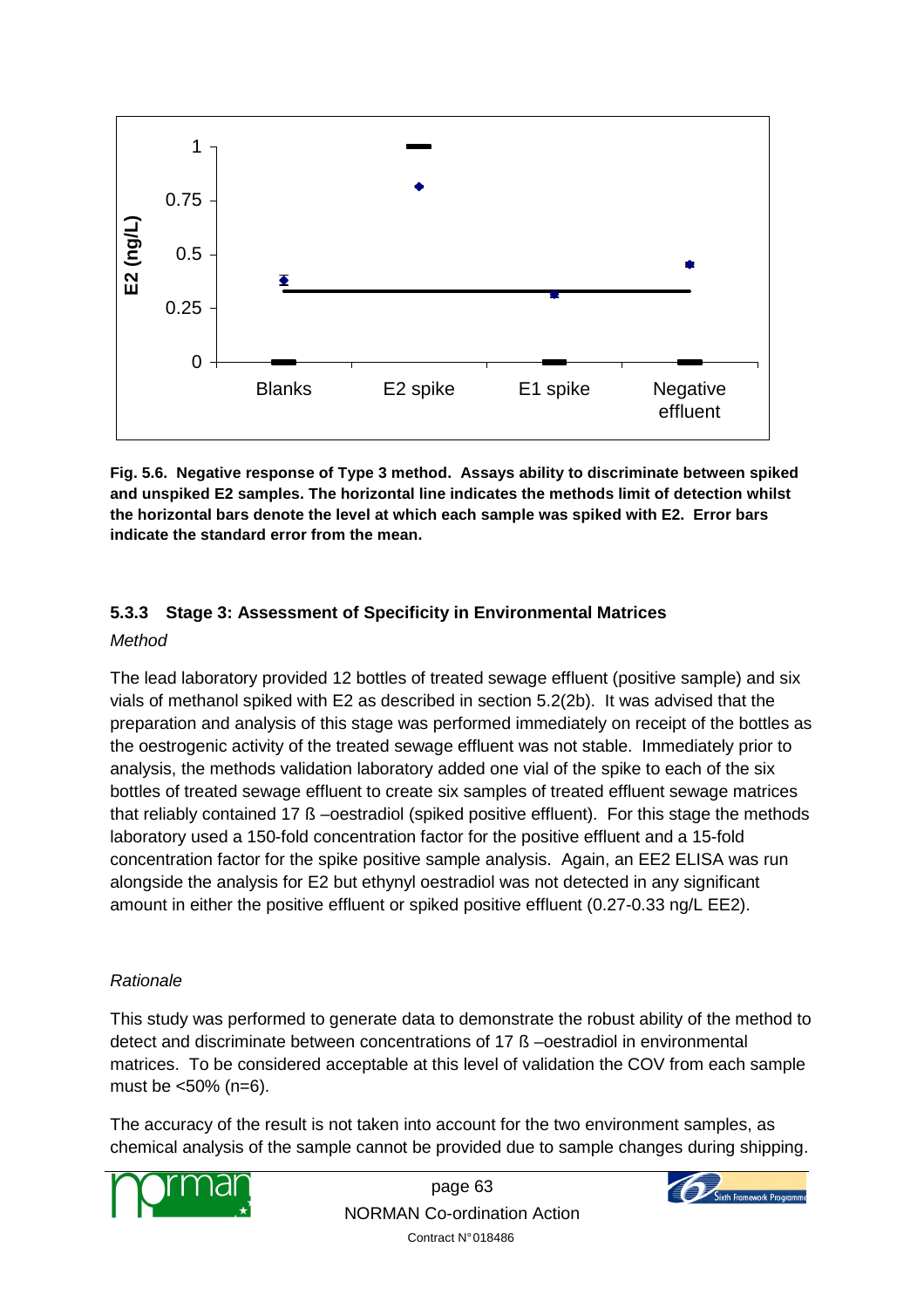However, the concentration of the 17 ß –oestradiol spike can be inferred by the difference between the results of the spiked and unspiked environmental sample, demonstrating the specificity of the method in test conditions. Therefore to be considered acceptable at this level of validation, the mean recovery of the spike should be between 70-130% (n=6).

## **Results**

The type 3 method has demonstrated that is able to detect and discriminate between samples spiked with 17 ß –oestradiol in an environmental matricies. The coeffcience of variance for the positive effluent sample replicates and the spiked positive effluent replicates was 5.70% and 3.19% respectively (Table 5.3 and Fig. 5.7). The recovery of the E2 spike (20 ng/L) was shown to be satisfactory, as the recovery for the six samples ranged from 85.0-92.5%.

| Sample                                 | E <sub>2</sub><br>Result<br>ng/l | E2 Average<br>ng/l | <b>StDev</b> | CV%  | ℅<br>Recovery | Mean %<br>Recovery | <b>StDev</b><br>Recovery |
|----------------------------------------|----------------------------------|--------------------|--------------|------|---------------|--------------------|--------------------------|
|                                        | 2.5                              |                    |              |      |               |                    |                          |
| <b>Positive</b><br>effluent            | 2.6                              |                    | 0.15         | 5.70 |               |                    |                          |
|                                        | 2.5                              | 2.58               |              |      |               |                    |                          |
|                                        | 2.8                              |                    |              |      |               |                    |                          |
|                                        | 2.4                              |                    |              |      |               |                    |                          |
|                                        | 2.7                              |                    |              |      |               |                    |                          |
| Positive<br>effluent<br>(spiked<br>E2) | 17.0                             | 18.12              | 0.58         | 3.19 | 75.28         | 80.22              | 2.56                     |
|                                        | 18.4                             |                    |              |      | 81.48         |                    |                          |
|                                        | 18.3                             |                    |              |      | 81.03         |                    |                          |
|                                        | 18.5                             |                    |              |      | 81.92         |                    |                          |
|                                        | 18.0                             |                    |              |      | 79.70         |                    |                          |
|                                        | 18.5                             |                    |              |      | 81.92         |                    |                          |

**Table 5.3. Selectivity of Type 3 method in environmental matrices. Assays ability to discriminate between spiked and unspiked samples (n=6).** 



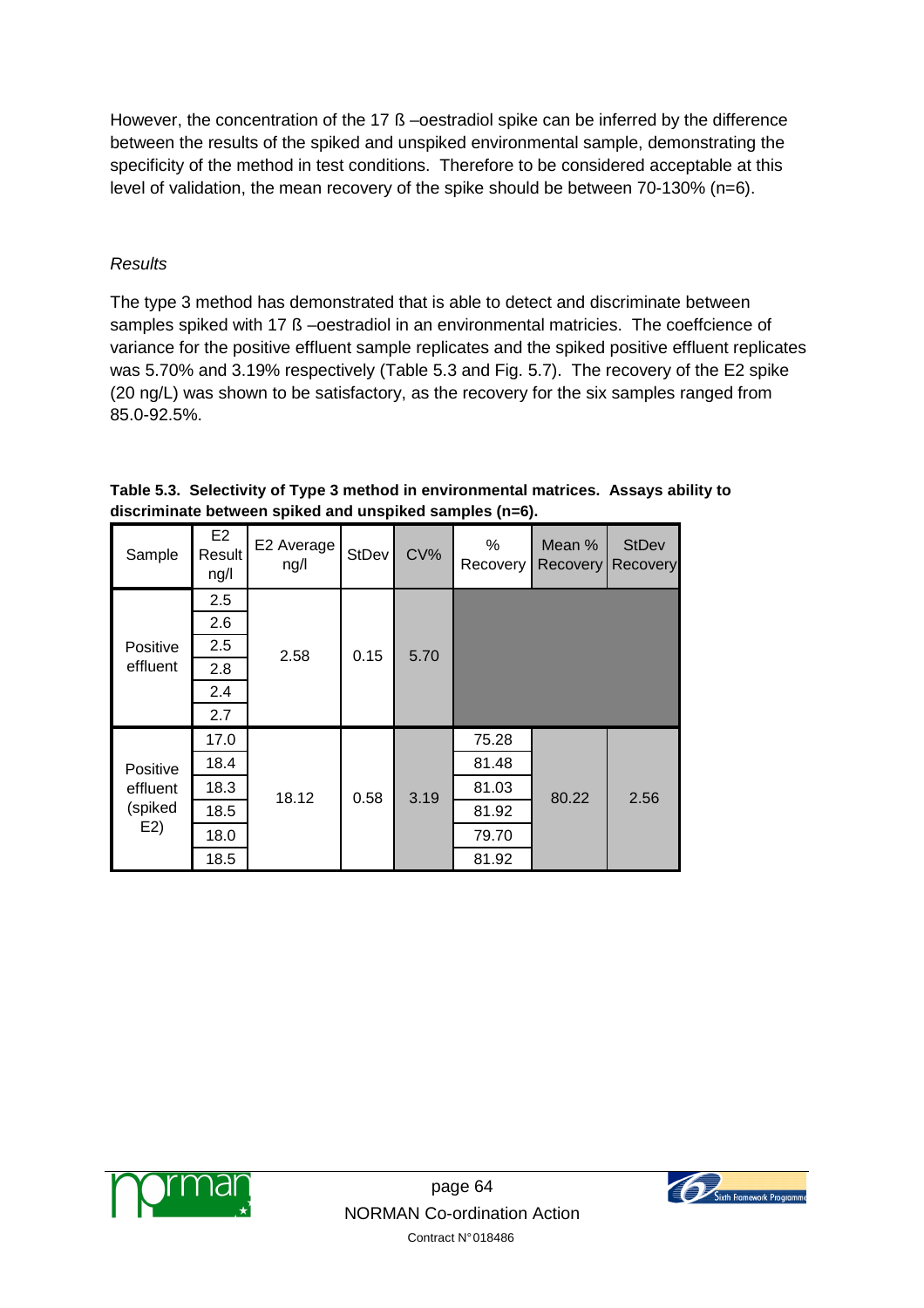

**Fig. 5.7. Specificity of Type 3 method in environmental matrices measured by the recovery of the E2 spike and the precision of the environmental samples. The horizontal bars indicate the recovery acceptance criteria (70-130%) and the precision acceptance criteria (<50%). Error bars indicate the standard error from the mean (n=6).** 

Comparison of the E2 responses in the negative effluent samples from stage 2 and the positive effluent samples in stage 3 demonstrates that the oestrogenicity of the negative effluent sample had degraded to some extent before being analysed. The E2 response for the negative effluent ranged from 0.44-0.48 ng/L whilst the positive effluent E2 response ranged from 2.4-2.8 ng/L (Fig. 5.8).



**Fig. 5.7. Selectivity of Type 3 method in environmental matrices demonstrated by the E2 equivalents in the negative and positive effluent samples. The horizontal line indicates the limit of detection of the method. Error bars indicate the standard error from the mean.** 



page 65 NORMAN Co-ordination Action Contract N° 018486

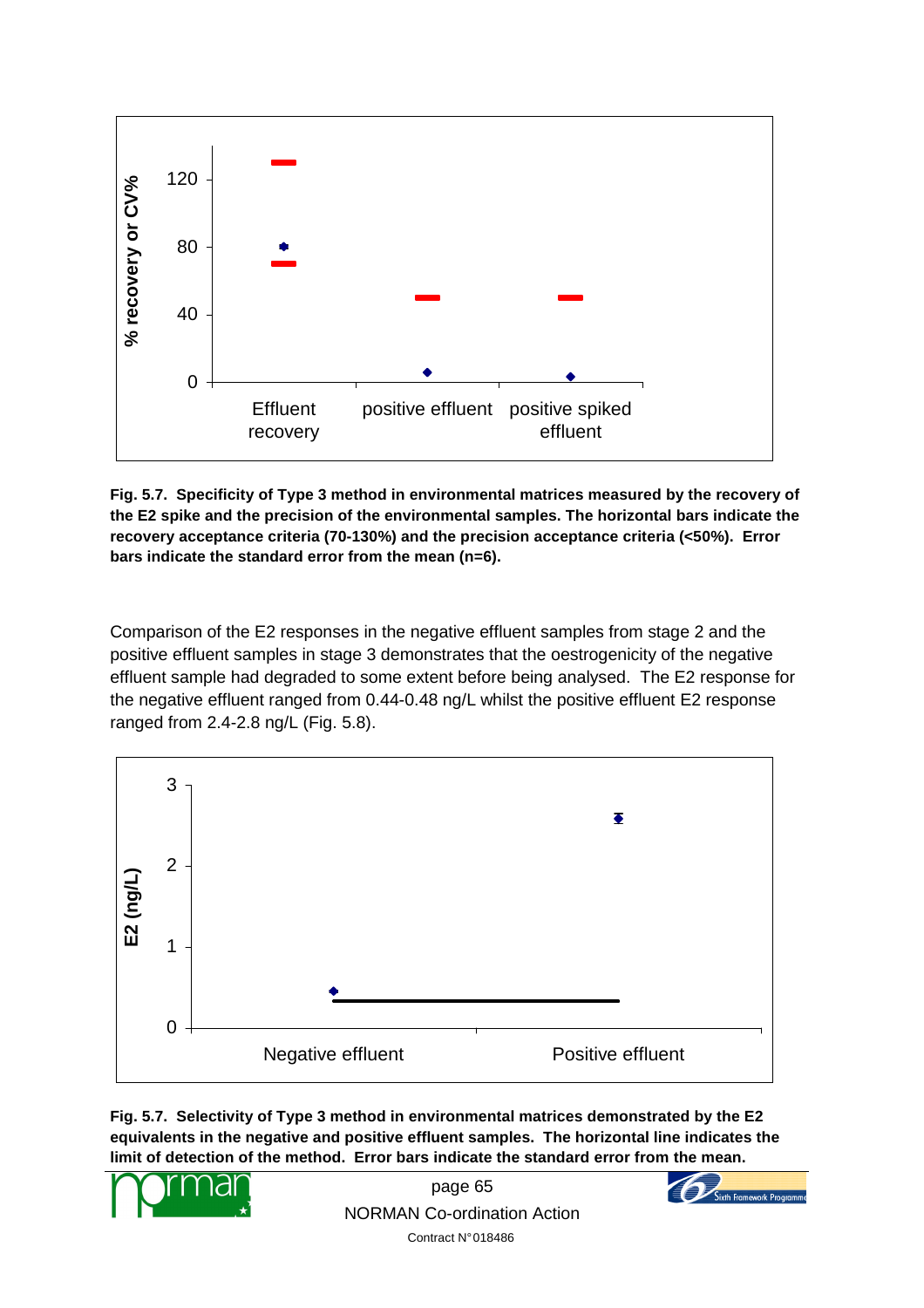# **6 Conclusions and Recommendations**

This intra-laboratory validation study of oestrogens at the research level has provided an assessment of the methods performance characteristics, advantages and limitations and has helped to identify some important considerations when setting up a validation study. Hopefully this will provide some insight and lessons learned for any future intra-laboratory studies within the NORMAN permanent network.

In summary, the methods performed well against CASE 1's specific programme of testing for the generation of validated data (Table 6.1), with only a few exceptions. The E-screen assay (Type 1 method) suffered from an unexplainable low recovery of E2 from the water samples in stage 1 (the recoveries from the effluents was good) and from outlying values in the unspiked water samples (blanks) in stage 2. The low recovery rates at stage 1 meant that an acceptable working range for the assay could not be formulated. The type 2 method (Vitellogenin), only in part met the criteria for discriminative ability (stage 3) due to the large variability between replicates caused by the limited sample volume available. The ELISA assay (Type 3 method) did not meet the criteria for stage 2 negative response as some of the blanks returned E2 results above the limit of detection. However, as all the E2 equivalents were considered low in the blanks this may mean that the limit of detection should be raised rather than an issue with the selectivity of the method.

Though the methods selected for Validation 1 were considered as method validation at the level of research laboratories, the extent each method had previously been validated varied considerably. For example, the detection of vitellogenin in fathead minnow plasma (type 2 method) had previously been standardised undergoing both intra- and inter-laboratory validation (Eidem et al., 2006), where the need for the standardization of the performance criteria and validation had already been recognised (Goksøyr et al., 2003). As this assay along with the Type 3 ELISA had been developed into a test kit, this aided the application of this validation process. This means the methods laboratory is less likely to deviate for the test kit protocol thereby making it easier to understand the methods requirements and applicability as well as aiding the interpretation of the results. This is not to say methods which are not in development as a test kit should be ignored, but that the lead laboratory needs to be aware that there will be more gaps in the information available to the method laboratories protocols.



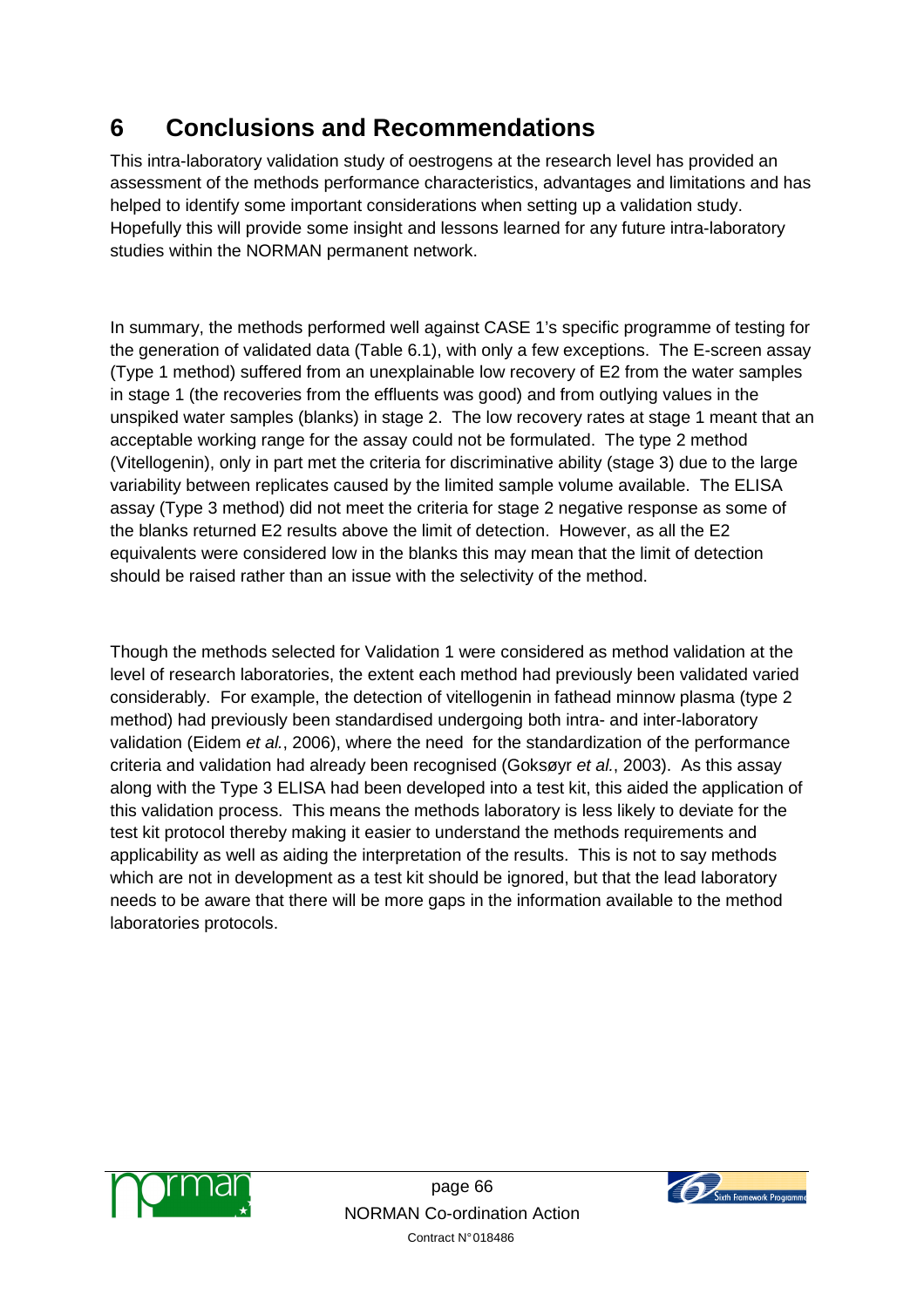**Table 6.1. Summary of the validation results for each method type at each stage. The shaded boxes indicate cases where an acceptance criteria was not met.** 

| <b>Stage</b>            | <b>Performance</b>               | Type 1 method | Type 2 method                                             | Type 3 method    |
|-------------------------|----------------------------------|---------------|-----------------------------------------------------------|------------------|
|                         | characteristic                   | (E-Screen)    | (Vtg)                                                     | (ELISA)          |
| $\mathbf 1$             | <b>Accuracy</b>                  | <70%          | 70-130%                                                   | 70-130%          |
|                         | <b>Precision</b>                 | < 50%         | < 50%                                                     | < 50%            |
|                         | Linearity                        | OK            | OK                                                        | OK               |
|                         | <b>Sensitivity</b>               | <b>OK</b>     | N/A                                                       | <b>OK</b>        |
|                         | Range                            | <b>None</b>   | 0.2-12.5 ng VTG<br>/ml                                    | 0.5-100 ng E2 /L |
| $\overline{2}$          | <b>Negative</b><br>response      | Unspiked>LOD  | <b>OK</b>                                                 | Unspiked>LOD     |
|                         | <b>Selectivity</b>               | <b>OK</b>     | Could not be<br>tested                                    | OK               |
| $\overline{3}$          | <b>Specificity</b>               | <b>OK</b>     | N/A                                                       | OK               |
|                         | <b>Discriminative</b><br>ability | N/A           | Some difficulties<br>in discrimination<br>between samples | N/A              |
| $\overline{\mathbf{4}}$ | <b>Relative potency</b>          | OK            | N/A                                                       | N/A              |

Feedback from the methods laboratories during the workshop in Bergen gave a good insight into the advantages and disadvantages of this type of validation study. The participants felt that participating in a blind study such as this provided valuable information on the assays performance which is not assessed in the same way when producing a peer reviewed publication. Furthermore, when the acceptance criteria is not set by the method laboratory, information can be gained about the assays weaknesses as well as its strengths which may be ignored during a publication, such as the assays cross reactivity with other chemicals. However, it was recognised that there needs to be far more consideration during the selection process of whether a method it fit for purpose. For example, Type 1 method was not suitable for the assessment of relative potency of oestrogenic compounds (Stage 4) as compounds other than (anti-)-estrogens have been reported to stimulate or inhibit cell growth for this assay, thereby over- or underestimating the estrogenic response. Method selection at this validation level is problematic in that the documented methodology, usually restricted to peer reviewed publications, do not necessarily provide the detail required to fully assess the suitability of the assay. When this is the case, there is a clear need for increased interaction between the lead and method laboratories over the capabilities of the method and



page 67 NORMAN Co-ordination Action Contract N° 018486

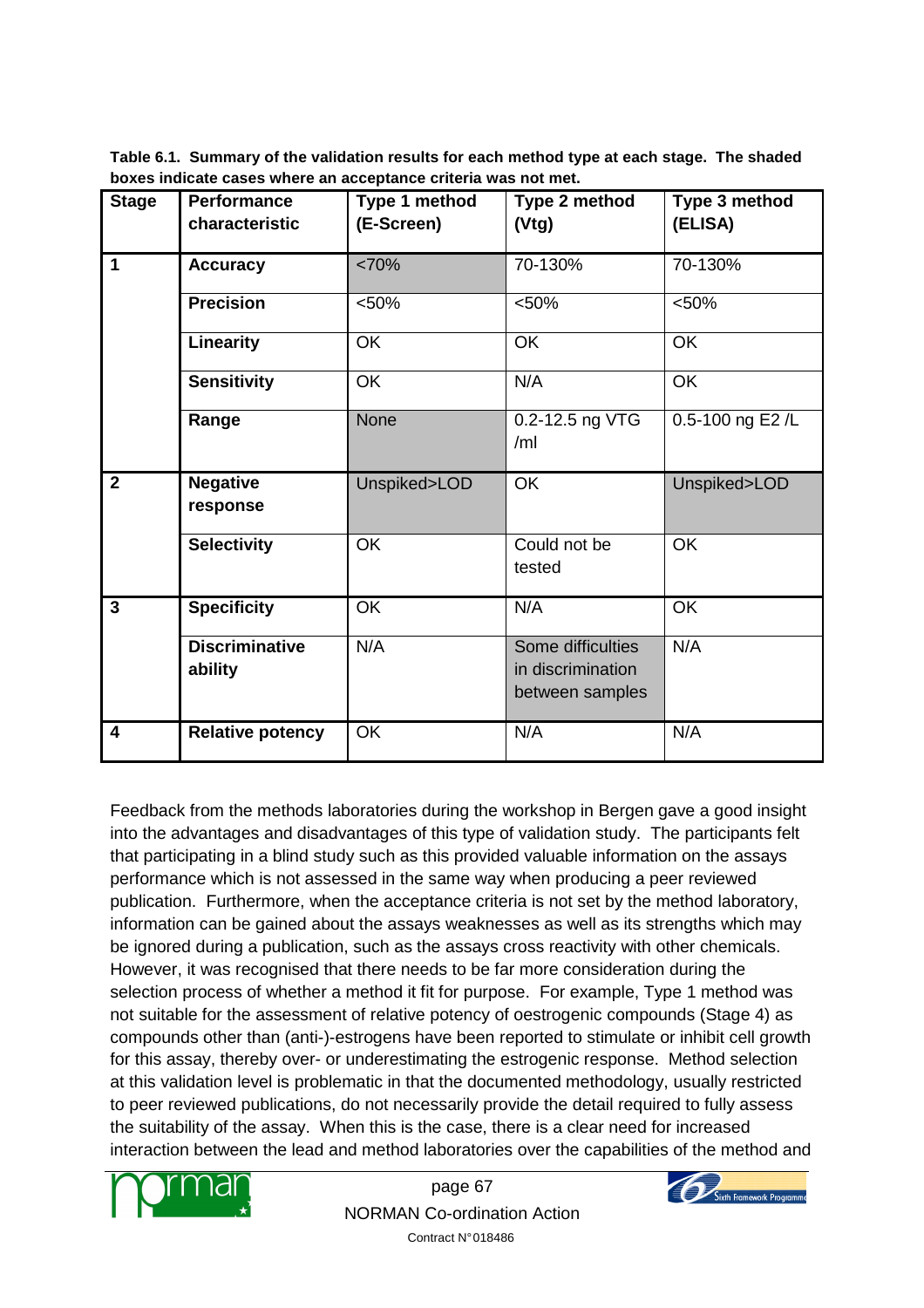the laboratories requirements before the initiation of the validation study. This point was also demonstrated by the lack of sample volume for type 2 method for stage 3 where the laboratory was unable to conduct replicates and as the sample required dilution some samples could not be repeated so where outside the methods working range. This created uncertainty in the results reported. Again this is something difficult to assess when using selection criteria based upon published papers but is an important requirement to include in future validation studies.

It was felt that the validation study would have benefited with a larger amount of money put aside for chemical analysis of the samples at several of the stages. Spiked E2 samples were analysed by LC-MS/TOF for stage 1 (Type 1 and 3 methods) but only one set of samples (0.5-100 ng/l) were analysed alongside the six stock solutions. This meant that the recoveries for the spiked samples using the assays were based upon the nominal spikes rather than the chemistry as the E2 concentrations in the other standards was unknown. If all standards had been analysed this would have provided greater confidence in the results and would have helped reduce the uncertainties of the recovery rates for Type 1 method.

For validation studies to continue to succeed and for the work to be of a high standard, it was considered important that for future studies participating methods laboratory should receive recognition for the amount of work involved and it was discussed whether this should be a financial gain. Furthermore, it necessary that the outcomes from any validation study are publicly available and include the performances of the assays as well as the lessons learned.



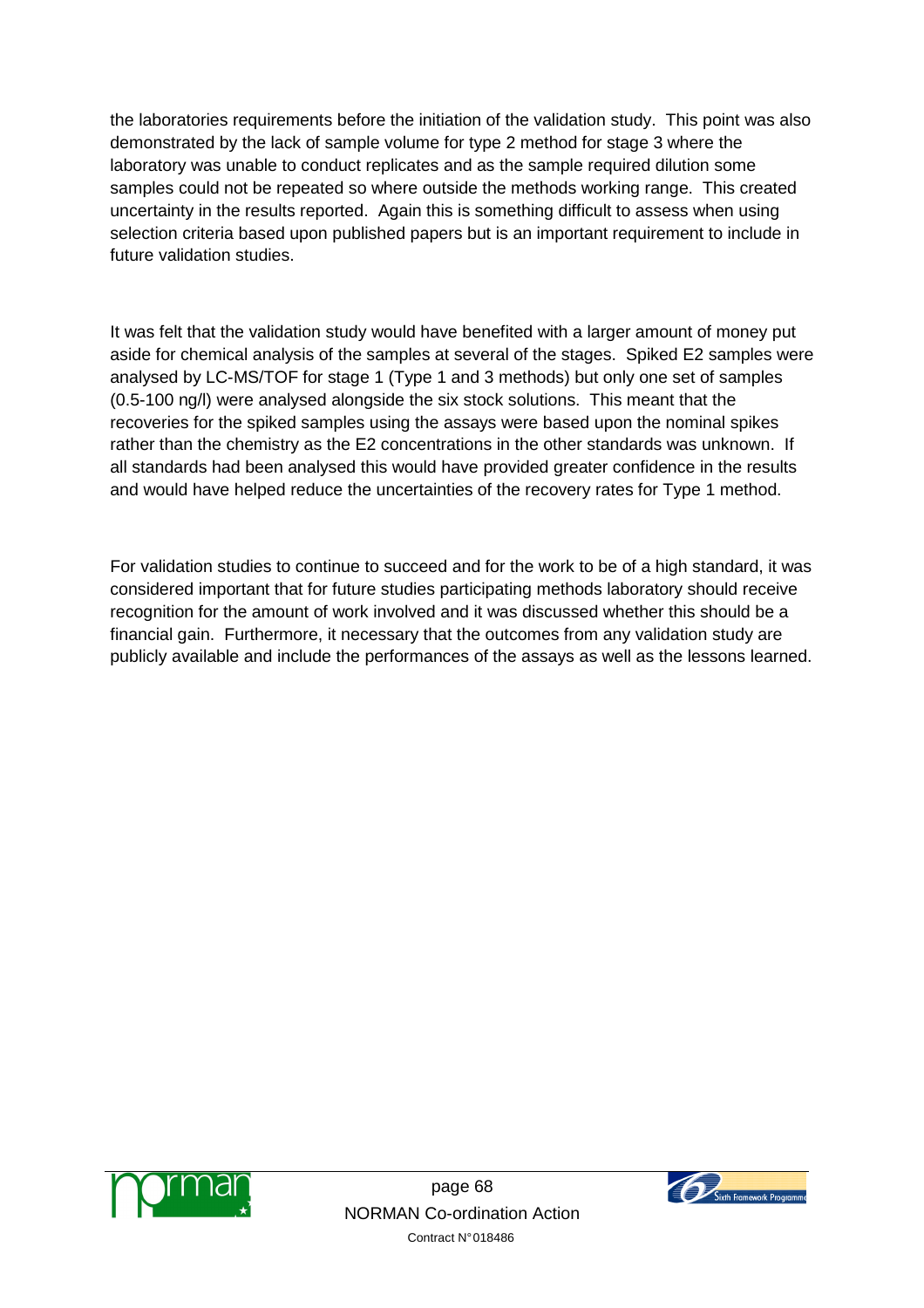# References

Abraxis, (2006), ECOLOGIENA for Environmental Pollutants 17 ß-Estradiol (E2) ELISA Kit Prod. N. PN590062 [online], Abraxis, Warminster, PA,. Available from: www.abraxiskits.co/moreinfo/PN590062info.pdf [Accessed 02/11/2007].

Biosense Laboratories, (2005) Fathead Minnow Vitellogenin ELISA Kit Prod. No.: V01018401 [online], Biosense Laboratories AS, Bergen. Available from: www.biosense.com/docs/FHM\_(2005.1).pdf [Accessed 19/06/2007].

Choi, D.H., Katakura, Y., Matsuda, R., Hayashi, Y., Hirobe, M., Goda, Y., Ninomiya, K., and Shioya, S (2004) Validation of a method for predicting the precision, limit of detection and range of quantification in competitive ELISA, Water Research 38, 4323-4330.

Eidem, J.K., Kleivdal, H., and Goksøyr, A., (2005) Single-Laboratory Validation of a homologous ELISA to quantify Vitellogenin in the fathead minnow (Pimephales promelas) [online]. Biosense Laboratories AS, Bergen. Available from: www.biosense.com/docs/fhmsinglelab.pdf [Accessed 29/01/08].

Eidem, J.K., Kleivdal, H., Kroll, K., Denslow, N., van Aerle, R., Tyler, C., Panter, G., Hutchinson, T., and Goksøyr, A., (2006) Development and validation of a direct homologous quantitative sandwich ELISA for fathead minnow (Primephales promelas) vitellogenin, Aquatic Toxicology 78, 202-206.

Environment Agency, (2007) Biological effect measures in fish – application to treated sewage effluent, Science report SC030278/SR, Environment Agency, Bristol.

Environment Agency, (2008) The determination of steroid oestrogens in waters using chromatography and mass spectrometry, Methods for the examination of waters and associated materials, Environment Agency, Bristol, Available from: www.environmentagency.gov.uk/commondata/acrobat/steroids220\_2107605.pdf [Assessed: 06/10/08].

EPA, (2003) Comparative Evaluation of Vitellogenin for Medaka and Zebra Fish, draft Final Report. EPA Contract Number 68-W-01-023, Work Assignment 2-26 [online]. U.S. Environmental Protection Agency, Columbus, Ohio. Available from: www.epa.gov/scipoly/oscpendo/pubs/edmvs/draft\_final\_medaka\_zebrafish\_jul30.pdf [Accessed: 29/01/08].

Goksøyr, A., Eidem, J.K., Kristiansen, S-I., Nilsen, B.M., (2003) On the need for a standardized set-up for validation studies of fish vitellogenin assays as an endpoint in endocrine disrupter testing and screening- a proposal [online], Biosense Laboratories AS, Bergen. Available from: www.biosense.com/docs/goksoyetal2003.pdf [Accessed 29/01/08].

Hirobe, M., Rubio, F., Fujita, M., and Shiraishi, H., (2004) Development of ELISAs for quantification of surfactants, endocrine disrupters and estrogens, and their application for environmental and biological sample analysis. Presented at the National Monitoring Conference, Chattanoga, Tennessee, USA, 17-20 May 2004.



page 69 NORMAN Co-ordination Action Contract N° 018486